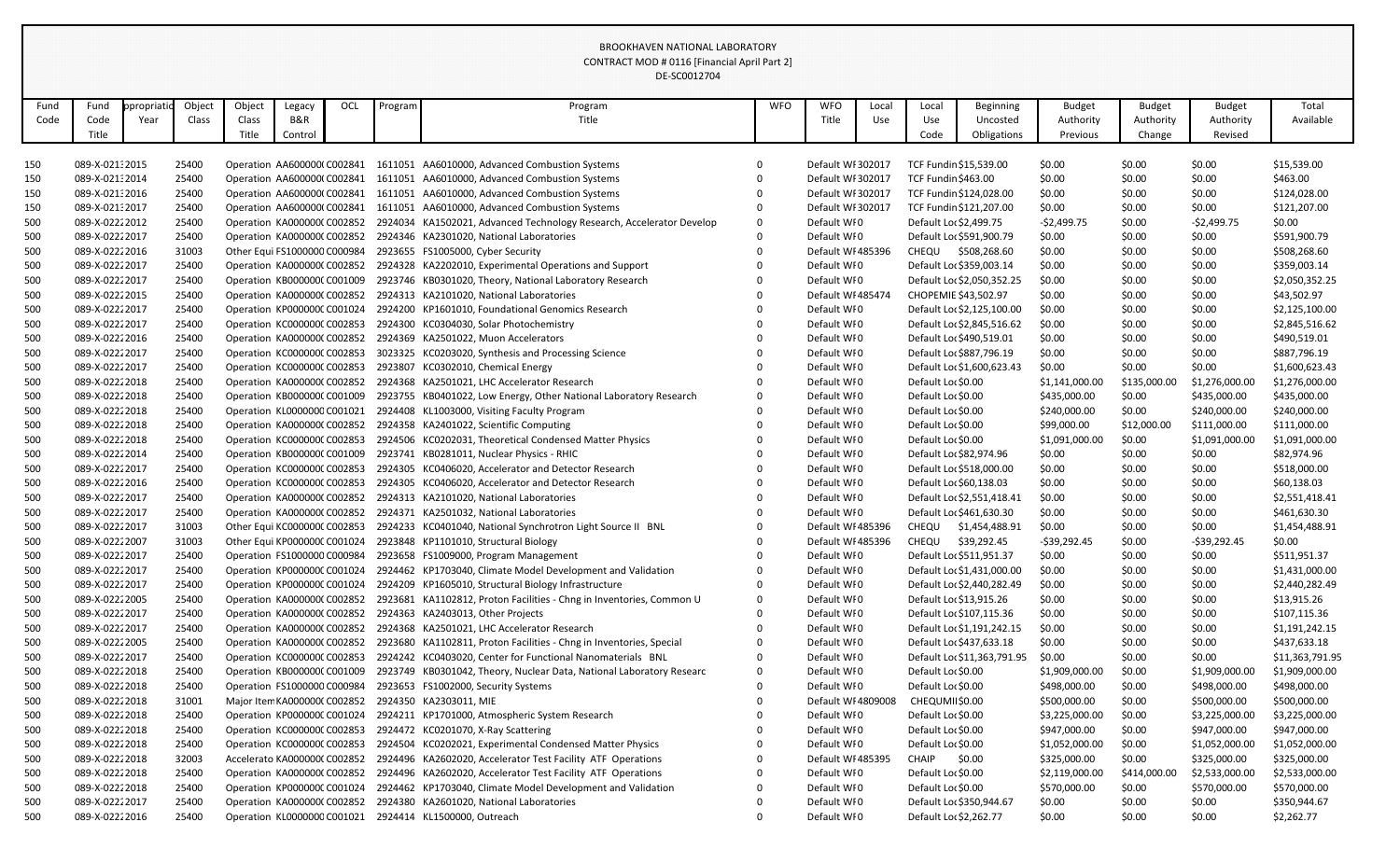| Fund | Fund            | ppropriatic | Object | Object | Legacy                        | OCL | Program | Program                                                                                       | <b>WFO</b>   | <b>WFO</b>        | Local | Local                  | <b>Beginning</b>           | <b>Budget</b>   | <b>Budget</b>  | <b>Budget</b>   | Total           |
|------|-----------------|-------------|--------|--------|-------------------------------|-----|---------|-----------------------------------------------------------------------------------------------|--------------|-------------------|-------|------------------------|----------------------------|-----------------|----------------|-----------------|-----------------|
| Code | Code            | Year        | Class  | Class  | B&R                           |     |         | Title                                                                                         |              | Title             | Use   | Use                    | Uncosted                   | Authority       | Authority      | Authority       | Available       |
|      | Title           |             |        | Title  | Control                       |     |         |                                                                                               |              |                   |       | Code                   | Obligations                | Previous        | Change         | Revised         |                 |
| 500  | 089-X-0222 2017 |             | 25400  |        | Operation KC000000C C002853   |     |         | 2923809 KC0302030, Heavy Element Chemistry                                                    | $\Omega$     | Default WI0       |       |                        | Default Lo: \$89,285.79    | \$0.00          | \$0.00         | \$0.00          | \$89,285.79     |
| 500  | 089-X-02222016  |             | 25400  |        | Operation KP000000C C001024   |     |         | 2924205 KP1602010, Radiochemistry and Imaging Instrumentation                                 | 0            | Default WI0       |       |                        | Default Lor \$521,900.65   | \$0.00          | \$0.00         | \$0.00          | \$521,900.65    |
| 500  | 089-X-0222 2017 |             | 25400  |        | Operation FS1000000 C000984   |     |         | 2923652 FS1001000, Protective Forces                                                          |              | Default WI0       |       |                        | Default Lor \$633,591.08   | \$0.00          | \$0.00         | \$0.00          | \$633,591.08    |
| 500  | 089-X-0222 2017 |             | 25400  |        | Operation KP000000C C001024   |     |         | 2924216 KP1703020, Earth System Modeling                                                      |              | Default WI0       |       |                        | Default Loc \$358,481.36   | \$0.00          | \$0.00         | \$0.00          | \$358,481.36    |
| 500  | 089-X-0222 2016 |             | 31003  |        | Other Equi KB000000C C001009  |     |         | 2923737 KB0202012, Heavy Ion, RHIC Experimental Support                                       |              | Default WI 485396 |       | <b>CHEQU</b>           | \$494,483.56               | \$0.00          | \$0.00         | \$0.00          | \$494,483.56    |
| 500  | 089-X-0222 2017 |             | 25400  |        | Operation KC000000C C002853   |     |         | 2924299 KC0304020, Physical Biosciences                                                       |              | Default WI0       |       |                        | Default Loc \$1,286,114.39 | \$0.00          | \$0.00         | \$0.00          | \$1,286,114.39  |
| 500  | 089-X-0222 2017 |             | 31003  |        | Other Equi KB0000000 C001009  |     |         | 2923736 KB0202011, Heavy Ion, RHIC Accelerator Operations                                     | $\Omega$     | Default WI 485396 |       |                        | CHEQU \$1,094,000.00       | \$0.00          | \$0.00         | \$0.00          | \$1,094,000.00  |
| 500  | 089-X-0222 2016 |             | 25400  |        | Operation KL0000000 C001021   |     |         | 2924408 KL1003000, Visiting Faculty Program                                                   |              | Default WI0       |       | Default Loc \$4,603.33 |                            | \$0.00          | \$0.00         | \$0.00          | \$4,603.33      |
| 500  | 089-X-0222 2017 |             | 25400  |        | Operation KP000000C C001024   |     |         | 2924203 KP1601040, Computational Biosciences                                                  |              | Default WI0       |       |                        | Default Lor \$492,000.00   | \$0.00          | \$0.00         | \$0.00          | \$492,000.00    |
| 500  | 089-X-0222 2017 |             | 25400  |        | Operation KA0000000 C002852   |     |         | 2924382 KA2602010, Accelerator Operations and Support                                         |              | Default WI0       |       |                        | Default Lo: \$328,880.99   | \$0.00          | \$0.00         | \$0.00          | \$328,880.99    |
| 500  | 089-X-0222 2017 |             | 25400  |        | Operation KA000000(C002852    |     |         | 2924314 KA2101030, University Service Accounts                                                | 0            | Default WI0       |       |                        | Default Lor \$138,670.00   | \$0.00          | \$0.00         | \$0.00          | \$138,670.00    |
| 500  | 089-X-0222 2017 |             | 25400  |        |                               |     |         | Operation KA000000(C002852 2924320 KA2103011, MIE                                             | $\Omega$     | Default WI 485493 |       |                        | CHOPEMIE \$1,149,482.75    | \$0.00          | \$0.00         | \$0.00          | \$1,149,482.75  |
| 500  | 089-X-02222017  |             | 25400  |        |                               |     |         | Operation KA000000(C002852 2924357 KA2401021, Scientific Discovery through Advanced Computing | $\mathbf{0}$ | Default WI0       |       |                        | Default Lor \$120,000.00   | \$0.00          | \$0.00         | \$0.00          | \$120,000.00    |
| 500  | 089-X-0222 2018 |             | 25400  |        | Operation KJ0000000 C001018   |     |         | 2924516 KJ0403040, Computational Partnerships - Collaboratories                               | $\mathbf{0}$ | Default WI0       |       | Default Lor \$0.00     |                            | \$120,000.00    | \$0.00         | \$120,000.00    | \$120,000.00    |
| 500  | 089-X-0222 2018 |             | 25400  |        | Operation KC000000CC002853    |     |         | 2924294 KC0202040, Mechanical Behavior and Radiation Effects                                  | $\mathbf{0}$ | Default WI0       |       | Default Lor \$0.00     |                            | \$111,000.00    | \$0.00         | \$111,000.00    | \$111,000.00    |
| 500  | 089-X-02222018  |             | 25400  |        | Operation KA000000(C002852    |     |         | 2924320 KA2103011, MIE                                                                        | 0            | Default WI 485492 |       | CHOPEMIE \$0.00        |                            | \$931,622.15    | \$0.00         | \$931,622.15    | \$931,622.15    |
| 500  | 089-X-02222018  |             | 25400  |        | Operation KC000000C C002853   |     |         | 2923769 KC0201010, Structure Of Materials                                                     | $\Omega$     | Default WI0       |       | Default Lor \$0.00     |                            | \$1,799,000.00  | \$0.00         | \$1,799,000.00  | \$1,799,000.00  |
| 500  | 089-X-02222018  |             | 25400  |        | Operation FS1000000 C000984   |     |         | 2923652 FS1001000, Protective Forces                                                          |              | Default WI0       |       | Default Lor \$0.00     |                            | \$3,778,000.00  | \$0.00         | \$3,778,000.00  | \$3,778,000.00  |
| 500  | 089-X-02222018  |             | 25400  |        | Operation KA0000000 C002852   |     |         | 2924325 KA2201020, National Laboratories                                                      |              | Default WI0       |       | Default Lor \$0.00     |                            | \$2,975,000.00  | \$444,000.00   | \$3,419,000.00  | \$3,419,000.00  |
| 500  | 089-X-0222 2018 |             | 31003  |        | Other Equi KC000000C C002853  |     |         | 2924233 KC0401040, National Synchrotron Light Source II BNL                                   |              | Default WI 485396 |       | CHEQU                  | \$0.00                     | \$4,800,000.00  | \$0.00         | \$4,800,000.00  | \$4,800,000.00  |
| 500  | 089-X-0222 2017 |             | 25400  |        | Operation KA0000000 C002852   |     |         | 2924317 KA2102021, ATLAS Detector and Computing Support                                       | 0            | Default WI0       |       |                        | Default Lor \$9,236,115.22 | \$0.00          | \$0.00         | \$0.00          | \$9,236,115.22  |
| 500  | 089-X-02222017  |             | 25400  |        | Operation KL0000000 C001021   |     |         | 2924408 KL1003000, Visiting Faculty Program                                                   | 0            | Default WI0       |       |                        | Default Lor \$120,000.00   | \$0.00          | \$0.00         | \$0.00          | \$120,000.00    |
| 500  | 089-X-0222 2017 |             | 31003  |        | Other Equi KC000000C C002853  |     |         | 2924242 KC0403020, Center for Functional Nanomaterials BNL                                    |              | Default WI 485396 |       | CHEQU                  | \$600,000.00               | \$0.00          | \$0.00         | \$0.00          | \$600,000.00    |
| 500  | 089-X-0222 2016 |             | 25400  |        | Operation KC000000C C002853   |     |         | 2924447 KC0213010, Computational Materials Sciences                                           | $\Omega$     | Default WI0       |       |                        | Default Loc \$2,141,187.26 | \$0.00          | \$0.00         | \$0.00          | \$2,141,187.26  |
| 500  | 089-X-02222017  |             | 32003  |        | Accelerato KA0000000 C002852  |     |         | 2924382 KA2602010, Accelerator Operations and Support                                         |              | Default WI 485395 |       | <b>CHAIP</b>           | \$892,530.03               | \$0.00          | \$0.00         | \$0.00          | \$892,530.03    |
| 500  | 089-X-0222 2017 |             | 25400  |        | Operation KC000000C C002853   |     |         | 2923803 KC0301020, Chemical Physics                                                           |              | Default WI0       |       |                        | Default Loc \$625,908.28   | \$0.00          | \$0.00         | \$0.00          | \$625,908.28    |
| 500  | 089-X-0222 2017 |             | 25400  |        | Operation KA0000000 C002852   |     |         | 2924325 KA2201020, National Laboratories                                                      |              | Default WI0       |       |                        | Default Lor \$1,768,961.30 | \$0.00          | \$0.00         | \$0.00          | \$1,768,961.30  |
| 500  | 089-X-0222 2017 |             | 31003  |        |                               |     |         | Other Equi KA000000(C002852 2924363 KA2403013, Other Projects                                 |              | Default WI 485396 |       | <b>CHEQU</b>           | \$750,000.00               | \$0.00          | \$0.00         | \$0.00          | \$750,000.00    |
| 500  | 089-X-0222 2016 |             | 25400  |        |                               |     |         | Operation KP000000C C001024 2924216 KP1703020, Earth System Modeling                          | 0            | Default WI0       |       |                        | Default Lo: \$90,001.99    | \$0.00          | \$0.00         | \$0.00          | \$90,001.99     |
| 500  | 089-X-02222014  |             | 25400  |        | Operation KB0000000 C001009   |     |         | 2923728 KB0181012, Nuclear Physics - BNL-Tandem                                               | 0            | Default WI0       |       |                        | Default Loc \$34,228.17    | \$0.00          | \$0.00         | \$0.00          | \$34,228.17     |
| 500  | 089-X-02222017  |             | 25400  |        | Operation KB000000C C001009   |     |         | 2923733 KB0201021, Heavy Ion, RHIC Research                                                   |              | Default WI0       |       |                        | Default Loc \$1,821,032.34 | \$0.00          | \$0.00         | \$0.00          | \$1,821,032.34  |
| 500  | 089-X-0222 2017 |             | 32001  |        | Constructic 39KG01000 C003087 |     |         | 2924481 39KG01000PRN17SC73000 Core Facility Revitalization, BNL                               | 0            | Default WI0       |       |                        | Default Loc \$1,772,460.86 | \$0.00          | \$0.00         | \$0.00          | \$1,772,460.86  |
| 500  | 089-X-0222 2017 |             | 25400  |        | Operation KC000000C C002853   |     |         | 2924295 KC0202050, Physical Behavior of Materials                                             | 0            | Default WI0       |       |                        | Default Loc \$19,932.29    | \$0.00          | \$0.00         | \$0.00          | \$19,932.29     |
| 500  | 089-X-02222017  |             | 25400  |        | Operation FS1000000 C000984   |     |         | 2923653 FS1002000, Security Systems                                                           |              | Default WI0       |       |                        | Default Lor \$750,295.68   | \$0.00          | \$0.00         | \$0.00          | \$750,295.68    |
| 500  | 089-X-0222 2017 |             | 25400  |        | Operation KC000000C C002853   |     |         | 2924421 KC0406030, Long Term Surveillance and Maintenance                                     |              | Default WI0       |       |                        | Default Lor \$1,650,263.63 | \$0.00          | \$0.00         | \$0.00          | \$1,650,263.63  |
| 500  | 089-X-0222 2017 |             | 25400  |        | Operation FS1000000 C000984   |     |         | 2923656 FS1006000, Personnel Security                                                         |              | Default WI0       |       |                        | Default Loc \$214,863.42   | \$0.00          | \$0.00         | \$0.00          | \$214,863.42    |
| 500  | 089-X-0222 2005 |             | 25400  |        | Operation KB000000C C001009   |     |         | 2923741 KB0281011, Nuclear Physics - RHIC                                                     |              | Default WI0       |       |                        | Default Lor \$201,097.43   | \$0.00          | \$0.00         | \$0.00          | \$201,097.43    |
| 500  | 089-X-02222016  |             | 25400  |        | Operation KP000000C C001024   |     |         | 2924209 KP1605010, Structural Biology Infrastructure                                          |              | Default WI0       |       |                        | Default Loc \$159,617.13   | \$0.00          | \$0.00         | \$0.00          | \$159,617.13    |
| 500  | 089-X-0222 2017 |             | 25400  |        | Operation KC000000C C002853   |     |         | 2924472 KC0201070, X-Ray Scattering                                                           |              | Default WI0       |       |                        | Default Lor \$595,500.79   | \$0.00          | \$0.00         | \$0.00          | \$595,500.79    |
| 500  | 089-X-0222 2017 |             | 25400  |        | Operation KJ0000000 C001018   |     |         | 2924474 KJ0402010, Computer Sciences - Research                                               |              | Default WI0       |       |                        | Default Lor \$450,000.00   | \$0.00          | \$0.00         | \$0.00          | \$450,000.00    |
| 500  | 089-X-02222018  |             | 25400  |        | Operation KJ0000000 C001018   |     |         | 2924474 KJ0402010, Computer Sciences - Research                                               |              | Default WI0       |       | Default Lor \$0.00     |                            | \$750,000.00    | \$0.00         | \$750,000.00    | \$750,000.00    |
| 500  | 089-X-02222018  |             | 32001  |        | Constructic 39KA00000 C002786 |     |         | 2924263 39KA00000PRN11SC40000, Long Baseline Neutrino Experiment PE                           | 0            | Default WI0       |       | Default Lor \$0.00     |                            | \$3,100,000.00  | \$0.00         | \$3,100,000.00  | \$3,100,000.00  |
| 500  | 089-X-02222018  |             | 32001  |        | Constructic 39KG01000 C003087 |     |         | 2924481 39KG01000PRN17SC73000 Core Facility Revitalization, BNL                               | 0            | Default WI0       |       | Default Lor \$0.00     |                            | \$3,318,233.00  | \$0.00         | \$3,318,233.00  | \$3,318,233.00  |
| 500  | 089-X-02222018  |             | 25400  |        | Operation KA0000000 C002852   |     |         | 2924357 KA2401021, Scientific Discovery through Advanced Computing                            | 0            | Default WI0       |       | Default Lor \$0.00     |                            | \$66,000.00     | \$10,000.00    | \$76,000.00     | \$76,000.00     |
| 500  | 089-X-0222 2018 |             | 25400  |        | Operation KL0000000 C001021   |     |         | 2924406 KL1001000, Science Undergraduate Laboratory Internship                                | 0            | Default WI0       |       | Default Lor \$0.00     |                            | \$1,050,000.00  | \$0.00         | \$1,050,000.00  | \$1,050,000.00  |
| 500  | 089-X-02222018  |             | 25400  |        | Operation FS1000000 C000984   |     |         | 2923654 FS1004000, Information Security                                                       |              | Default WI0       |       | Default Lor \$0.00     |                            | \$284,000.00    | \$0.00         | \$284,000.00    | \$284,000.00    |
| 500  | 089-X-02222018  |             | 25400  |        | Operation KB000000C C001009   |     |         | 2923737 KB0202012, Heavy Ion, RHIC Experimental Support                                       |              | Default WI0       |       | Default Lor \$0.00     |                            | \$20,754,000.00 | \$0.00         | \$20,754,000.00 | \$20,754,000.00 |
| 500  | 089-X-02222018  |             | 25400  |        |                               |     |         | Operation KP000000C C001024 2924209 KP1605010, Structural Biology Infrastructure              | 0            | Default WI0       |       | Default Lor \$0.00     |                            | \$1,696,000.00  | \$0.00         | \$1,696,000.00  | \$1,696,000.00  |
| 500  | 089-X-02222018  |             | 25400  |        | Operation FS1000000 C000984   |     |         | 2923657 FS1007000, Material Control and Accountability                                        |              | Default WI0       |       | Default Lor \$0.00     |                            | \$394,000.00    | \$0.00         | \$394,000.00    | \$394,000.00    |
| 500  | 089-X-0222 2018 |             | 31001  |        |                               |     |         | Major Item KA0000000 C002852 2924320 KA2103011, MIE                                           |              | Default WI 485496 |       | CHEQUMIE \$0.00        |                            | \$0.00          | \$1,583,377.85 | \$1,583,377.85  | \$1,583,377.85  |
| 500  | 089-X-0222 2016 |             | 32003  |        | Accelerato KB0000000 C001009  |     |         | 2923736 KB0202011, Heavy Ion, RHIC Accelerator Operations                                     | $\mathbf{0}$ | Default WI 485395 |       | <b>CHAIP</b>           | \$138,941.27               | \$0.00          | \$0.00         | \$0.00          | \$138,941.27    |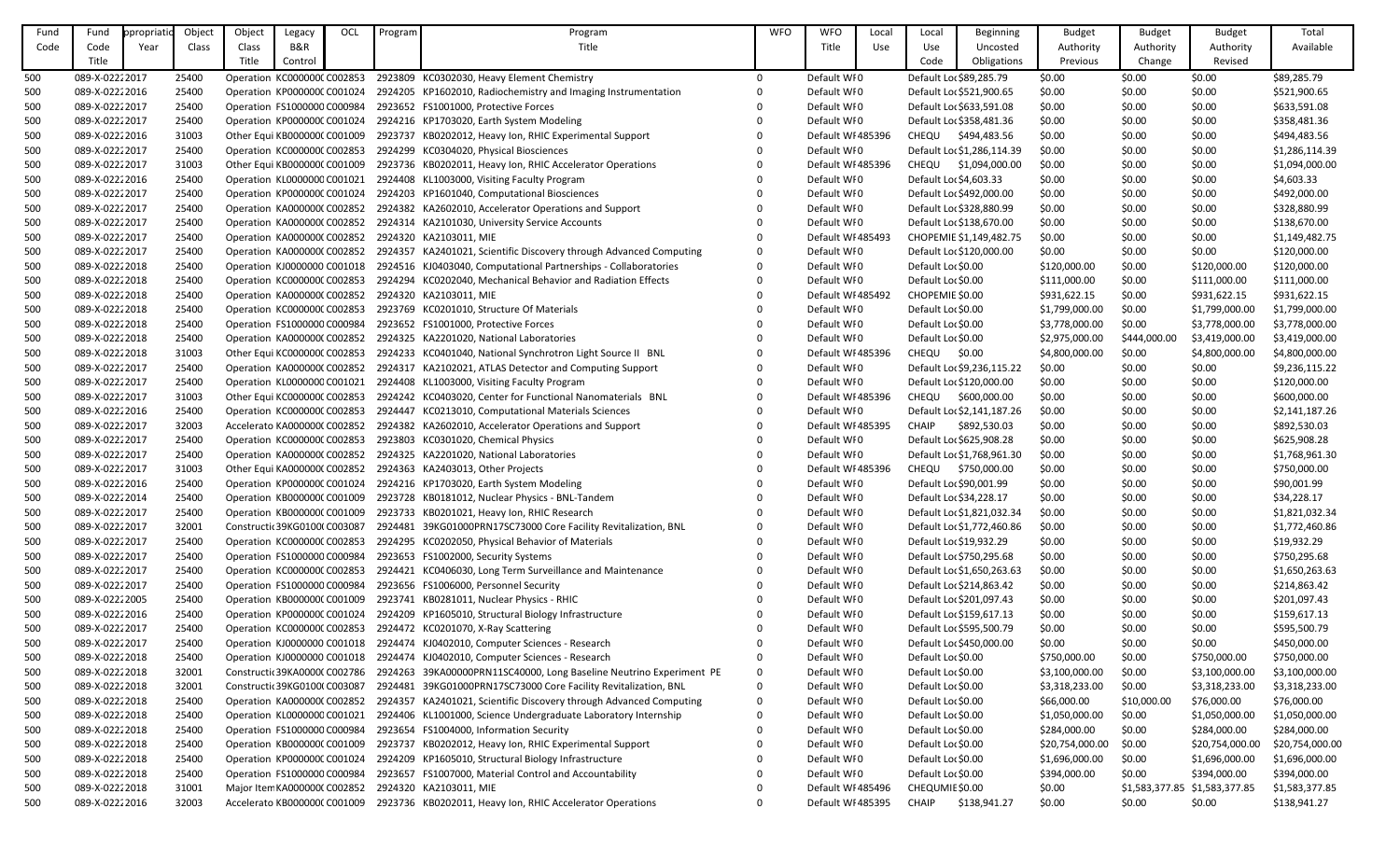| Fund       | Fund                             | ppropriatid | Object         | Object                      | Legacy                                                     | OCL | Program | Program                                                                                                                                                        | <b>WFO</b>     | <b>WFO</b>                 | Local | Local                   | Beginning                                           | <b>Budget</b>    | <b>Budget</b>    | <b>Budget</b>    | Total                       |
|------------|----------------------------------|-------------|----------------|-----------------------------|------------------------------------------------------------|-----|---------|----------------------------------------------------------------------------------------------------------------------------------------------------------------|----------------|----------------------------|-------|-------------------------|-----------------------------------------------------|------------------|------------------|------------------|-----------------------------|
| Code       | Code                             | Year        | Class          | Class                       | <b>B&amp;R</b>                                             |     |         | Title                                                                                                                                                          |                | Title                      | Use   | Use                     | Uncosted                                            | Authority        | Authority        | Authority        | Available                   |
|            | Title                            |             |                | Title                       | Control                                                    |     |         |                                                                                                                                                                |                |                            |       | Code                    | Obligations                                         | Previous         | Change           | Revised          |                             |
| 500        | 089-X-02222017                   |             | 25400          |                             | Operation KA0000000 C002852                                |     |         | 2924366 KA2501012, National Laboratories                                                                                                                       | $\overline{0}$ | Default WI0                |       | Default Lor \$924.97    |                                                     | \$0.00           | \$0.00           | \$0.00           | \$924.97                    |
| 500        | 089-X-02222017                   |             | 25400          |                             |                                                            |     |         | Operation KP000000C C001024 2924211 KP1701000, Atmospheric System Research                                                                                     |                | Default WI0                |       |                         | Default Loc \$1,194,416.20                          | \$0.00           | \$0.00           | \$0.00           | \$1,194,416.20              |
| 500        | 089-X-02222017                   |             | 25400          |                             | Operation KC000000C C002853                                |     |         | 2924460 KC0301050, Condensed Phase & Interfacial Molecular Science                                                                                             |                | Default WI0                |       |                         | Default Loc \$379,501.80                            | \$0.00           | \$0.00           | \$0.00           | \$379,501.80                |
| 500        | 089-X-02222017                   |             | 25400          |                             | Operation FS1000000 C000984                                |     |         | 2923657 FS1007000, Material Control and Accountability                                                                                                         | 0              | Default WI0                |       |                         | Default Lor \$466,015.26                            | \$0.00           | \$0.00           | \$0.00           | \$466,015.26                |
| 500        | 089-X-02222017                   |             | 25400          |                             | Operation KB0000000 C001009                                |     |         | 2923721 KB0101022, Medium Energy, Other National Laboratory Research                                                                                           | $\Omega$       | Default WI0                |       |                         | Default Lo: \$348,402.54                            | \$0.00           | \$0.00           | \$0.00           | \$348,402.54                |
| 500        | 089-X-02222017                   |             | 25400          |                             |                                                            |     |         | Operation KA000000(C002852 2924336 KA2202090, Other Facilities                                                                                                 |                | Default WI0                |       | Default Loc \$16,370.35 |                                                     | \$0.00           | \$0.00           | \$0.00           | \$16,370.35                 |
| 500        | 089-X-0222 2017                  |             | 25400          |                             |                                                            |     |         | Operation KA000000(C002852 2924355 KA2401012, National Laboratories                                                                                            |                | Default WI0                |       |                         | Default Loc \$1,183,684.51                          | \$0.00           | \$0.00           | \$0.00           | \$1,183,684.51              |
| 500        | 089-X-02222017                   |             | 25400          |                             | Operation KB000000C C001009                                |     |         | 2923737 KB0202012, Heavy Ion, RHIC Experimental Support                                                                                                        |                | Default WI0                |       |                         | Default Loc \$8,542,881.26                          | \$0.00           | \$0.00           | \$0.00           | \$8,542,881.26              |
| 500        | 089-X-02222017                   |             | 25400          |                             | Operation KC000000C C002853                                |     |         | 2924447 KC0213010, Computational Materials Sciences                                                                                                            |                | Default WI0                |       |                         | Default Lor \$2,875,000.00                          | \$0.00           | \$0.00           | \$0.00           | \$2,875,000.00              |
| 500        | 089-X-0222 2016                  |             | 31003          |                             | Other Equi KC000000C C002853                               |     |         | 2924242 KC0403020, Center for Functional Nanomaterials BNL                                                                                                     |                | Default WI 485396          |       |                         | CHEQU \$410,798.13                                  | \$0.00           | \$0.00           | \$0.00           | \$410,798.13                |
| 500        | 089-X-02222018                   |             | 25400          |                             | Operation KB000000C C001009                                |     |         | 2923746 KB0301020, Theory, National Laboratory Research                                                                                                        |                | Default WI0                |       | Default Lor \$0.00      |                                                     | \$2,068,000.00   | \$0.00           | \$2,068,000.00   | \$2,068,000.00              |
| 500        | 089-X-02222018                   |             | 25400          |                             | Operation KC000000C C002853                                |     |         | 2924300 KC0304030, Solar Photochemistry                                                                                                                        |                | Default WI0                |       | Default Lor \$0.00      |                                                     | \$2,907,000.00   | \$0.00           | \$2,907,000.00   | \$2,907,000.00              |
| 500        | 089-X-02222018                   |             | 25400          |                             | Operation KA0000000 C002852                                |     |         | 2924346 KA2301020, National Laboratories                                                                                                                       |                | Default WI0                |       | Default Lor \$0.00      |                                                     | \$702,000.00     | \$105,000.00     | \$807,000.00     | \$807,000.00                |
| 500        | 089-X-02222018                   |             | 25400          |                             | Operation KB0000000 C001009                                |     |         | 2923721 KB0101022, Medium Energy, Other National Laboratory Research                                                                                           | $\Omega$       | Default WI0                |       | Default Lor \$0.00      |                                                     | \$1,261,000.00   | \$0.00           | \$1,261,000.00   | \$1,261,000.00              |
| 500        | 089-X-02222018                   |             | 25400          |                             | Operation KC000000C C002853                                |     |         | 2923803 KC0301020, Chemical Physics                                                                                                                            |                | Default WI0                |       | Default Lor \$0.00      |                                                     | \$279,000.00     | \$0.00           | \$279,000.00     | \$279,000.00                |
| 500        | 089-X-02222018                   |             | 25400          |                             | Operation KA000000(C002852                                 |     |         | 2924320 KA2103011, MIE                                                                                                                                         |                | Default WI 485493          |       | CHOPEMIE \$0.00         |                                                     | \$5,657,000.00   | \$766,000.00     | \$6,423,000.00   | \$6,423,000.00              |
| 500        | 089-X-02222018                   |             | 25400          |                             | Operation KC000000C C002853                                |     |         | 2924405 KC0201060, Neutron and X-Ray Scatering                                                                                                                 |                | Default WI0                |       | Default Lor \$0.00      |                                                     | \$1,309,000.00   | \$0.00           | \$1,309,000.00   | \$1,309,000.00              |
| 500        | 089-X-02222018                   |             | 25400          |                             | Operation KA0000000 C002852                                |     |         | 2924328 KA2202010, Experimental Operations and Support                                                                                                         |                | Default WI0                |       | Default Lor \$0.00      |                                                     | \$858,000.00     | \$148,000.00     | \$1,006,000.00   | \$1,006,000.00              |
| 500        | 089-X-02222018                   |             | 25400          |                             | Operation KA0000000 C002852                                |     |         | 2924336 KA2202090, Other Facilities                                                                                                                            |                | Default WI0                |       | Default Lor \$0.00      |                                                     | \$212,000.00     | \$32,000.00      | \$244,000.00     | \$244,000.00                |
| 500        | 089-X-02222018                   |             | 25400          |                             | Operation KC000000C C002853                                |     |         | 2924233 KC0401040, National Synchrotron Light Source II BNL                                                                                                    |                | Default WI0                |       | Default Lor \$0.00      |                                                     | \$57,839,000.00  | \$0.00           | \$57,839,000.00  | \$57,839,000.00             |
| 500        | 089-X-02222018                   |             | 25400          |                             | Operation KC000000C C002853                                |     |         | 2924460 KC0301050, Condensed Phase & Interfacial Molecular Science                                                                                             | $\Omega$       | Default WI0                |       | Default Lor \$0.00      |                                                     | \$223,000.00     | \$0.00           | \$223,000.00     | \$223,000.00                |
| 500        | 089-X-02222018                   |             | 25400          |                             | Operation KL0000000 C001021                                |     |         | 2924407 KL1002000, Community College Internship Program                                                                                                        |                | Default WI0                |       | Default Lor \$0.00      |                                                     | \$80,000.00      | \$0.00           | \$80,000.00      | \$80,000.00                 |
| 500        | 089-X-02222018                   |             | 25400          |                             | Operation KP000000C C001024                                |     |         | 2924203 KP1601040, Computational Biosciences                                                                                                                   |                | Default WI0                |       | Default Lor \$0.00      |                                                     | \$370,000.00     | \$0.00           | \$370,000.00     | \$370,000.00                |
| 500        | 089-X-02222018                   |             | 25400          |                             | Operation KC000000C C002853                                |     |         | 2924299 KC0304020, Physical Biosciences                                                                                                                        |                | Default WI0                |       | Default Lor \$0.00      |                                                     | \$1,646,000.00   | \$0.00           | \$1,646,000.00   | \$1,646,000.00              |
| 500        | 089-X-0222 2013                  |             | 32001          |                             | Constructic 39KG0000(C002739                               |     |         | 2924227 39KG01000PRN10SC72000, Renovate Science Laboratories, Ph. I                                                                                            | 0              | Default WI0                |       | Default Loc \$127.20    |                                                     | $-5127.20$       | \$0.00           | $-5127.20$       | \$0.00                      |
| 500        | 089-X-0222 2016                  |             | 25400          |                             |                                                            |     |         | Operation KP000000C C001024 2924203 KP1601040, Computational Biosciences                                                                                       |                | Default WI0                |       |                         | Default Loc \$415,197.40                            | \$0.00           | \$0.00           | \$0.00           | \$415,197.40                |
| 500        | 089-X-0222 2016                  |             | 25400          |                             | Operation KP000000C C001024                                |     |         | 2924462 KP1703040, Climate Model Development and Validation                                                                                                    |                | Default WI0                |       |                         | Default Lor \$416,750.00                            | \$0.00           | \$0.00           | \$0.00           | \$416,750.00                |
| 500        | 089-X-02222017                   |             | 25400          |                             |                                                            |     |         | Operation FS1000000 C000984 2923655 FS1005000, Cyber Security                                                                                                  |                | Default WI0                |       |                         | Default Lor \$523,499.81                            | \$0.00           | \$0.00           | \$0.00           | \$523,499.81                |
| 500        | 089-X-02222009                   |             | 25400          |                             |                                                            |     |         | Operation KB000000C C001009 2923741 KB0281011, Nuclear Physics - RHIC                                                                                          |                | Default WI0                |       |                         | Default Lor \$267,025.04                            | \$0.00           | \$0.00           | \$0.00           | \$267,025.04                |
| 500        | 089-X-0222 2016                  |             | 25400          |                             | Operation KA0000000 C002852                                |     |         | 2924314 KA2101030, University Service Accounts                                                                                                                 |                | Default WI0                |       |                         | Default Lor \$85,265.00                             | \$0.00           | \$0.00           | \$0.00           | \$85,265.00                 |
| 500        | 089-X-0222 2017                  |             | 25400          | Operation KC000000C C002853 |                                                            |     |         | 2924405 KC0201060, Neutron and X-Ray Scatering                                                                                                                 |                | Default WI0                |       |                         | Default Loc \$330,037.56                            | \$0.00           | \$0.00           | \$0.00           | \$330,037.56                |
| 500        | 089-X-0222 2017                  |             | 25400          |                             | Operation KC000000C C002853                                |     |         | 2923774 KC0202020, DO NOT USE!!! Experimental Condensed Matter Physi                                                                                           | 0              | Default WI0                |       |                         | Default Loc \$477,041.88                            | \$0.00           | \$0.00           | \$0.00           | \$477,041.88                |
| 500        | 089-X-0222 2014                  |             | 25400          |                             |                                                            |     |         | Operation KA000000(C002852 2923680 KA1102811, Proton Facilities - Chng in Inventories, Special<br>2924294 KC0202040, Mechanical Behavior and Radiation Effects |                | Default WI0                |       |                         | Default Loc \$11,981.92                             | \$0.00           | \$0.00           | \$0.00           | \$11,981.92                 |
| 500<br>500 | 089-X-02222017<br>089-X-02222017 |             | 25400<br>25400 |                             | Operation KC000000C C002853<br>Operation KA0000000 C002852 |     |         | 2924369 KA2501022, Muon Accelerators                                                                                                                           |                | Default WI0<br>Default WI0 |       |                         | Default Lo: \$10,411.59<br>Default Lor \$250,000.00 | \$0.00<br>\$0.00 | \$0.00<br>\$0.00 | \$0.00<br>\$0.00 | \$10,411.59<br>\$250,000.00 |
| 500        | 089-X-02222017                   |             | 25400          |                             | Operation KC000000C C002853                                |     |         | 2923775 KC0202030, DO NOT USE!!! Condensed Matter Theory, Particle-                                                                                            |                | Default WI0                |       |                         | Default Loc \$183,023.62                            | \$0.00           | \$0.00           | \$0.00           | \$183,023.62                |
| 500        | 089-X-02222016                   |             | 31001          |                             | Major Iten KA0000000 C002852                               |     |         | 2924320 KA2103011, MIE                                                                                                                                         |                | Default WI 485486          |       |                         | CHEQUMIE \$4,378,975.89                             | \$0.00           | \$0.00           | \$0.00           | \$4,378,975.89              |
| 500        | 089-X-0222 2017                  |             | 25400          |                             |                                                            |     |         | Operation KC000000C C002853 2924233 KC0401040, National Synchrotron Light Source II BNL                                                                        |                | Default WI0                |       |                         | Default Loc \$27,412,536.40                         | \$0.00           | \$0.00           | \$0.00           | \$27,412,536.40             |
| 500        | 089-X-0222 2017                  |             | 31003          |                             | Other Equi KB000000C C001009                               |     |         | 2923737 KB0202012, Heavy Ion, RHIC Experimental Support                                                                                                        |                | Default WI 485396          |       |                         | CHEQU \$2,650,000.00                                | \$0.00           | \$0.00           | \$0.00           | \$2,650,000.00              |
| 500        | 089-X-02222017                   |             | 25400          |                             | Operation KB000000C C001009                                |     |         | 2923755 KB0401022, Low Energy, Other National Laboratory Research                                                                                              |                | Default WI0                |       |                         | Default Lor \$257,562.78                            | \$0.00           | \$0.00           | \$0.00           | \$257,562.78                |
| 500        | 089-X-0222 2011                  |             | 31003          |                             | Other Equi KC000000C C002853                               |     |         | 3023325 KC0203020, Synthesis and Processing Science                                                                                                            |                | Default WI 485396          |       | CHEQU \$2,515.98        |                                                     | \$0.00           | \$0.00           | \$0.00           | \$2,515.98                  |
| 500        | 089-X-0222 2007                  |             | 25400          |                             |                                                            |     |         | Operation KP000000C C001024 2923849 KP1102010, Molecular Biology                                                                                               |                | Default WI0                |       | Default Lor \$16.33     |                                                     | \$0.00           | \$0.00           | \$0.00           | \$16.33                     |
| 500        | 089-X-02222015                   |             | 25400          |                             |                                                            |     |         | Operation KP000000C C001024 2924200 KP1601010, Foundational Genomics Research                                                                                  |                | Default WI0                |       |                         | Default Lor \$180,000.00                            | \$0.00           | \$0.00           | \$0.00           | \$180,000.00                |
| 500        | 089-X-0222 2016                  |             | 25400          |                             | Operation KC000000C C002853                                |     |         | 2924192 KC0207010, Energy Frontier Research Centers EFRCs                                                                                                      |                | Default WI0                |       |                         | Default Loc \$308,303.74                            | \$0.00           | \$0.00           | \$0.00           | \$308,303.74                |
| 500        | 089-X-0222 2016                  |             | 25400          |                             |                                                            |     |         | Operation KJ0000000 C001018 2924137 KJ0404000, Next Generation Networking for Science                                                                          |                | Default WI0                |       | Default Lor \$70,692.64 |                                                     | \$0.00           | \$0.00           | \$0.00           | \$70,692.64                 |
| 500        | 089-X-02222017                   |             | 25400          |                             |                                                            |     |         | Operation KJ0000000 C001018 2924137 KJ0404000, Next Generation Networking for Science                                                                          |                | Default WI0                |       |                         | Default Lor \$730,000.00                            | \$0.00           | \$0.00           | \$0.00           | \$730,000.00                |
| 500        | 089-X-02222017                   |             | 25400          |                             |                                                            |     |         | Operation KL0000000 C001021 2924406 KL1001000, Science Undergraduate Laboratory Internship                                                                     |                | Default WI0                |       |                         | Default Loc \$553,646.70                            | \$0.00           | \$0.00           | \$0.00           | \$553,646.70                |
| 500        | 089-X-0222 2018                  |             | 25400          |                             |                                                            |     |         | Operation FS1000000 C000984 2923656 FS1006000, Personnel Security                                                                                              |                | Default WI0                |       | Default Lor \$0.00      |                                                     | \$327,000.00     | \$0.00           | \$327,000.00     | \$327,000.00                |
| 500        | 089-X-02222018                   |             | 25400          |                             | Operation FS1000000 C000984                                |     |         | 2923658 FS1009000, Program Management                                                                                                                          |                | Default WI0                |       | Default Lor \$0.00      |                                                     | \$414,000.00     | \$0.00           | \$414,000.00     | \$414,000.00                |
| 500        | 089-X-02222018                   |             | 32003          |                             | Accelerato KB000000C C001009                               |     |         | 2923736 KB0202011, Heavy Ion, RHIC Accelerator Operations                                                                                                      |                | Default WI 485395          |       | <b>CHAIP</b>            | \$0.00                                              | \$1,300,000.00   | \$0.00           | \$1,300,000.00   | \$1,300,000.00              |
| 500        | 089-X-02222018                   |             | 25400          |                             |                                                            |     |         | Operation KC000000C C002853 3023325 KC0203020, Synthesis and Processing Science                                                                                |                | Default WI0                |       | Default Lor \$0.00      |                                                     | \$1,034,000.00   | \$0.00           | \$1,034,000.00   | \$1,034,000.00              |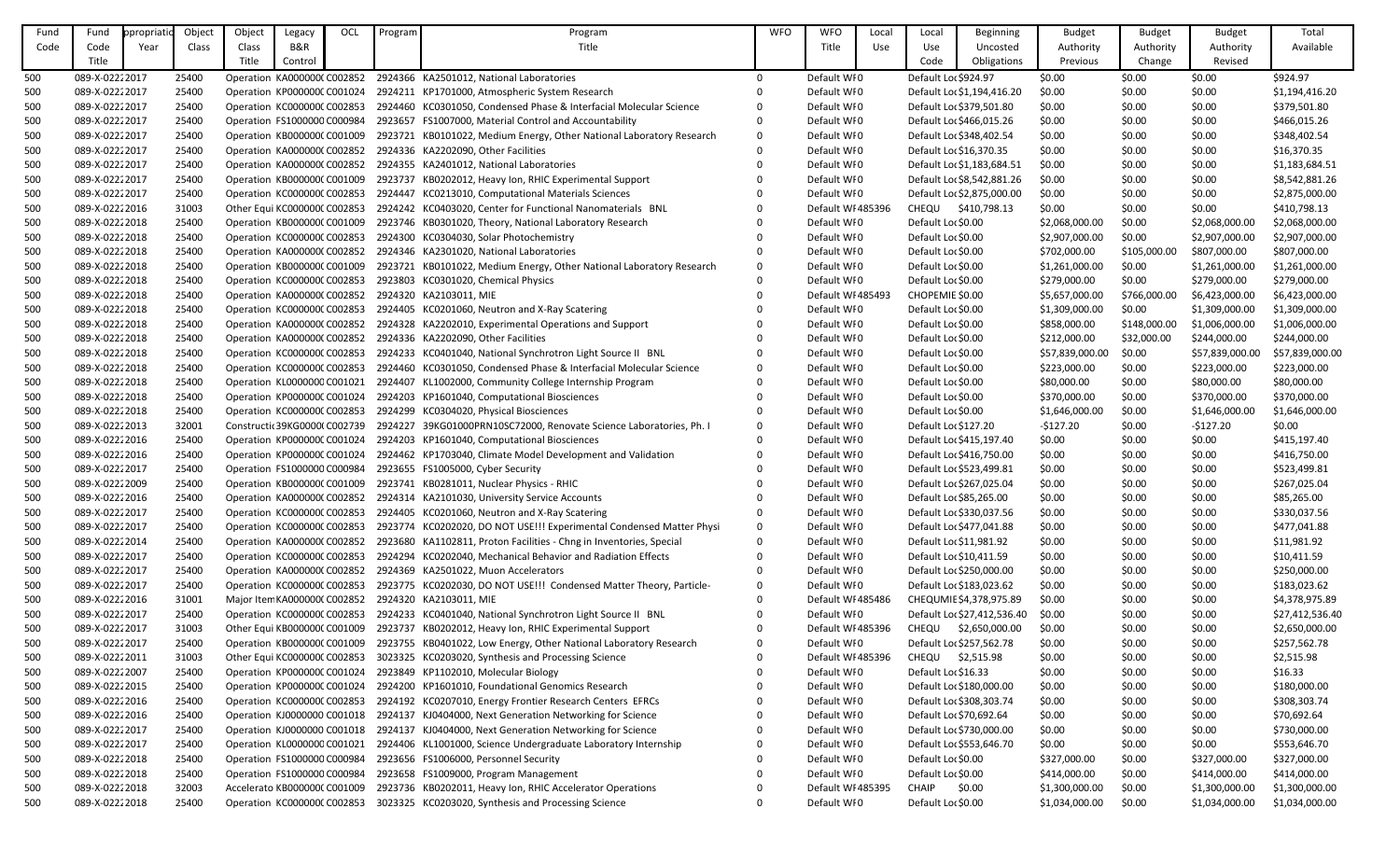| Fund | Fund            | ppropriatic | Object | Object | Legacy                       | OCL | Program | Program                                                                                           | <b>WFO</b>   | <b>WFO</b>         | Local | Local                   | <b>Beginning</b>           | <b>Budget</b>   | <b>Budget</b>  | <b>Budget</b>   | Total           |
|------|-----------------|-------------|--------|--------|------------------------------|-----|---------|---------------------------------------------------------------------------------------------------|--------------|--------------------|-------|-------------------------|----------------------------|-----------------|----------------|-----------------|-----------------|
| Code | Code            | Year        | Class  | Class  | <b>B&amp;R</b>               |     |         | Title                                                                                             |              | Title              | Use   | Use                     | Uncosted                   | Authority       | Authority      | Authority       | Available       |
|      | Title           |             |        | Title  | Control                      |     |         |                                                                                                   |              |                    |       | Code                    | Obligations                | Previous        | Change         | Revised         |                 |
| 500  | 089-X-02222018  |             | 31003  |        | Other Equi KB000000C C001009 |     |         | 2923737 KB0202012, Heavy Ion, RHIC Experimental Support                                           | $\Omega$     | Default WI 485396  |       | CHEQU                   | \$0.00                     | \$1,199,799.00  | \$0.00         | \$1,199,799.00  | \$1,199,799.00  |
| 500  | 089-X-02222018  |             | 25400  |        |                              |     |         | Operation KA000000(C002852 2924355 KA2401012, National Laboratories                               |              | Default WI0        |       | Default Lor \$0.00      |                            | \$1,763,000.00  | \$263,000.00   | \$2,026,000.00  | \$2,026,000.00  |
| 500  | 089-X-02222018  |             | 25400  |        | Operation KP000000C C001024  |     |         | 2924200 KP1601010, Foundational Genomics Research                                                 |              | Default WI0        |       | Default Lor \$0.00      |                            | \$1,237,000.00  | \$0.00         | \$1,237,000.00  | \$1,237,000.00  |
| 500  | 089-X-02222018  |             | 25400  |        | Operation KA000000(C002852   |     |         | 2924313 KA2101020, National Laboratories                                                          |              | Default WI0        |       | Default Lor \$0.00      |                            | \$2,753,000.00  | \$411,000.00   | \$3,164,000.00  | \$3,164,000.00  |
| 500  | 089-X-02222018  |             | 25400  |        |                              |     |         | Operation KJ0000000 C001018 2924476 KJ0403010, Computational Partnerships - SciDAC                |              | Default WI0        |       | Default Lor \$0.00      |                            | \$100,000.00    | \$0.00         | \$100,000.00    | \$100,000.00    |
| 500  | 089-X-0222 2014 |             | 25400  |        |                              |     |         | Operation KP000000C C001024 2924200 KP1601010, Foundational Genomics Research                     |              | Default WI0        |       |                         | Default Lo: \$180,000.00   | \$0.00          | \$0.00         | \$0.00          | \$180,000.00    |
| 500  | 089-X-0222 2017 |             | 25400  |        |                              |     |         | Operation KB000000C C001009 2923736 KB0202011, Heavy Ion, RHIC Accelerator Operations             |              | Default WI0        |       |                         | Default Loc \$2,878,588.37 | \$0.00          | \$0.00         | \$0.00          | \$2,878,588.37  |
| 500  | 089-X-02222017  |             | 25400  |        | Operation KB0000000 C001009  |     |         | 2923749 KB0301042, Theory, Nuclear Data, National Laboratory Researc                              |              | Default WI0        |       |                         | Default Loc \$1,210,156.27 | \$0.00          | \$0.00         | \$0.00          | \$1,210,156.27  |
| 500  | 089-X-02222017  |             | 32001  |        |                              |     |         | Constructic 39KA0000C C002786 2924263 39KA00000PRN11SC40000, Long Baseline Neutrino Experiment PE | $\mathbf{0}$ | Default WI0        |       |                         | Default Lor \$1,650,069.21 | \$0.00          | \$0.00         | \$0.00          | \$1,650,069.21  |
| 500  | 089-X-0222 2016 |             | 31001  |        | Major Iten KC0000000 C002853 |     |         | 2924289 KC0405060, NSLS-II Experimental Tools NEXT                                                |              | Default WI 485469  |       |                         | CHEQUMIE \$698,538.41      | \$0.00          | \$0.00         | \$0.00          | \$698,538.41    |
| 500  | 089-X-02222016  |             | 25400  |        |                              |     |         | Operation KJ0000000 C001018 2924135 KJ0402000, Computer Sciences Research                         |              | Default WI0        |       |                         | Default Loc \$200,953.34   | \$0.00          | \$0.00         | \$0.00          | \$200,953.34    |
| 500  | 089-X-0222 2017 |             | 31001  |        |                              |     |         | Major Item KA000000(C002852 2924350 KA2303011, MIE                                                |              | Default WI 4809008 |       |                         | CHEQUMI \$2,334,659.11     | \$0.00          | \$0.00         | \$0.00          | \$2,334,659.11  |
| 500  | 089-X-0222 2017 |             | 25400  |        | Operation KB0000000 C001009  |     |         | 2924156 KB0201052, Heavy Ion Accelerator R&D Natl Lab Research                                    |              | Default WI0        |       |                         | Default Loc \$817,467.84   | \$0.00          | \$0.00         | \$0.00          | \$817,467.84    |
| 500  | 089-X-0222 2012 |             | 25400  |        |                              |     |         | Operation KA000000(C002852 2923679 KA1102080, Proton Facilities - Other                           |              | Default WI0        |       | Default Lor \$1,492.25  |                            | $-574.17$       | \$0.00         | $-574.17$       | \$1,418.08      |
| 500  | 089-X-0222 2015 |             | 25400  |        | Operation KA000000(C002852   |     |         | 2924342 KA2203012, Line Item OPC                                                                  |              | Default WI0        |       | Default Loc \$219.26    |                            | $-5219.26$      | \$0.00         | $-5219.26$      | \$0.00          |
| 500  | 089-X-02222016  |             | 31003  |        | Other Equi KB0000000 C001009 |     |         | 2923736 KB0202011, Heavy Ion, RHIC Accelerator Operations                                         |              | Default WI 485396  |       |                         | CHEQU \$756,638.70         | \$0.00          | \$0.00         | \$0.00          | \$756,638.70    |
| 500  | 089-X-0222 2017 |             | 25400  |        |                              |     |         | Operation KL0000000 C001021 2924407 KL1002000, Community College Internship Program               |              | Default WI0        |       |                         | Default Loc \$95,172.95    | \$0.00          | \$0.00         | \$0.00          | \$95,172.95     |
| 500  | 089-X-0222 2017 |             | 25400  |        |                              |     |         | Operation KJ0000000 C001018 2924476 KJ0403010, Computational Partnerships - SciDAC                |              | Default WI0        |       |                         | Default Lor \$820,586.31   | \$0.00          | \$0.00         | \$0.00          | \$820,586.31    |
| 500  | 089-X-02222018  |             | 25400  |        | Operation KC000000C C002853  |     |         | 2924421 KC0406030, Long Term Surveillance and Maintenance                                         |              | Default WI0        |       | Default Lor \$0.00      |                            | \$3,899,000.00  | \$0.00         | \$3,899,000.00  | \$3,899,000.00  |
| 500  | 089-X-02222018  |             | 25400  |        | Operation KA0000000 C002852  |     |         | 2924317 KA2102021, ATLAS Detector and Computing Support                                           |              | Default WI0        |       | Default Lor \$0.00      |                            | \$12,082,000.00 | \$1,804,000.00 | \$13,886,000.00 | \$13,886,000.00 |
| 500  | 089-X-02222018  |             | 25400  |        | Operation KB0000000 C001009  |     |         | 2923736 KB0202011, Heavy Ion, RHIC Accelerator Operations                                         |              | Default WI0        |       | Default Lor \$0.00      |                            | \$73,790,000.00 | \$0.00         | \$73,790,000.00 | \$73,790,000.00 |
| 500  | 089-X-02222017  |             | 31001  |        | Major Item KA0000000 C002852 |     |         | 2924320 KA2103011, MIE                                                                            |              | Default WI 485486  |       |                         | CHEQUMIE \$8,500,000.00    | \$0.00          | \$0.00         | \$0.00          | \$8,500,000.00  |
| 500  | 089-X-02222017  |             | 25400  |        | Operation KC000000C C002853  |     |         | 2924192 KC0207010, Energy Frontier Research Centers EFRCs                                         |              | Default WI0        |       |                         | Default Loc \$3,332,000.00 | \$0.00          | \$0.00         | \$0.00          | \$3,332,000.00  |
| 500  | 089-X-0222 2013 |             | 25400  |        | Operation KP000000C C001024  |     |         | 2924200 KP1601010, Foundational Genomics Research                                                 |              | Default WI0        |       |                         | Default Lor \$42,626.46    | \$0.00          | \$0.00         | \$0.00          | \$42,626.46     |
| 500  | 089-X-0222 2017 |             | 25400  |        | Operation FS1000000 C000984  |     |         | 2923654 FS1004000, Information Security                                                           |              | Default WI0        |       |                         | Default Loc \$154,019.41   | \$0.00          | \$0.00         | \$0.00          | \$154,019.41    |
| 500  | 089-X-02222017  |             | 25400  |        |                              |     |         | Operation KA000000(C002852 2924319 KA2102090, Other Facilities                                    |              | Default WI0        |       |                         | Default Lor \$97,189.23    | \$0.00          | \$0.00         | \$0.00          | \$97,189.23     |
| 500  | 089-X-0222 2016 |             | 25400  |        |                              |     |         | Operation KA000000(C002852 2924357 KA2401021, Scientific Discovery through Advanced Computing     |              | Default WI0        |       | Default Lo: \$13,031.12 |                            | \$0.00          | \$0.00         | \$0.00          | \$13,031.12     |
| 500  | 089-X-02222017  |             | 25400  |        |                              |     |         | Operation KA000000(C002852 2924358 KA2401022, Scientific Computing                                |              | Default WI0        |       |                         | Default Loc \$232,519.94   | \$0.00          | \$0.00         | \$0.00          | \$232,519.94    |
| 500  | 089-X-02222017  |             | 25400  |        |                              |     |         | Operation KC000000C C002853 2923769 KC0201010, Structure Of Materials                             |              | Default WI0        |       |                         | Default Loc \$1,878,640.89 | \$0.00          | \$0.00         | \$0.00          | \$1,878,640.89  |
| 500  | 089-X-02222015  |             | 25400  |        |                              |     |         | Operation KP000000C C001024 2924417 KP1606000, STARTING IN FY 2018, DO NOT USE!!! Mesoscale to M  | 0            | Default WI0        |       |                         | Default Loc \$426,274.76   | \$0.00          | \$0.00         | \$0.00          | \$426,274.76    |
| 500  | 089-X-0222 2014 |             | 25400  |        |                              |     |         | Operation KC000000C C002853 2923794 KC0281013, BNL-NSLS                                           |              | Default WI0        |       |                         | Default Loc \$165,193.55   | \$0.00          | \$0.00         | \$0.00          | \$165,193.55    |
| 500  | 089-X-02222017  |             | 32003  |        | Accelerato KB0000000 C001009 |     |         | 2923736 KB0202011, Heavy Ion, RHIC Accelerator Operations                                         |              | Default WI 485395  |       | <b>CHAIP</b>            | \$2,369,000.00             | \$0.00          | \$0.00         | \$0.00          | \$2,369,000.00  |
| 500  | 089-X-02222017  |             | 25400  |        | Operation KB000000C C001009  |     |         | 2923752 KB0301052, Theory, SciDAC, National Laboratory Research                                   |              | Default WI0        |       |                         | Default Loc \$367,444.68   | \$0.00          | \$0.00         | \$0.00          | \$367,444.68    |
| 500  | 089-X-02222017  |             | 32003  |        | Accelerato KC000000C C002853 |     |         | 2924233 KC0401040, National Synchrotron Light Source II BNL                                       |              | Default WI 485395  |       | CHAIP                   | \$1,800,000.00             | \$0.00          | \$0.00         | \$0.00          | \$1,800,000.00  |
| 500  | 089-X-0222 2015 |             | 25400  |        | Operation KC000000C C002853  |     |         | 2924232 KC0401030, National Synchrotron Light Source BNL                                          |              | Default WI0        |       | Default Lor \$783.45    |                            | $-5660.73$      | \$0.00         | $-5660.73$      | \$122.72        |
| 500  | 089-X-0222 2017 |             | 25400  |        |                              |     |         | Operation KL0000000 C001021 2924414 KL1500000, Outreach                                           |              | Default WI0        |       |                         | Default Lo: \$76,950.00    | \$0.00          | \$0.00         | \$0.00          | \$76,950.00     |
| 500  | 089-X-02222011  |             | 25400  |        |                              |     |         | Operation KP000000C C001024 2924206 KP1602020, Radiobiology                                       |              | Default WI0        |       | Default Loc \$75,857.94 |                            | $-52,470.58$    | \$0.00         | $-52,470.58$    | \$73,387.36     |
| 500  | 089-X-0222 2014 |             | 25400  |        |                              |     |         | Operation KA000000(C002852 2923681 KA1102812, Proton Facilities - Chng in Inventories, Common U   |              | Default WI0        |       |                         | Default Loc \$433,221.38   | \$0.00          | \$0.00         | \$0.00          | \$433,221.38    |
| 500  | 089-X-02222018  |             | 25400  |        |                              |     |         | Operation KA000000(C002852 2924380 KA2601020, National Laboratories                               |              | Default WI0        |       | Default Lor \$0.00      |                            | \$171,000.00    | \$26,000.00    | \$197,000.00    | \$197,000.00    |
| 500  | 089-X-02222018  |             | 25400  |        | Operation KC000000C C002853  |     |         | 2923807 KC0302010, Chemical Energy                                                                |              | Default WI0        |       | Default Lor \$0.00      |                            | \$1,730,000.00  | \$0.00         | \$1,730,000.00  | \$1,730,000.00  |
| 500  | 089-X-02222018  |             | 25400  |        | Operation KC000000C C002853  |     |         | 2924242 KC0403020, Center for Functional Nanomaterials BNL                                        |              | Default WI0        |       | Default Lor \$0.00      |                            | \$11,173,000.00 | \$0.00         | \$11,173,000.00 | \$11,173,000.00 |
| 500  | 089-X-02222018  |             | 25400  |        | Operation KA000000(C002852   |     |         | 2924319 KA2102090, Other Facilities                                                               |              | Default WI0        |       | Default Lor \$0.00      |                            | \$160,000.00    | \$0.00         | \$160,000.00    | \$160,000.00    |
| 500  | 089-X-02222018  |             | 25400  |        |                              |     |         | Operation FS1000000 C000984 2923655 FS1005000, Cyber Security                                     |              | Default WI0        |       | Default Lor \$0.00      |                            | \$1,165,000.00  | \$0.00         | \$1,165,000.00  | \$1,165,000.00  |
| 500  | 089-X-02222018  |             | 31003  |        | Other Equi KB000000C C001009 |     |         | 2923736 KB0202011, Heavy Ion, RHIC Accelerator Operations                                         |              | Default WI 485396  |       | <b>CHEQU</b>            | \$0.00                     | \$602,000.00    | \$0.00         | \$602,000.00    | \$602,000.00    |
| 500  | 089-X-0222 2018 |             | 25400  |        | Operation KB000000C C001009  |     |         | 2923733 KB0201021, Heavy Ion, RHIC Research                                                       |              | Default WI0        |       | Default Lor \$0.00      |                            | \$3,171,000.00  | \$0.00         | \$3,171,000.00  | \$3,171,000.00  |
| 500  | 089-X-02222018  |             | 25400  |        | Operation KA0000000 C002852  |     |         | 2924371 KA2501032, National Laboratories                                                          |              | Default WI0        |       | Default Lor \$0.00      |                            | \$616,000.00    | \$92,000.00    | \$708,000.00    | \$708,000.00    |
| 500  | 089-X-02222018  |             | 25400  |        |                              |     |         | Operation KP000000C C001024 2924204 KP1601050, Bioenergy Research Centers                         |              | Default WI0        |       | Default Lor \$0.00      |                            | \$685,000.00    | \$0.00         | \$685,000.00    | \$685,000.00    |
| 510  | 089-X-0222 2017 |             | 25400  |        |                              |     |         | Operation 4.56E+08 C003005 6600199 456165021, Cooperative Research And Development Agreements     | 4861036      | CHAGR8400          |       |                         | Default Loc \$10,223.77    | \$0.00          | \$0.00         | \$0.00          | \$10,223.77     |
| 510  | 089-X-02222017  |             | 25400  |        | Operation 4.56E+08 C003005   |     |         | 6600199 456165021, Cooperative Research And Development Agreements                                | 4860934      | CHAGR8730          |       | Default Lor \$5,519.07  |                            | $-5169.32$      | \$0.00         | $-5169.32$      | \$5,349.75      |
| 510  | 089-X-02222017  |             | 25400  |        | Operation 4.56E+08 C003005   |     |         | 6600199 456165021, Cooperative Research And Development Agreements                                | 4861014      | CHAGR8400          |       |                         | Default Lor \$23,840.15    | \$0.00          | \$0.00         | \$0.00          | \$23,840.15     |
| 510  | 089-X-02222018  |             | 25400  |        |                              |     |         | Operation 4.56E+08 C003005 6600199 456165021, Cooperative Research And Development Agreements     | 4861004      | CHAGR8410          |       | Default Lor \$0.00      |                            | \$44,930.10     | \$0.00         | \$44,930.10     | \$44,930.10     |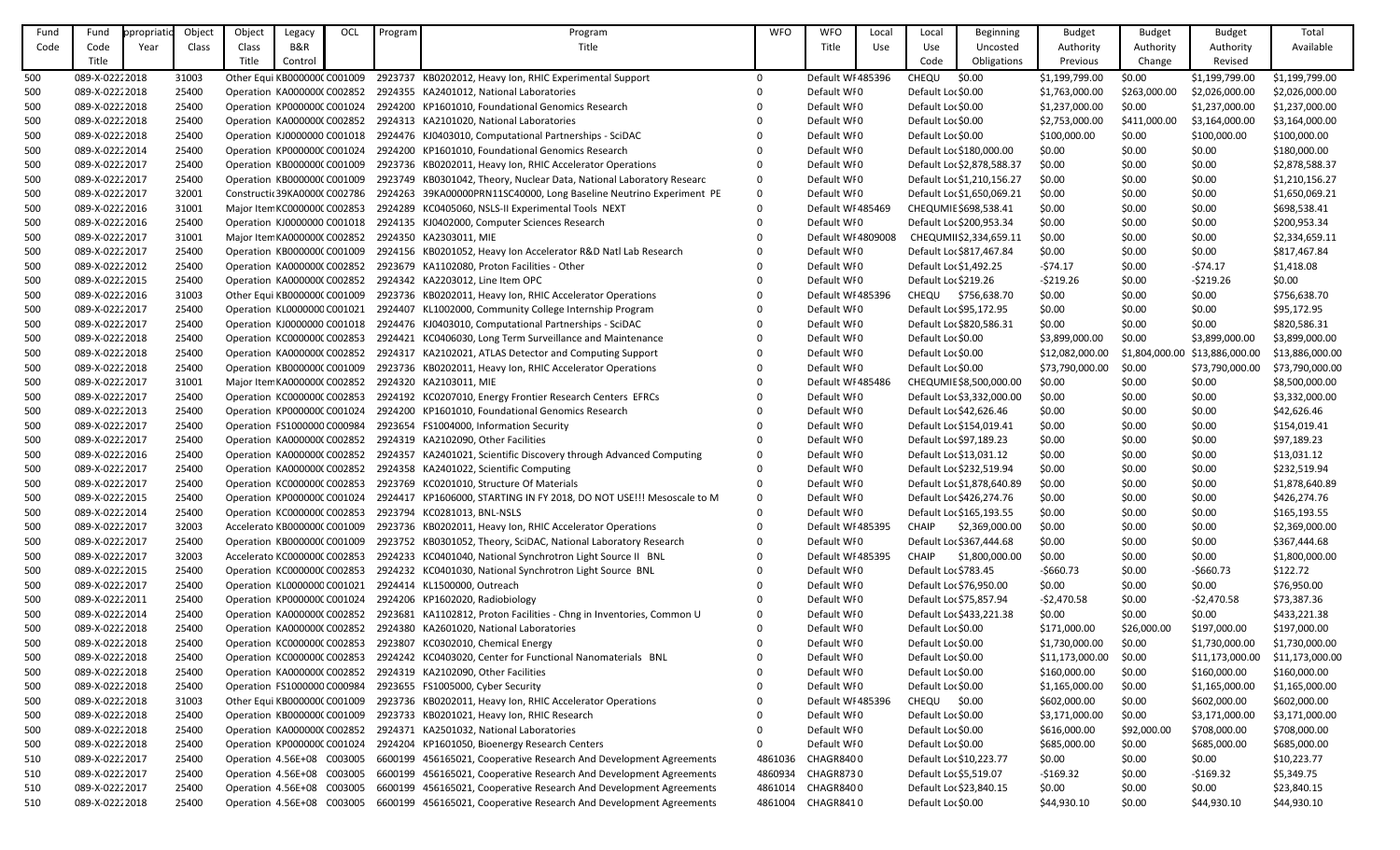| Title<br>B&R<br>Title<br>Code<br>Use<br>Code<br>Year<br>Class<br>Class<br>Uncosted<br>Authority<br>Authority<br>Authority<br>Available<br>Use<br>Title<br>Title<br>Revised<br>Control<br>Code<br>Obligations<br>Previous<br>Change<br>089-X-02222018<br>CHAGR8400<br>Default Lor \$0.00<br>\$0.00<br>510<br>25400<br>Operation 4.56E+08 C003005<br>6600199 456165021, Cooperative Research And Development Agreements<br>4861014<br>\$128,958.68<br>\$128,958.68<br>\$128,958.68<br>\$0.00<br>510<br>089-X-0222 2017<br>25400<br>Operation 4.56E+08 C003005 6600199 456165021, Cooperative Research And Development Agreements<br>4861004 CHAGR8410<br>Default Lor \$14,968.90<br>\$0.00<br>\$0.00<br>\$14,968.90<br>089-X-02222017<br>CHAGR8710<br>\$94,245.21<br>510<br>25400<br>Operation 4.56E+08 C003005<br>6600199 456165021, Cooperative Research And Development Agreements<br>4860747<br>Default Loc \$94,245.21<br>\$0.00<br>\$0.00<br>\$0.00<br>\$1,270.32<br>511<br>089-X-0222 2017<br>25400<br>Operation 4.56E+08 C003005<br>6600146 456160031, Industry - Domestic<br>4861045<br>CHAGR8400<br>Default Loc \$1,270.32<br>\$0.00<br>\$0.00<br>\$0.00<br>089-X-02222017<br>Operation 4.56E+08 C003005<br>6600146 456160031, Industry - Domestic<br>4860748 CHAGR8710<br>Default Lor \$658.25<br>\$0.00<br>\$658.25<br>511<br>25400<br>\$0.00<br>\$0.00<br>511<br>089-X-02222017<br>Operation 4.56E+08 C003005<br>6600146 456160031, Industry - Domestic<br>CHAGR8400<br>\$0.00<br>\$0.00<br>\$34,126.87<br>25400<br>4861020<br>Default Loc \$34,126.87<br>\$0.00<br>511<br>089-X-02222018<br>Operation 4.56E+08 C003005<br>6600146 456160031, Industry - Domestic<br>4861020<br>CHAGR8400<br>\$0.00<br>\$203,823.89<br>25400<br>Default Lor \$0.00<br>\$203,823.89<br>\$203,823.89<br>089-X-02222018<br>Operation 4.56E+08 C003005<br>4861033<br>CHAGR8400<br>Default Lor \$0.00<br>\$37,346.38<br>511<br>25400<br>6600146 456160031, Industry - Domestic<br>\$37,346.38<br>\$0.00<br>\$37,346.38<br>Operation 4.56E+08 C003005<br>CHAGR8410<br>\$33,750.00<br>\$0.00<br>\$33,750.00<br>511<br>089-X-0222 2018<br>25400<br>6600146 456160031, Industry - Domestic<br>4861046<br>Default Lor \$0.00<br>\$33,750.00<br>089-X-02222018<br>Operation 4.56E+08 C003005<br>6600146 456160031, Industry - Domestic<br>4861064<br>CHAGR8420<br>Default Lor \$0.00<br>\$44,174.92<br>\$44,174.92<br>511<br>25400<br>\$44,174.92<br>\$0.00<br>089-X-02222018<br>Operation 4.56E+08 C003005<br>6600146 456160031, Industry - Domestic<br>4861071<br>CHAGR8420<br>\$0.00<br>\$15,000.00<br>\$15,000.00<br>511<br>25400<br>Default Lor \$0.00<br>\$15,000.00<br>089-X-0222 2017<br>Operation 4.56E+08 C003005<br>6600146 456160031, Industry - Domestic<br>4860971<br>CHAGR8730<br>\$0.00<br>\$0.00<br>\$51,738.93<br>511<br>25400<br>Default Loc \$51,738.93<br>\$0.00<br>\$0.00<br>\$5,204.80<br>511<br>089-X-0222 2017<br>25400<br>Operation 4.56E+08 C003005<br>6600147 456160032, Industry - Foreign<br>4860975<br>CHAGR8730<br>Default Lor \$5,204.80<br>\$0.00<br>\$0.00<br>\$0.00<br>\$0.00<br>\$7,036.36<br>511<br>089-X-02222017<br>25400<br>Operation 4.56E+08 C003005<br>6600146 456160031, Industry - Domestic<br>4861009<br>CHAGR8410<br>Default Lor \$7,036.36<br>\$0.00<br>4860984<br>Default Lor \$0.00<br>\$79,580.54<br>511<br>089-X-02222018<br>25400<br>Operation 4.56E+08 C003005<br>6600147 456160032, Industry - Foreign<br>CHAGR8400<br>\$79,580.54<br>\$0.00<br>\$79,580.54<br>511<br>089-X-02222018<br>25400<br>Operation 4.56E+08 C003005<br>6600146 456160031, Industry - Domestic<br>4861052<br>CHAGR8410<br>Default Lor \$0.00<br>\$212,491.12<br>\$0.00<br>\$212,491.12<br>\$212,491.12<br>Default Lor \$0.00<br>089-X-02222018<br>25400<br>Operation 4.56E+08 C003005<br>6600146 456160031, Industry - Domestic<br>4861056 CHAGR8400<br>\$293,689.32<br>\$0.00<br>\$293,689.32<br>\$293,689.32<br>511<br>\$2,500.00<br>511<br>089-X-02222018<br>25400<br>Operation 4.56E+08 C003005<br>6600146 456160031, Industry - Domestic<br>4861087<br>CHAGR8430<br>Default Lor \$0.00<br>\$2,500.00<br>\$0.00<br>\$2,500.00<br>4860880<br>\$0.00<br>\$8,195.24<br>511<br>089-X-0222 2015<br>25400<br>Operation 4.56E+08 C003005<br>6600146 456160031, Industry - Domestic<br>CHAGR8720<br>Default Lor \$8,195.24<br>\$0.00<br>\$0.00<br>511<br>089-X-02222016<br>25400<br>Operation 4.56E+08 C003005<br>6600146 456160031, Industry - Domestic<br>4860686<br>CHAGR8780<br>Default Loc \$19,755.50<br>\$0.00<br>\$0.00<br>\$0.00<br>\$19,755.50<br>511<br>089-X-0222 2017<br>25400<br>Operation 4.56E+08 C003005<br>6600146 456160031, Industry - Domestic<br>4860936<br>CHAGR8720<br>Default Loc \$8,423.32<br>\$0.00<br>\$0.00<br>\$0.00<br>\$8,423.32<br>089-X-02222017<br>Operation 4.56E+08 C003005<br>6600146 456160031, Industry - Domestic<br>4861042<br>CHAGR8400<br>\$0.00<br>511<br>25400<br>Default Lor \$17.49<br>$-517.49$<br>\$0.00<br>$-517.49$<br>\$1,528.65<br>511<br>089-X-0222 2017<br>25400<br>Operation 4.56E+08 C003005<br>6600146 456160031, Industry - Domestic<br>4860989<br>CHAGR8400<br>Default Loc \$1,582.55<br>$-553.90$<br>\$0.00<br>$-553.90$<br>089-X-02222017<br>Operation 4.56E+08 C003005<br>4860949<br>\$0.00<br>\$0.00<br>511<br>25400<br>6600146 456160031, Industry - Domestic<br>CHAGR8730<br>Default Lor \$10,245.93<br>\$0.00<br>\$10,245.93<br>511<br>089-X-0222 2017<br>Operation 4.56E+08 C003005<br>6600147 456160032, Industry - Foreign<br>CHAGR8410<br>\$0.00<br>\$25,541.67<br>25400<br>4861032<br>Default Loc \$25,541.67<br>\$0.00<br>\$0.00<br>Operation 4.56E+08 C003005<br>4861058<br>CHAGR8430<br>\$0.00<br>\$45,000.00<br>\$45,000.00<br>511<br>089-X-02222018<br>25400<br>6600146 456160031, Industry - Domestic<br>Default Lor \$0.00<br>\$45,000.00<br>089-X-02222017<br>Operation 4.56E+08 C003005<br>6600147 456160032, Industry - Foreign<br>4861015<br>CHAGR8400<br>\$1,726,233.20<br>511<br>25400<br>Default Loc \$1,726,233.20<br>\$0.00<br>\$0.00<br>\$0.00<br>Operation 4.56E+08 C003005<br>4860813<br>CHAGR8720<br>Default Lo: \$77,323.17<br>\$0.00<br>\$0.00<br>\$0.00<br>\$77,323.17<br>511<br>089-X-0222 2017<br>25400<br>6600147 456160032, Industry - Foreign<br>089-X-02222017<br>4860969 CHAGR8730<br>Default Lo: \$47,519.68<br>\$0.00<br>\$47,519.68<br>511<br>25400<br>Operation 4.56E+08 C003005 6600146 456160031, Industry - Domestic<br>\$0.00<br>\$0.00<br>089-X-02222017<br>4861046 CHAGR8410<br>\$0.00<br>\$11,250.00<br>511<br>25400<br>Operation 4.56E+08 C003005<br>6600146 456160031, Industry - Domestic<br>Default Lor \$11,250.00<br>\$0.00<br>\$0.00<br>Operation 4.56E+08 C003005<br>6600146 456160031, Industry - Domestic<br>Default Lor \$44,174.91<br>\$44,174.84<br>089-X-0222 2017<br>25400<br>4861050<br>CHAGR8410<br>$-50.07$<br>\$0.00<br>$-50.07$<br>511<br>089-X-02222017<br>\$2,999,587.54<br>Operation 4.56E+08 C003005<br>6600146 456160031, Industry - Domestic<br>4861052<br>CHAGR8410<br>Default Lor \$2,999,587.54<br>\$0.00<br>511<br>25400<br>\$0.00<br>\$0.00<br>089-X-0222 2017<br>Operation 4.56E+08 C003005<br>6600146 456160031, Industry - Domestic<br>4861026<br>CHAGR8400<br>Default Lor \$2,069.60<br>$-52,243.82$<br>\$0.00<br>$-52,243.82$<br>-\$174.22<br>511<br>25400<br>6600146 456160031, Industry - Domestic<br>Default Lor \$336.15<br>\$0.00<br>089-X-0222 2017<br>Operation 4.56E+08 C003005<br>4861028<br>CHAGR8410<br>$-5336.15$<br>$-5336.15$<br>511<br>25400<br>\$0.00<br>089-X-02222016<br>Operation 4.56E+08 C003005<br>6600146 456160031, Industry - Domestic<br>4860831<br>CHAGR8720<br>Default Loc \$4,332.74<br>\$0.00<br>\$0.00<br>\$0.00<br>\$4,332.74<br>511<br>25400<br>089-X-0222 2017<br>25400<br>Operation 4.56E+08 C003005<br>6600147 456160032, Industry - Foreign<br>4801577<br>CH AGR87{0<br>Default Loc \$54,993.37<br>\$0.00<br>\$0.00<br>\$54,993.37<br>511<br>\$0.00<br>\$683.29<br>511<br>089-X-0222 2017<br>Operation 4.56E+08 C003005<br>6600147 456160032, Industry - Foreign<br>4860800<br>CHAGR8710<br>Default Lor \$683.29<br>\$0.00<br>\$0.00<br>\$0.00<br>25400<br>\$13,348.43<br>089-X-02222018<br>Operation 4.56E+08 C003005<br>6600146 456160031, Industry - Domestic<br>4861070<br>CHAGR8420<br>Default Lor \$0.00<br>\$13,348.43<br>\$0.00<br>511<br>25400<br>\$13,348.43<br>Default Lor \$0.00<br>089-X-02222018<br>25400<br>Operation 4.56E+08 C003005<br>6600146 456160031, Industry - Domestic<br>4861080<br>CHAGR8430<br>\$91,831.68<br>\$91,831.68<br>\$91,831.68<br>511<br>\$0.00<br>089-X-02222018<br>25400<br>Operation 4.56E+08 C003005<br>6600147 456160032, Industry - Foreign<br>4861061<br>CHAGR8420<br>Default Lor \$0.00<br>\$33,131.18<br>\$0.00<br>\$33,131.18<br>\$33,131.18<br>511<br>089-X-02222018<br>Operation 4.56E+08 C003005 6600146 456160031, Industry - Domestic<br>4861068 CHAGR8420<br>Default Lor \$0.00<br>\$5,521.86<br>\$5,521.86<br>\$5,521.86<br>511<br>25400<br>\$0.00<br>511<br>089-X-02222018<br>Operation 4.56E+08 C003005 6600146 456160031, Industry - Domestic<br>4861062 CHAGR8420<br>Default Lor \$0.00<br>\$43,689.32<br>\$0.00<br>\$43,689.32<br>\$43,689.32<br>25400<br>089-X-0222 2018<br>Operation 4.56E+08 C003005 6600146 456160031, Industry - Domestic<br>4861077 CHAGR8430<br>Default Lor \$0.00<br>\$11,750.00<br>\$11,750.00<br>\$11,750.00<br>511<br>25400<br>\$0.00<br>089-X-0222 2018<br>4861076 CHAGR8430<br>Default Lor \$0.00<br>511<br>25400<br>Operation 4.56E+08 C003005<br>6600147 456160032, Industry - Foreign<br>\$530,763.76<br>\$530,763.76<br>\$530,763.76<br>\$0.00<br>511<br>089-X-02222018<br>25400<br>Operation 4.56E+08 C003005<br>6600146 456160031, Industry - Domestic<br>4861053<br>CHAGR8420<br>Default Lor \$0.00<br>\$92,258.00<br>\$0.00<br>\$92,258.00<br>\$92,258.00<br>4860874<br>089-X-02222017<br>Operation 4.56E+08 C003005<br>6600147 456160032, Industry - Foreign<br>CHAGR8720<br>\$0.00<br>\$38,881.13<br>511<br>25400<br>Default Loc \$38,881.13<br>\$0.00<br>\$0.00<br>089-X-0222 2017<br>Operation 4.56E+08 C003005 6600147 456160032, Industry - Foreign<br>4860984<br>CHAGR8400<br>\$828.80<br>511<br>Default Lor \$828.80<br>\$0.00<br>\$0.00<br>\$0.00<br>25400<br>089-X-02222017<br>Operation 4.56E+08 C003005 6600146 456160031, Industry - Domestic<br>4860982 CHAGR8400<br>\$36,317.18<br>511<br>25400<br>Default Lor \$36,317.18<br>\$0.00<br>\$0.00<br>\$0.00<br>089-X-0222 2016<br>Operation 4.56E+08 C003005<br>6600146 456160031, Industry - Domestic<br>4860931<br>CHAGR8720<br>\$0.00<br>\$5,157.98<br>511<br>25400<br>Default Loc \$5,157.98<br>\$0.00<br>\$0.00<br>Operation 4.56E+08 C003005<br>6600146 456160031, Industry - Domestic<br>CHAGR8410<br>\$0.00<br>\$552.18<br>089-X-0222 2017<br>25400<br>4861047<br>Default Lor \$552.18<br>\$0.00<br>\$0.00<br>511<br>089-X-02222017<br>Operation 4.56E+08 C003005 6600147 456160032, Industry - Foreign<br>4860978 CHAGR8730<br>\$0.00<br>25400<br>Default Lor \$12,052.71<br>$-$12,052.71$<br>\$0.00<br>-\$12,052.71<br>511 | Fund | Fund | ppropriatic | Object | Object | Legacy | OCL | Program | Program | <b>WFO</b> | <b>WFO</b> | Local | Local | <b>Beginning</b> | <b>Budget</b> | <b>Budget</b> | <b>Budget</b> | Total |
|----------------------------------------------------------------------------------------------------------------------------------------------------------------------------------------------------------------------------------------------------------------------------------------------------------------------------------------------------------------------------------------------------------------------------------------------------------------------------------------------------------------------------------------------------------------------------------------------------------------------------------------------------------------------------------------------------------------------------------------------------------------------------------------------------------------------------------------------------------------------------------------------------------------------------------------------------------------------------------------------------------------------------------------------------------------------------------------------------------------------------------------------------------------------------------------------------------------------------------------------------------------------------------------------------------------------------------------------------------------------------------------------------------------------------------------------------------------------------------------------------------------------------------------------------------------------------------------------------------------------------------------------------------------------------------------------------------------------------------------------------------------------------------------------------------------------------------------------------------------------------------------------------------------------------------------------------------------------------------------------------------------------------------------------------------------------------------------------------------------------------------------------------------------------------------------------------------------------------------------------------------------------------------------------------------------------------------------------------------------------------------------------------------------------------------------------------------------------------------------------------------------------------------------------------------------------------------------------------------------------------------------------------------------------------------------------------------------------------------------------------------------------------------------------------------------------------------------------------------------------------------------------------------------------------------------------------------------------------------------------------------------------------------------------------------------------------------------------------------------------------------------------------------------------------------------------------------------------------------------------------------------------------------------------------------------------------------------------------------------------------------------------------------------------------------------------------------------------------------------------------------------------------------------------------------------------------------------------------------------------------------------------------------------------------------------------------------------------------------------------------------------------------------------------------------------------------------------------------------------------------------------------------------------------------------------------------------------------------------------------------------------------------------------------------------------------------------------------------------------------------------------------------------------------------------------------------------------------------------------------------------------------------------------------------------------------------------------------------------------------------------------------------------------------------------------------------------------------------------------------------------------------------------------------------------------------------------------------------------------------------------------------------------------------------------------------------------------------------------------------------------------------------------------------------------------------------------------------------------------------------------------------------------------------------------------------------------------------------------------------------------------------------------------------------------------------------------------------------------------------------------------------------------------------------------------------------------------------------------------------------------------------------------------------------------------------------------------------------------------------------------------------------------------------------------------------------------------------------------------------------------------------------------------------------------------------------------------------------------------------------------------------------------------------------------------------------------------------------------------------------------------------------------------------------------------------------------------------------------------------------------------------------------------------------------------------------------------------------------------------------------------------------------------------------------------------------------------------------------------------------------------------------------------------------------------------------------------------------------------------------------------------------------------------------------------------------------------------------------------------------------------------------------------------------------------------------------------------------------------------------------------------------------------------------------------------------------------------------------------------------------------------------------------------------------------------------------------------------------------------------------------------------------------------------------------------------------------------------------------------------------------------------------------------------------------------------------------------------------------------------------------------------------------------------------------------------------------------------------------------------------------------------------------------------------------------------------------------------------------------------------------------------------------------------------------------------------------------------------------------------------------------------------------------------------------------------------------------------------------------------------------------------------------------------------------------------------------------------------------------------------------------------------------------------------------------------------------------------------------------------------------------------------------------------------------------------------------------------------------------------------------------------------------------------------------------------------------------------------------------------------------------------------------------------------------------------------------------------------------------------------------------------------------------------------------------------------------------------------------------------------------------------------------------------------------------------------------------------------------------------------------------------------------------------------------------------------------------------------------------------------------------------------------------------------------------------------------------------------------------------------------------------------------------------------------------------------------------------------------------------------------------------------------------------------------------------------------------------------------------------------------------------------------------------------------------------------------------------------------------------------------------------------------------------------------------------------------------------------------------------------------------------------------------------------------------------------------------------------------------------------------------------------------------------------------------------------------------------------------------------------------------------------------------------------------------------------------------------------------------------------------------------------------------------------------------------------------------------------------------------------------------------------------------------------------------------------------------------------------------------------------------------------------------------------------------------------------------------------------------------------------------------------------------------------------------------------------------------------------------------------------------------------------------------------------------------------------------------------------------------------------------------------------------------------------------------------------------------------------------------------------------------------------------------------------------------------------------------------------------------------------------------------------------------------------------------------------------------------------------------------------------------------------------------------------------------------------------------------------------------------------------------------------------------------------------------------------------------------------------------------------------------------------------------------------------------------------------------------------------------------------------------------------------------------------------------------------------------------------------------------------------------------------------------------------------------------------------------------|------|------|-------------|--------|--------|--------|-----|---------|---------|------------|------------|-------|-------|------------------|---------------|---------------|---------------|-------|
|                                                                                                                                                                                                                                                                                                                                                                                                                                                                                                                                                                                                                                                                                                                                                                                                                                                                                                                                                                                                                                                                                                                                                                                                                                                                                                                                                                                                                                                                                                                                                                                                                                                                                                                                                                                                                                                                                                                                                                                                                                                                                                                                                                                                                                                                                                                                                                                                                                                                                                                                                                                                                                                                                                                                                                                                                                                                                                                                                                                                                                                                                                                                                                                                                                                                                                                                                                                                                                                                                                                                                                                                                                                                                                                                                                                                                                                                                                                                                                                                                                                                                                                                                                                                                                                                                                                                                                                                                                                                                                                                                                                                                                                                                                                                                                                                                                                                                                                                                                                                                                                                                                                                                                                                                                                                                                                                                                                                                                                                                                                                                                                                                                                                                                                                                                                                                                                                                                                                                                                                                                                                                                                                                                                                                                                                                                                                                                                                                                                                                                                                                                                                                                                                                                                                                                                                                                                                                                                                                                                                                                                                                                                                                                                                                                                                                                                                                                                                                                                                                                                                                                                                                                                                                                                                                                                                                                                                                                                                                                                                                                                                                                                                                                                                                                                                                                                                                                                                                                                                                                                                                                                                                                                                                                                                                                                                                                                                                                                                                                                                                                                                                                                                                                                                                                                                                                                                                                                                                                                                                                                                                                                                                                                                                                                                                                                                                                                                                                                                                                                                                                                                                                                                                                                                                                                                                                                                                                                                                                                                                                                                                                                                                                                                                                                                                                                                                                                                                                                                                                                                                                                                                                          |      |      |             |        |        |        |     |         |         |            |            |       |       |                  |               |               |               |       |
|                                                                                                                                                                                                                                                                                                                                                                                                                                                                                                                                                                                                                                                                                                                                                                                                                                                                                                                                                                                                                                                                                                                                                                                                                                                                                                                                                                                                                                                                                                                                                                                                                                                                                                                                                                                                                                                                                                                                                                                                                                                                                                                                                                                                                                                                                                                                                                                                                                                                                                                                                                                                                                                                                                                                                                                                                                                                                                                                                                                                                                                                                                                                                                                                                                                                                                                                                                                                                                                                                                                                                                                                                                                                                                                                                                                                                                                                                                                                                                                                                                                                                                                                                                                                                                                                                                                                                                                                                                                                                                                                                                                                                                                                                                                                                                                                                                                                                                                                                                                                                                                                                                                                                                                                                                                                                                                                                                                                                                                                                                                                                                                                                                                                                                                                                                                                                                                                                                                                                                                                                                                                                                                                                                                                                                                                                                                                                                                                                                                                                                                                                                                                                                                                                                                                                                                                                                                                                                                                                                                                                                                                                                                                                                                                                                                                                                                                                                                                                                                                                                                                                                                                                                                                                                                                                                                                                                                                                                                                                                                                                                                                                                                                                                                                                                                                                                                                                                                                                                                                                                                                                                                                                                                                                                                                                                                                                                                                                                                                                                                                                                                                                                                                                                                                                                                                                                                                                                                                                                                                                                                                                                                                                                                                                                                                                                                                                                                                                                                                                                                                                                                                                                                                                                                                                                                                                                                                                                                                                                                                                                                                                                                                                                                                                                                                                                                                                                                                                                                                                                                                                                                                                                          |      |      |             |        |        |        |     |         |         |            |            |       |       |                  |               |               |               |       |
|                                                                                                                                                                                                                                                                                                                                                                                                                                                                                                                                                                                                                                                                                                                                                                                                                                                                                                                                                                                                                                                                                                                                                                                                                                                                                                                                                                                                                                                                                                                                                                                                                                                                                                                                                                                                                                                                                                                                                                                                                                                                                                                                                                                                                                                                                                                                                                                                                                                                                                                                                                                                                                                                                                                                                                                                                                                                                                                                                                                                                                                                                                                                                                                                                                                                                                                                                                                                                                                                                                                                                                                                                                                                                                                                                                                                                                                                                                                                                                                                                                                                                                                                                                                                                                                                                                                                                                                                                                                                                                                                                                                                                                                                                                                                                                                                                                                                                                                                                                                                                                                                                                                                                                                                                                                                                                                                                                                                                                                                                                                                                                                                                                                                                                                                                                                                                                                                                                                                                                                                                                                                                                                                                                                                                                                                                                                                                                                                                                                                                                                                                                                                                                                                                                                                                                                                                                                                                                                                                                                                                                                                                                                                                                                                                                                                                                                                                                                                                                                                                                                                                                                                                                                                                                                                                                                                                                                                                                                                                                                                                                                                                                                                                                                                                                                                                                                                                                                                                                                                                                                                                                                                                                                                                                                                                                                                                                                                                                                                                                                                                                                                                                                                                                                                                                                                                                                                                                                                                                                                                                                                                                                                                                                                                                                                                                                                                                                                                                                                                                                                                                                                                                                                                                                                                                                                                                                                                                                                                                                                                                                                                                                                                                                                                                                                                                                                                                                                                                                                                                                                                                                                                                          |      |      |             |        |        |        |     |         |         |            |            |       |       |                  |               |               |               |       |
|                                                                                                                                                                                                                                                                                                                                                                                                                                                                                                                                                                                                                                                                                                                                                                                                                                                                                                                                                                                                                                                                                                                                                                                                                                                                                                                                                                                                                                                                                                                                                                                                                                                                                                                                                                                                                                                                                                                                                                                                                                                                                                                                                                                                                                                                                                                                                                                                                                                                                                                                                                                                                                                                                                                                                                                                                                                                                                                                                                                                                                                                                                                                                                                                                                                                                                                                                                                                                                                                                                                                                                                                                                                                                                                                                                                                                                                                                                                                                                                                                                                                                                                                                                                                                                                                                                                                                                                                                                                                                                                                                                                                                                                                                                                                                                                                                                                                                                                                                                                                                                                                                                                                                                                                                                                                                                                                                                                                                                                                                                                                                                                                                                                                                                                                                                                                                                                                                                                                                                                                                                                                                                                                                                                                                                                                                                                                                                                                                                                                                                                                                                                                                                                                                                                                                                                                                                                                                                                                                                                                                                                                                                                                                                                                                                                                                                                                                                                                                                                                                                                                                                                                                                                                                                                                                                                                                                                                                                                                                                                                                                                                                                                                                                                                                                                                                                                                                                                                                                                                                                                                                                                                                                                                                                                                                                                                                                                                                                                                                                                                                                                                                                                                                                                                                                                                                                                                                                                                                                                                                                                                                                                                                                                                                                                                                                                                                                                                                                                                                                                                                                                                                                                                                                                                                                                                                                                                                                                                                                                                                                                                                                                                                                                                                                                                                                                                                                                                                                                                                                                                                                                                                                          |      |      |             |        |        |        |     |         |         |            |            |       |       |                  |               |               |               |       |
|                                                                                                                                                                                                                                                                                                                                                                                                                                                                                                                                                                                                                                                                                                                                                                                                                                                                                                                                                                                                                                                                                                                                                                                                                                                                                                                                                                                                                                                                                                                                                                                                                                                                                                                                                                                                                                                                                                                                                                                                                                                                                                                                                                                                                                                                                                                                                                                                                                                                                                                                                                                                                                                                                                                                                                                                                                                                                                                                                                                                                                                                                                                                                                                                                                                                                                                                                                                                                                                                                                                                                                                                                                                                                                                                                                                                                                                                                                                                                                                                                                                                                                                                                                                                                                                                                                                                                                                                                                                                                                                                                                                                                                                                                                                                                                                                                                                                                                                                                                                                                                                                                                                                                                                                                                                                                                                                                                                                                                                                                                                                                                                                                                                                                                                                                                                                                                                                                                                                                                                                                                                                                                                                                                                                                                                                                                                                                                                                                                                                                                                                                                                                                                                                                                                                                                                                                                                                                                                                                                                                                                                                                                                                                                                                                                                                                                                                                                                                                                                                                                                                                                                                                                                                                                                                                                                                                                                                                                                                                                                                                                                                                                                                                                                                                                                                                                                                                                                                                                                                                                                                                                                                                                                                                                                                                                                                                                                                                                                                                                                                                                                                                                                                                                                                                                                                                                                                                                                                                                                                                                                                                                                                                                                                                                                                                                                                                                                                                                                                                                                                                                                                                                                                                                                                                                                                                                                                                                                                                                                                                                                                                                                                                                                                                                                                                                                                                                                                                                                                                                                                                                                                                                          |      |      |             |        |        |        |     |         |         |            |            |       |       |                  |               |               |               |       |
|                                                                                                                                                                                                                                                                                                                                                                                                                                                                                                                                                                                                                                                                                                                                                                                                                                                                                                                                                                                                                                                                                                                                                                                                                                                                                                                                                                                                                                                                                                                                                                                                                                                                                                                                                                                                                                                                                                                                                                                                                                                                                                                                                                                                                                                                                                                                                                                                                                                                                                                                                                                                                                                                                                                                                                                                                                                                                                                                                                                                                                                                                                                                                                                                                                                                                                                                                                                                                                                                                                                                                                                                                                                                                                                                                                                                                                                                                                                                                                                                                                                                                                                                                                                                                                                                                                                                                                                                                                                                                                                                                                                                                                                                                                                                                                                                                                                                                                                                                                                                                                                                                                                                                                                                                                                                                                                                                                                                                                                                                                                                                                                                                                                                                                                                                                                                                                                                                                                                                                                                                                                                                                                                                                                                                                                                                                                                                                                                                                                                                                                                                                                                                                                                                                                                                                                                                                                                                                                                                                                                                                                                                                                                                                                                                                                                                                                                                                                                                                                                                                                                                                                                                                                                                                                                                                                                                                                                                                                                                                                                                                                                                                                                                                                                                                                                                                                                                                                                                                                                                                                                                                                                                                                                                                                                                                                                                                                                                                                                                                                                                                                                                                                                                                                                                                                                                                                                                                                                                                                                                                                                                                                                                                                                                                                                                                                                                                                                                                                                                                                                                                                                                                                                                                                                                                                                                                                                                                                                                                                                                                                                                                                                                                                                                                                                                                                                                                                                                                                                                                                                                                                                                                          |      |      |             |        |        |        |     |         |         |            |            |       |       |                  |               |               |               |       |
|                                                                                                                                                                                                                                                                                                                                                                                                                                                                                                                                                                                                                                                                                                                                                                                                                                                                                                                                                                                                                                                                                                                                                                                                                                                                                                                                                                                                                                                                                                                                                                                                                                                                                                                                                                                                                                                                                                                                                                                                                                                                                                                                                                                                                                                                                                                                                                                                                                                                                                                                                                                                                                                                                                                                                                                                                                                                                                                                                                                                                                                                                                                                                                                                                                                                                                                                                                                                                                                                                                                                                                                                                                                                                                                                                                                                                                                                                                                                                                                                                                                                                                                                                                                                                                                                                                                                                                                                                                                                                                                                                                                                                                                                                                                                                                                                                                                                                                                                                                                                                                                                                                                                                                                                                                                                                                                                                                                                                                                                                                                                                                                                                                                                                                                                                                                                                                                                                                                                                                                                                                                                                                                                                                                                                                                                                                                                                                                                                                                                                                                                                                                                                                                                                                                                                                                                                                                                                                                                                                                                                                                                                                                                                                                                                                                                                                                                                                                                                                                                                                                                                                                                                                                                                                                                                                                                                                                                                                                                                                                                                                                                                                                                                                                                                                                                                                                                                                                                                                                                                                                                                                                                                                                                                                                                                                                                                                                                                                                                                                                                                                                                                                                                                                                                                                                                                                                                                                                                                                                                                                                                                                                                                                                                                                                                                                                                                                                                                                                                                                                                                                                                                                                                                                                                                                                                                                                                                                                                                                                                                                                                                                                                                                                                                                                                                                                                                                                                                                                                                                                                                                                                                                          |      |      |             |        |        |        |     |         |         |            |            |       |       |                  |               |               |               |       |
|                                                                                                                                                                                                                                                                                                                                                                                                                                                                                                                                                                                                                                                                                                                                                                                                                                                                                                                                                                                                                                                                                                                                                                                                                                                                                                                                                                                                                                                                                                                                                                                                                                                                                                                                                                                                                                                                                                                                                                                                                                                                                                                                                                                                                                                                                                                                                                                                                                                                                                                                                                                                                                                                                                                                                                                                                                                                                                                                                                                                                                                                                                                                                                                                                                                                                                                                                                                                                                                                                                                                                                                                                                                                                                                                                                                                                                                                                                                                                                                                                                                                                                                                                                                                                                                                                                                                                                                                                                                                                                                                                                                                                                                                                                                                                                                                                                                                                                                                                                                                                                                                                                                                                                                                                                                                                                                                                                                                                                                                                                                                                                                                                                                                                                                                                                                                                                                                                                                                                                                                                                                                                                                                                                                                                                                                                                                                                                                                                                                                                                                                                                                                                                                                                                                                                                                                                                                                                                                                                                                                                                                                                                                                                                                                                                                                                                                                                                                                                                                                                                                                                                                                                                                                                                                                                                                                                                                                                                                                                                                                                                                                                                                                                                                                                                                                                                                                                                                                                                                                                                                                                                                                                                                                                                                                                                                                                                                                                                                                                                                                                                                                                                                                                                                                                                                                                                                                                                                                                                                                                                                                                                                                                                                                                                                                                                                                                                                                                                                                                                                                                                                                                                                                                                                                                                                                                                                                                                                                                                                                                                                                                                                                                                                                                                                                                                                                                                                                                                                                                                                                                                                                                                          |      |      |             |        |        |        |     |         |         |            |            |       |       |                  |               |               |               |       |
|                                                                                                                                                                                                                                                                                                                                                                                                                                                                                                                                                                                                                                                                                                                                                                                                                                                                                                                                                                                                                                                                                                                                                                                                                                                                                                                                                                                                                                                                                                                                                                                                                                                                                                                                                                                                                                                                                                                                                                                                                                                                                                                                                                                                                                                                                                                                                                                                                                                                                                                                                                                                                                                                                                                                                                                                                                                                                                                                                                                                                                                                                                                                                                                                                                                                                                                                                                                                                                                                                                                                                                                                                                                                                                                                                                                                                                                                                                                                                                                                                                                                                                                                                                                                                                                                                                                                                                                                                                                                                                                                                                                                                                                                                                                                                                                                                                                                                                                                                                                                                                                                                                                                                                                                                                                                                                                                                                                                                                                                                                                                                                                                                                                                                                                                                                                                                                                                                                                                                                                                                                                                                                                                                                                                                                                                                                                                                                                                                                                                                                                                                                                                                                                                                                                                                                                                                                                                                                                                                                                                                                                                                                                                                                                                                                                                                                                                                                                                                                                                                                                                                                                                                                                                                                                                                                                                                                                                                                                                                                                                                                                                                                                                                                                                                                                                                                                                                                                                                                                                                                                                                                                                                                                                                                                                                                                                                                                                                                                                                                                                                                                                                                                                                                                                                                                                                                                                                                                                                                                                                                                                                                                                                                                                                                                                                                                                                                                                                                                                                                                                                                                                                                                                                                                                                                                                                                                                                                                                                                                                                                                                                                                                                                                                                                                                                                                                                                                                                                                                                                                                                                                                                                          |      |      |             |        |        |        |     |         |         |            |            |       |       |                  |               |               |               |       |
|                                                                                                                                                                                                                                                                                                                                                                                                                                                                                                                                                                                                                                                                                                                                                                                                                                                                                                                                                                                                                                                                                                                                                                                                                                                                                                                                                                                                                                                                                                                                                                                                                                                                                                                                                                                                                                                                                                                                                                                                                                                                                                                                                                                                                                                                                                                                                                                                                                                                                                                                                                                                                                                                                                                                                                                                                                                                                                                                                                                                                                                                                                                                                                                                                                                                                                                                                                                                                                                                                                                                                                                                                                                                                                                                                                                                                                                                                                                                                                                                                                                                                                                                                                                                                                                                                                                                                                                                                                                                                                                                                                                                                                                                                                                                                                                                                                                                                                                                                                                                                                                                                                                                                                                                                                                                                                                                                                                                                                                                                                                                                                                                                                                                                                                                                                                                                                                                                                                                                                                                                                                                                                                                                                                                                                                                                                                                                                                                                                                                                                                                                                                                                                                                                                                                                                                                                                                                                                                                                                                                                                                                                                                                                                                                                                                                                                                                                                                                                                                                                                                                                                                                                                                                                                                                                                                                                                                                                                                                                                                                                                                                                                                                                                                                                                                                                                                                                                                                                                                                                                                                                                                                                                                                                                                                                                                                                                                                                                                                                                                                                                                                                                                                                                                                                                                                                                                                                                                                                                                                                                                                                                                                                                                                                                                                                                                                                                                                                                                                                                                                                                                                                                                                                                                                                                                                                                                                                                                                                                                                                                                                                                                                                                                                                                                                                                                                                                                                                                                                                                                                                                                                                                          |      |      |             |        |        |        |     |         |         |            |            |       |       |                  |               |               |               |       |
|                                                                                                                                                                                                                                                                                                                                                                                                                                                                                                                                                                                                                                                                                                                                                                                                                                                                                                                                                                                                                                                                                                                                                                                                                                                                                                                                                                                                                                                                                                                                                                                                                                                                                                                                                                                                                                                                                                                                                                                                                                                                                                                                                                                                                                                                                                                                                                                                                                                                                                                                                                                                                                                                                                                                                                                                                                                                                                                                                                                                                                                                                                                                                                                                                                                                                                                                                                                                                                                                                                                                                                                                                                                                                                                                                                                                                                                                                                                                                                                                                                                                                                                                                                                                                                                                                                                                                                                                                                                                                                                                                                                                                                                                                                                                                                                                                                                                                                                                                                                                                                                                                                                                                                                                                                                                                                                                                                                                                                                                                                                                                                                                                                                                                                                                                                                                                                                                                                                                                                                                                                                                                                                                                                                                                                                                                                                                                                                                                                                                                                                                                                                                                                                                                                                                                                                                                                                                                                                                                                                                                                                                                                                                                                                                                                                                                                                                                                                                                                                                                                                                                                                                                                                                                                                                                                                                                                                                                                                                                                                                                                                                                                                                                                                                                                                                                                                                                                                                                                                                                                                                                                                                                                                                                                                                                                                                                                                                                                                                                                                                                                                                                                                                                                                                                                                                                                                                                                                                                                                                                                                                                                                                                                                                                                                                                                                                                                                                                                                                                                                                                                                                                                                                                                                                                                                                                                                                                                                                                                                                                                                                                                                                                                                                                                                                                                                                                                                                                                                                                                                                                                                                                                          |      |      |             |        |        |        |     |         |         |            |            |       |       |                  |               |               |               |       |
|                                                                                                                                                                                                                                                                                                                                                                                                                                                                                                                                                                                                                                                                                                                                                                                                                                                                                                                                                                                                                                                                                                                                                                                                                                                                                                                                                                                                                                                                                                                                                                                                                                                                                                                                                                                                                                                                                                                                                                                                                                                                                                                                                                                                                                                                                                                                                                                                                                                                                                                                                                                                                                                                                                                                                                                                                                                                                                                                                                                                                                                                                                                                                                                                                                                                                                                                                                                                                                                                                                                                                                                                                                                                                                                                                                                                                                                                                                                                                                                                                                                                                                                                                                                                                                                                                                                                                                                                                                                                                                                                                                                                                                                                                                                                                                                                                                                                                                                                                                                                                                                                                                                                                                                                                                                                                                                                                                                                                                                                                                                                                                                                                                                                                                                                                                                                                                                                                                                                                                                                                                                                                                                                                                                                                                                                                                                                                                                                                                                                                                                                                                                                                                                                                                                                                                                                                                                                                                                                                                                                                                                                                                                                                                                                                                                                                                                                                                                                                                                                                                                                                                                                                                                                                                                                                                                                                                                                                                                                                                                                                                                                                                                                                                                                                                                                                                                                                                                                                                                                                                                                                                                                                                                                                                                                                                                                                                                                                                                                                                                                                                                                                                                                                                                                                                                                                                                                                                                                                                                                                                                                                                                                                                                                                                                                                                                                                                                                                                                                                                                                                                                                                                                                                                                                                                                                                                                                                                                                                                                                                                                                                                                                                                                                                                                                                                                                                                                                                                                                                                                                                                                                                                          |      |      |             |        |        |        |     |         |         |            |            |       |       |                  |               |               |               |       |
|                                                                                                                                                                                                                                                                                                                                                                                                                                                                                                                                                                                                                                                                                                                                                                                                                                                                                                                                                                                                                                                                                                                                                                                                                                                                                                                                                                                                                                                                                                                                                                                                                                                                                                                                                                                                                                                                                                                                                                                                                                                                                                                                                                                                                                                                                                                                                                                                                                                                                                                                                                                                                                                                                                                                                                                                                                                                                                                                                                                                                                                                                                                                                                                                                                                                                                                                                                                                                                                                                                                                                                                                                                                                                                                                                                                                                                                                                                                                                                                                                                                                                                                                                                                                                                                                                                                                                                                                                                                                                                                                                                                                                                                                                                                                                                                                                                                                                                                                                                                                                                                                                                                                                                                                                                                                                                                                                                                                                                                                                                                                                                                                                                                                                                                                                                                                                                                                                                                                                                                                                                                                                                                                                                                                                                                                                                                                                                                                                                                                                                                                                                                                                                                                                                                                                                                                                                                                                                                                                                                                                                                                                                                                                                                                                                                                                                                                                                                                                                                                                                                                                                                                                                                                                                                                                                                                                                                                                                                                                                                                                                                                                                                                                                                                                                                                                                                                                                                                                                                                                                                                                                                                                                                                                                                                                                                                                                                                                                                                                                                                                                                                                                                                                                                                                                                                                                                                                                                                                                                                                                                                                                                                                                                                                                                                                                                                                                                                                                                                                                                                                                                                                                                                                                                                                                                                                                                                                                                                                                                                                                                                                                                                                                                                                                                                                                                                                                                                                                                                                                                                                                                                                                          |      |      |             |        |        |        |     |         |         |            |            |       |       |                  |               |               |               |       |
|                                                                                                                                                                                                                                                                                                                                                                                                                                                                                                                                                                                                                                                                                                                                                                                                                                                                                                                                                                                                                                                                                                                                                                                                                                                                                                                                                                                                                                                                                                                                                                                                                                                                                                                                                                                                                                                                                                                                                                                                                                                                                                                                                                                                                                                                                                                                                                                                                                                                                                                                                                                                                                                                                                                                                                                                                                                                                                                                                                                                                                                                                                                                                                                                                                                                                                                                                                                                                                                                                                                                                                                                                                                                                                                                                                                                                                                                                                                                                                                                                                                                                                                                                                                                                                                                                                                                                                                                                                                                                                                                                                                                                                                                                                                                                                                                                                                                                                                                                                                                                                                                                                                                                                                                                                                                                                                                                                                                                                                                                                                                                                                                                                                                                                                                                                                                                                                                                                                                                                                                                                                                                                                                                                                                                                                                                                                                                                                                                                                                                                                                                                                                                                                                                                                                                                                                                                                                                                                                                                                                                                                                                                                                                                                                                                                                                                                                                                                                                                                                                                                                                                                                                                                                                                                                                                                                                                                                                                                                                                                                                                                                                                                                                                                                                                                                                                                                                                                                                                                                                                                                                                                                                                                                                                                                                                                                                                                                                                                                                                                                                                                                                                                                                                                                                                                                                                                                                                                                                                                                                                                                                                                                                                                                                                                                                                                                                                                                                                                                                                                                                                                                                                                                                                                                                                                                                                                                                                                                                                                                                                                                                                                                                                                                                                                                                                                                                                                                                                                                                                                                                                                                                                          |      |      |             |        |        |        |     |         |         |            |            |       |       |                  |               |               |               |       |
|                                                                                                                                                                                                                                                                                                                                                                                                                                                                                                                                                                                                                                                                                                                                                                                                                                                                                                                                                                                                                                                                                                                                                                                                                                                                                                                                                                                                                                                                                                                                                                                                                                                                                                                                                                                                                                                                                                                                                                                                                                                                                                                                                                                                                                                                                                                                                                                                                                                                                                                                                                                                                                                                                                                                                                                                                                                                                                                                                                                                                                                                                                                                                                                                                                                                                                                                                                                                                                                                                                                                                                                                                                                                                                                                                                                                                                                                                                                                                                                                                                                                                                                                                                                                                                                                                                                                                                                                                                                                                                                                                                                                                                                                                                                                                                                                                                                                                                                                                                                                                                                                                                                                                                                                                                                                                                                                                                                                                                                                                                                                                                                                                                                                                                                                                                                                                                                                                                                                                                                                                                                                                                                                                                                                                                                                                                                                                                                                                                                                                                                                                                                                                                                                                                                                                                                                                                                                                                                                                                                                                                                                                                                                                                                                                                                                                                                                                                                                                                                                                                                                                                                                                                                                                                                                                                                                                                                                                                                                                                                                                                                                                                                                                                                                                                                                                                                                                                                                                                                                                                                                                                                                                                                                                                                                                                                                                                                                                                                                                                                                                                                                                                                                                                                                                                                                                                                                                                                                                                                                                                                                                                                                                                                                                                                                                                                                                                                                                                                                                                                                                                                                                                                                                                                                                                                                                                                                                                                                                                                                                                                                                                                                                                                                                                                                                                                                                                                                                                                                                                                                                                                                                                          |      |      |             |        |        |        |     |         |         |            |            |       |       |                  |               |               |               |       |
|                                                                                                                                                                                                                                                                                                                                                                                                                                                                                                                                                                                                                                                                                                                                                                                                                                                                                                                                                                                                                                                                                                                                                                                                                                                                                                                                                                                                                                                                                                                                                                                                                                                                                                                                                                                                                                                                                                                                                                                                                                                                                                                                                                                                                                                                                                                                                                                                                                                                                                                                                                                                                                                                                                                                                                                                                                                                                                                                                                                                                                                                                                                                                                                                                                                                                                                                                                                                                                                                                                                                                                                                                                                                                                                                                                                                                                                                                                                                                                                                                                                                                                                                                                                                                                                                                                                                                                                                                                                                                                                                                                                                                                                                                                                                                                                                                                                                                                                                                                                                                                                                                                                                                                                                                                                                                                                                                                                                                                                                                                                                                                                                                                                                                                                                                                                                                                                                                                                                                                                                                                                                                                                                                                                                                                                                                                                                                                                                                                                                                                                                                                                                                                                                                                                                                                                                                                                                                                                                                                                                                                                                                                                                                                                                                                                                                                                                                                                                                                                                                                                                                                                                                                                                                                                                                                                                                                                                                                                                                                                                                                                                                                                                                                                                                                                                                                                                                                                                                                                                                                                                                                                                                                                                                                                                                                                                                                                                                                                                                                                                                                                                                                                                                                                                                                                                                                                                                                                                                                                                                                                                                                                                                                                                                                                                                                                                                                                                                                                                                                                                                                                                                                                                                                                                                                                                                                                                                                                                                                                                                                                                                                                                                                                                                                                                                                                                                                                                                                                                                                                                                                                                                                          |      |      |             |        |        |        |     |         |         |            |            |       |       |                  |               |               |               |       |
|                                                                                                                                                                                                                                                                                                                                                                                                                                                                                                                                                                                                                                                                                                                                                                                                                                                                                                                                                                                                                                                                                                                                                                                                                                                                                                                                                                                                                                                                                                                                                                                                                                                                                                                                                                                                                                                                                                                                                                                                                                                                                                                                                                                                                                                                                                                                                                                                                                                                                                                                                                                                                                                                                                                                                                                                                                                                                                                                                                                                                                                                                                                                                                                                                                                                                                                                                                                                                                                                                                                                                                                                                                                                                                                                                                                                                                                                                                                                                                                                                                                                                                                                                                                                                                                                                                                                                                                                                                                                                                                                                                                                                                                                                                                                                                                                                                                                                                                                                                                                                                                                                                                                                                                                                                                                                                                                                                                                                                                                                                                                                                                                                                                                                                                                                                                                                                                                                                                                                                                                                                                                                                                                                                                                                                                                                                                                                                                                                                                                                                                                                                                                                                                                                                                                                                                                                                                                                                                                                                                                                                                                                                                                                                                                                                                                                                                                                                                                                                                                                                                                                                                                                                                                                                                                                                                                                                                                                                                                                                                                                                                                                                                                                                                                                                                                                                                                                                                                                                                                                                                                                                                                                                                                                                                                                                                                                                                                                                                                                                                                                                                                                                                                                                                                                                                                                                                                                                                                                                                                                                                                                                                                                                                                                                                                                                                                                                                                                                                                                                                                                                                                                                                                                                                                                                                                                                                                                                                                                                                                                                                                                                                                                                                                                                                                                                                                                                                                                                                                                                                                                                                                                                          |      |      |             |        |        |        |     |         |         |            |            |       |       |                  |               |               |               |       |
|                                                                                                                                                                                                                                                                                                                                                                                                                                                                                                                                                                                                                                                                                                                                                                                                                                                                                                                                                                                                                                                                                                                                                                                                                                                                                                                                                                                                                                                                                                                                                                                                                                                                                                                                                                                                                                                                                                                                                                                                                                                                                                                                                                                                                                                                                                                                                                                                                                                                                                                                                                                                                                                                                                                                                                                                                                                                                                                                                                                                                                                                                                                                                                                                                                                                                                                                                                                                                                                                                                                                                                                                                                                                                                                                                                                                                                                                                                                                                                                                                                                                                                                                                                                                                                                                                                                                                                                                                                                                                                                                                                                                                                                                                                                                                                                                                                                                                                                                                                                                                                                                                                                                                                                                                                                                                                                                                                                                                                                                                                                                                                                                                                                                                                                                                                                                                                                                                                                                                                                                                                                                                                                                                                                                                                                                                                                                                                                                                                                                                                                                                                                                                                                                                                                                                                                                                                                                                                                                                                                                                                                                                                                                                                                                                                                                                                                                                                                                                                                                                                                                                                                                                                                                                                                                                                                                                                                                                                                                                                                                                                                                                                                                                                                                                                                                                                                                                                                                                                                                                                                                                                                                                                                                                                                                                                                                                                                                                                                                                                                                                                                                                                                                                                                                                                                                                                                                                                                                                                                                                                                                                                                                                                                                                                                                                                                                                                                                                                                                                                                                                                                                                                                                                                                                                                                                                                                                                                                                                                                                                                                                                                                                                                                                                                                                                                                                                                                                                                                                                                                                                                                                                                          |      |      |             |        |        |        |     |         |         |            |            |       |       |                  |               |               |               |       |
|                                                                                                                                                                                                                                                                                                                                                                                                                                                                                                                                                                                                                                                                                                                                                                                                                                                                                                                                                                                                                                                                                                                                                                                                                                                                                                                                                                                                                                                                                                                                                                                                                                                                                                                                                                                                                                                                                                                                                                                                                                                                                                                                                                                                                                                                                                                                                                                                                                                                                                                                                                                                                                                                                                                                                                                                                                                                                                                                                                                                                                                                                                                                                                                                                                                                                                                                                                                                                                                                                                                                                                                                                                                                                                                                                                                                                                                                                                                                                                                                                                                                                                                                                                                                                                                                                                                                                                                                                                                                                                                                                                                                                                                                                                                                                                                                                                                                                                                                                                                                                                                                                                                                                                                                                                                                                                                                                                                                                                                                                                                                                                                                                                                                                                                                                                                                                                                                                                                                                                                                                                                                                                                                                                                                                                                                                                                                                                                                                                                                                                                                                                                                                                                                                                                                                                                                                                                                                                                                                                                                                                                                                                                                                                                                                                                                                                                                                                                                                                                                                                                                                                                                                                                                                                                                                                                                                                                                                                                                                                                                                                                                                                                                                                                                                                                                                                                                                                                                                                                                                                                                                                                                                                                                                                                                                                                                                                                                                                                                                                                                                                                                                                                                                                                                                                                                                                                                                                                                                                                                                                                                                                                                                                                                                                                                                                                                                                                                                                                                                                                                                                                                                                                                                                                                                                                                                                                                                                                                                                                                                                                                                                                                                                                                                                                                                                                                                                                                                                                                                                                                                                                                                                          |      |      |             |        |        |        |     |         |         |            |            |       |       |                  |               |               |               |       |
|                                                                                                                                                                                                                                                                                                                                                                                                                                                                                                                                                                                                                                                                                                                                                                                                                                                                                                                                                                                                                                                                                                                                                                                                                                                                                                                                                                                                                                                                                                                                                                                                                                                                                                                                                                                                                                                                                                                                                                                                                                                                                                                                                                                                                                                                                                                                                                                                                                                                                                                                                                                                                                                                                                                                                                                                                                                                                                                                                                                                                                                                                                                                                                                                                                                                                                                                                                                                                                                                                                                                                                                                                                                                                                                                                                                                                                                                                                                                                                                                                                                                                                                                                                                                                                                                                                                                                                                                                                                                                                                                                                                                                                                                                                                                                                                                                                                                                                                                                                                                                                                                                                                                                                                                                                                                                                                                                                                                                                                                                                                                                                                                                                                                                                                                                                                                                                                                                                                                                                                                                                                                                                                                                                                                                                                                                                                                                                                                                                                                                                                                                                                                                                                                                                                                                                                                                                                                                                                                                                                                                                                                                                                                                                                                                                                                                                                                                                                                                                                                                                                                                                                                                                                                                                                                                                                                                                                                                                                                                                                                                                                                                                                                                                                                                                                                                                                                                                                                                                                                                                                                                                                                                                                                                                                                                                                                                                                                                                                                                                                                                                                                                                                                                                                                                                                                                                                                                                                                                                                                                                                                                                                                                                                                                                                                                                                                                                                                                                                                                                                                                                                                                                                                                                                                                                                                                                                                                                                                                                                                                                                                                                                                                                                                                                                                                                                                                                                                                                                                                                                                                                                                                                          |      |      |             |        |        |        |     |         |         |            |            |       |       |                  |               |               |               |       |
|                                                                                                                                                                                                                                                                                                                                                                                                                                                                                                                                                                                                                                                                                                                                                                                                                                                                                                                                                                                                                                                                                                                                                                                                                                                                                                                                                                                                                                                                                                                                                                                                                                                                                                                                                                                                                                                                                                                                                                                                                                                                                                                                                                                                                                                                                                                                                                                                                                                                                                                                                                                                                                                                                                                                                                                                                                                                                                                                                                                                                                                                                                                                                                                                                                                                                                                                                                                                                                                                                                                                                                                                                                                                                                                                                                                                                                                                                                                                                                                                                                                                                                                                                                                                                                                                                                                                                                                                                                                                                                                                                                                                                                                                                                                                                                                                                                                                                                                                                                                                                                                                                                                                                                                                                                                                                                                                                                                                                                                                                                                                                                                                                                                                                                                                                                                                                                                                                                                                                                                                                                                                                                                                                                                                                                                                                                                                                                                                                                                                                                                                                                                                                                                                                                                                                                                                                                                                                                                                                                                                                                                                                                                                                                                                                                                                                                                                                                                                                                                                                                                                                                                                                                                                                                                                                                                                                                                                                                                                                                                                                                                                                                                                                                                                                                                                                                                                                                                                                                                                                                                                                                                                                                                                                                                                                                                                                                                                                                                                                                                                                                                                                                                                                                                                                                                                                                                                                                                                                                                                                                                                                                                                                                                                                                                                                                                                                                                                                                                                                                                                                                                                                                                                                                                                                                                                                                                                                                                                                                                                                                                                                                                                                                                                                                                                                                                                                                                                                                                                                                                                                                                                                                          |      |      |             |        |        |        |     |         |         |            |            |       |       |                  |               |               |               |       |
|                                                                                                                                                                                                                                                                                                                                                                                                                                                                                                                                                                                                                                                                                                                                                                                                                                                                                                                                                                                                                                                                                                                                                                                                                                                                                                                                                                                                                                                                                                                                                                                                                                                                                                                                                                                                                                                                                                                                                                                                                                                                                                                                                                                                                                                                                                                                                                                                                                                                                                                                                                                                                                                                                                                                                                                                                                                                                                                                                                                                                                                                                                                                                                                                                                                                                                                                                                                                                                                                                                                                                                                                                                                                                                                                                                                                                                                                                                                                                                                                                                                                                                                                                                                                                                                                                                                                                                                                                                                                                                                                                                                                                                                                                                                                                                                                                                                                                                                                                                                                                                                                                                                                                                                                                                                                                                                                                                                                                                                                                                                                                                                                                                                                                                                                                                                                                                                                                                                                                                                                                                                                                                                                                                                                                                                                                                                                                                                                                                                                                                                                                                                                                                                                                                                                                                                                                                                                                                                                                                                                                                                                                                                                                                                                                                                                                                                                                                                                                                                                                                                                                                                                                                                                                                                                                                                                                                                                                                                                                                                                                                                                                                                                                                                                                                                                                                                                                                                                                                                                                                                                                                                                                                                                                                                                                                                                                                                                                                                                                                                                                                                                                                                                                                                                                                                                                                                                                                                                                                                                                                                                                                                                                                                                                                                                                                                                                                                                                                                                                                                                                                                                                                                                                                                                                                                                                                                                                                                                                                                                                                                                                                                                                                                                                                                                                                                                                                                                                                                                                                                                                                                                                                          |      |      |             |        |        |        |     |         |         |            |            |       |       |                  |               |               |               |       |
|                                                                                                                                                                                                                                                                                                                                                                                                                                                                                                                                                                                                                                                                                                                                                                                                                                                                                                                                                                                                                                                                                                                                                                                                                                                                                                                                                                                                                                                                                                                                                                                                                                                                                                                                                                                                                                                                                                                                                                                                                                                                                                                                                                                                                                                                                                                                                                                                                                                                                                                                                                                                                                                                                                                                                                                                                                                                                                                                                                                                                                                                                                                                                                                                                                                                                                                                                                                                                                                                                                                                                                                                                                                                                                                                                                                                                                                                                                                                                                                                                                                                                                                                                                                                                                                                                                                                                                                                                                                                                                                                                                                                                                                                                                                                                                                                                                                                                                                                                                                                                                                                                                                                                                                                                                                                                                                                                                                                                                                                                                                                                                                                                                                                                                                                                                                                                                                                                                                                                                                                                                                                                                                                                                                                                                                                                                                                                                                                                                                                                                                                                                                                                                                                                                                                                                                                                                                                                                                                                                                                                                                                                                                                                                                                                                                                                                                                                                                                                                                                                                                                                                                                                                                                                                                                                                                                                                                                                                                                                                                                                                                                                                                                                                                                                                                                                                                                                                                                                                                                                                                                                                                                                                                                                                                                                                                                                                                                                                                                                                                                                                                                                                                                                                                                                                                                                                                                                                                                                                                                                                                                                                                                                                                                                                                                                                                                                                                                                                                                                                                                                                                                                                                                                                                                                                                                                                                                                                                                                                                                                                                                                                                                                                                                                                                                                                                                                                                                                                                                                                                                                                                                                                          |      |      |             |        |        |        |     |         |         |            |            |       |       |                  |               |               |               |       |
|                                                                                                                                                                                                                                                                                                                                                                                                                                                                                                                                                                                                                                                                                                                                                                                                                                                                                                                                                                                                                                                                                                                                                                                                                                                                                                                                                                                                                                                                                                                                                                                                                                                                                                                                                                                                                                                                                                                                                                                                                                                                                                                                                                                                                                                                                                                                                                                                                                                                                                                                                                                                                                                                                                                                                                                                                                                                                                                                                                                                                                                                                                                                                                                                                                                                                                                                                                                                                                                                                                                                                                                                                                                                                                                                                                                                                                                                                                                                                                                                                                                                                                                                                                                                                                                                                                                                                                                                                                                                                                                                                                                                                                                                                                                                                                                                                                                                                                                                                                                                                                                                                                                                                                                                                                                                                                                                                                                                                                                                                                                                                                                                                                                                                                                                                                                                                                                                                                                                                                                                                                                                                                                                                                                                                                                                                                                                                                                                                                                                                                                                                                                                                                                                                                                                                                                                                                                                                                                                                                                                                                                                                                                                                                                                                                                                                                                                                                                                                                                                                                                                                                                                                                                                                                                                                                                                                                                                                                                                                                                                                                                                                                                                                                                                                                                                                                                                                                                                                                                                                                                                                                                                                                                                                                                                                                                                                                                                                                                                                                                                                                                                                                                                                                                                                                                                                                                                                                                                                                                                                                                                                                                                                                                                                                                                                                                                                                                                                                                                                                                                                                                                                                                                                                                                                                                                                                                                                                                                                                                                                                                                                                                                                                                                                                                                                                                                                                                                                                                                                                                                                                                                                                          |      |      |             |        |        |        |     |         |         |            |            |       |       |                  |               |               |               |       |
|                                                                                                                                                                                                                                                                                                                                                                                                                                                                                                                                                                                                                                                                                                                                                                                                                                                                                                                                                                                                                                                                                                                                                                                                                                                                                                                                                                                                                                                                                                                                                                                                                                                                                                                                                                                                                                                                                                                                                                                                                                                                                                                                                                                                                                                                                                                                                                                                                                                                                                                                                                                                                                                                                                                                                                                                                                                                                                                                                                                                                                                                                                                                                                                                                                                                                                                                                                                                                                                                                                                                                                                                                                                                                                                                                                                                                                                                                                                                                                                                                                                                                                                                                                                                                                                                                                                                                                                                                                                                                                                                                                                                                                                                                                                                                                                                                                                                                                                                                                                                                                                                                                                                                                                                                                                                                                                                                                                                                                                                                                                                                                                                                                                                                                                                                                                                                                                                                                                                                                                                                                                                                                                                                                                                                                                                                                                                                                                                                                                                                                                                                                                                                                                                                                                                                                                                                                                                                                                                                                                                                                                                                                                                                                                                                                                                                                                                                                                                                                                                                                                                                                                                                                                                                                                                                                                                                                                                                                                                                                                                                                                                                                                                                                                                                                                                                                                                                                                                                                                                                                                                                                                                                                                                                                                                                                                                                                                                                                                                                                                                                                                                                                                                                                                                                                                                                                                                                                                                                                                                                                                                                                                                                                                                                                                                                                                                                                                                                                                                                                                                                                                                                                                                                                                                                                                                                                                                                                                                                                                                                                                                                                                                                                                                                                                                                                                                                                                                                                                                                                                                                                                                                                          |      |      |             |        |        |        |     |         |         |            |            |       |       |                  |               |               |               |       |
|                                                                                                                                                                                                                                                                                                                                                                                                                                                                                                                                                                                                                                                                                                                                                                                                                                                                                                                                                                                                                                                                                                                                                                                                                                                                                                                                                                                                                                                                                                                                                                                                                                                                                                                                                                                                                                                                                                                                                                                                                                                                                                                                                                                                                                                                                                                                                                                                                                                                                                                                                                                                                                                                                                                                                                                                                                                                                                                                                                                                                                                                                                                                                                                                                                                                                                                                                                                                                                                                                                                                                                                                                                                                                                                                                                                                                                                                                                                                                                                                                                                                                                                                                                                                                                                                                                                                                                                                                                                                                                                                                                                                                                                                                                                                                                                                                                                                                                                                                                                                                                                                                                                                                                                                                                                                                                                                                                                                                                                                                                                                                                                                                                                                                                                                                                                                                                                                                                                                                                                                                                                                                                                                                                                                                                                                                                                                                                                                                                                                                                                                                                                                                                                                                                                                                                                                                                                                                                                                                                                                                                                                                                                                                                                                                                                                                                                                                                                                                                                                                                                                                                                                                                                                                                                                                                                                                                                                                                                                                                                                                                                                                                                                                                                                                                                                                                                                                                                                                                                                                                                                                                                                                                                                                                                                                                                                                                                                                                                                                                                                                                                                                                                                                                                                                                                                                                                                                                                                                                                                                                                                                                                                                                                                                                                                                                                                                                                                                                                                                                                                                                                                                                                                                                                                                                                                                                                                                                                                                                                                                                                                                                                                                                                                                                                                                                                                                                                                                                                                                                                                                                                                                                          |      |      |             |        |        |        |     |         |         |            |            |       |       |                  |               |               |               |       |
|                                                                                                                                                                                                                                                                                                                                                                                                                                                                                                                                                                                                                                                                                                                                                                                                                                                                                                                                                                                                                                                                                                                                                                                                                                                                                                                                                                                                                                                                                                                                                                                                                                                                                                                                                                                                                                                                                                                                                                                                                                                                                                                                                                                                                                                                                                                                                                                                                                                                                                                                                                                                                                                                                                                                                                                                                                                                                                                                                                                                                                                                                                                                                                                                                                                                                                                                                                                                                                                                                                                                                                                                                                                                                                                                                                                                                                                                                                                                                                                                                                                                                                                                                                                                                                                                                                                                                                                                                                                                                                                                                                                                                                                                                                                                                                                                                                                                                                                                                                                                                                                                                                                                                                                                                                                                                                                                                                                                                                                                                                                                                                                                                                                                                                                                                                                                                                                                                                                                                                                                                                                                                                                                                                                                                                                                                                                                                                                                                                                                                                                                                                                                                                                                                                                                                                                                                                                                                                                                                                                                                                                                                                                                                                                                                                                                                                                                                                                                                                                                                                                                                                                                                                                                                                                                                                                                                                                                                                                                                                                                                                                                                                                                                                                                                                                                                                                                                                                                                                                                                                                                                                                                                                                                                                                                                                                                                                                                                                                                                                                                                                                                                                                                                                                                                                                                                                                                                                                                                                                                                                                                                                                                                                                                                                                                                                                                                                                                                                                                                                                                                                                                                                                                                                                                                                                                                                                                                                                                                                                                                                                                                                                                                                                                                                                                                                                                                                                                                                                                                                                                                                                                                                          |      |      |             |        |        |        |     |         |         |            |            |       |       |                  |               |               |               |       |
|                                                                                                                                                                                                                                                                                                                                                                                                                                                                                                                                                                                                                                                                                                                                                                                                                                                                                                                                                                                                                                                                                                                                                                                                                                                                                                                                                                                                                                                                                                                                                                                                                                                                                                                                                                                                                                                                                                                                                                                                                                                                                                                                                                                                                                                                                                                                                                                                                                                                                                                                                                                                                                                                                                                                                                                                                                                                                                                                                                                                                                                                                                                                                                                                                                                                                                                                                                                                                                                                                                                                                                                                                                                                                                                                                                                                                                                                                                                                                                                                                                                                                                                                                                                                                                                                                                                                                                                                                                                                                                                                                                                                                                                                                                                                                                                                                                                                                                                                                                                                                                                                                                                                                                                                                                                                                                                                                                                                                                                                                                                                                                                                                                                                                                                                                                                                                                                                                                                                                                                                                                                                                                                                                                                                                                                                                                                                                                                                                                                                                                                                                                                                                                                                                                                                                                                                                                                                                                                                                                                                                                                                                                                                                                                                                                                                                                                                                                                                                                                                                                                                                                                                                                                                                                                                                                                                                                                                                                                                                                                                                                                                                                                                                                                                                                                                                                                                                                                                                                                                                                                                                                                                                                                                                                                                                                                                                                                                                                                                                                                                                                                                                                                                                                                                                                                                                                                                                                                                                                                                                                                                                                                                                                                                                                                                                                                                                                                                                                                                                                                                                                                                                                                                                                                                                                                                                                                                                                                                                                                                                                                                                                                                                                                                                                                                                                                                                                                                                                                                                                                                                                                                                                          |      |      |             |        |        |        |     |         |         |            |            |       |       |                  |               |               |               |       |
|                                                                                                                                                                                                                                                                                                                                                                                                                                                                                                                                                                                                                                                                                                                                                                                                                                                                                                                                                                                                                                                                                                                                                                                                                                                                                                                                                                                                                                                                                                                                                                                                                                                                                                                                                                                                                                                                                                                                                                                                                                                                                                                                                                                                                                                                                                                                                                                                                                                                                                                                                                                                                                                                                                                                                                                                                                                                                                                                                                                                                                                                                                                                                                                                                                                                                                                                                                                                                                                                                                                                                                                                                                                                                                                                                                                                                                                                                                                                                                                                                                                                                                                                                                                                                                                                                                                                                                                                                                                                                                                                                                                                                                                                                                                                                                                                                                                                                                                                                                                                                                                                                                                                                                                                                                                                                                                                                                                                                                                                                                                                                                                                                                                                                                                                                                                                                                                                                                                                                                                                                                                                                                                                                                                                                                                                                                                                                                                                                                                                                                                                                                                                                                                                                                                                                                                                                                                                                                                                                                                                                                                                                                                                                                                                                                                                                                                                                                                                                                                                                                                                                                                                                                                                                                                                                                                                                                                                                                                                                                                                                                                                                                                                                                                                                                                                                                                                                                                                                                                                                                                                                                                                                                                                                                                                                                                                                                                                                                                                                                                                                                                                                                                                                                                                                                                                                                                                                                                                                                                                                                                                                                                                                                                                                                                                                                                                                                                                                                                                                                                                                                                                                                                                                                                                                                                                                                                                                                                                                                                                                                                                                                                                                                                                                                                                                                                                                                                                                                                                                                                                                                                                                                          |      |      |             |        |        |        |     |         |         |            |            |       |       |                  |               |               |               |       |
|                                                                                                                                                                                                                                                                                                                                                                                                                                                                                                                                                                                                                                                                                                                                                                                                                                                                                                                                                                                                                                                                                                                                                                                                                                                                                                                                                                                                                                                                                                                                                                                                                                                                                                                                                                                                                                                                                                                                                                                                                                                                                                                                                                                                                                                                                                                                                                                                                                                                                                                                                                                                                                                                                                                                                                                                                                                                                                                                                                                                                                                                                                                                                                                                                                                                                                                                                                                                                                                                                                                                                                                                                                                                                                                                                                                                                                                                                                                                                                                                                                                                                                                                                                                                                                                                                                                                                                                                                                                                                                                                                                                                                                                                                                                                                                                                                                                                                                                                                                                                                                                                                                                                                                                                                                                                                                                                                                                                                                                                                                                                                                                                                                                                                                                                                                                                                                                                                                                                                                                                                                                                                                                                                                                                                                                                                                                                                                                                                                                                                                                                                                                                                                                                                                                                                                                                                                                                                                                                                                                                                                                                                                                                                                                                                                                                                                                                                                                                                                                                                                                                                                                                                                                                                                                                                                                                                                                                                                                                                                                                                                                                                                                                                                                                                                                                                                                                                                                                                                                                                                                                                                                                                                                                                                                                                                                                                                                                                                                                                                                                                                                                                                                                                                                                                                                                                                                                                                                                                                                                                                                                                                                                                                                                                                                                                                                                                                                                                                                                                                                                                                                                                                                                                                                                                                                                                                                                                                                                                                                                                                                                                                                                                                                                                                                                                                                                                                                                                                                                                                                                                                                                                                          |      |      |             |        |        |        |     |         |         |            |            |       |       |                  |               |               |               |       |
|                                                                                                                                                                                                                                                                                                                                                                                                                                                                                                                                                                                                                                                                                                                                                                                                                                                                                                                                                                                                                                                                                                                                                                                                                                                                                                                                                                                                                                                                                                                                                                                                                                                                                                                                                                                                                                                                                                                                                                                                                                                                                                                                                                                                                                                                                                                                                                                                                                                                                                                                                                                                                                                                                                                                                                                                                                                                                                                                                                                                                                                                                                                                                                                                                                                                                                                                                                                                                                                                                                                                                                                                                                                                                                                                                                                                                                                                                                                                                                                                                                                                                                                                                                                                                                                                                                                                                                                                                                                                                                                                                                                                                                                                                                                                                                                                                                                                                                                                                                                                                                                                                                                                                                                                                                                                                                                                                                                                                                                                                                                                                                                                                                                                                                                                                                                                                                                                                                                                                                                                                                                                                                                                                                                                                                                                                                                                                                                                                                                                                                                                                                                                                                                                                                                                                                                                                                                                                                                                                                                                                                                                                                                                                                                                                                                                                                                                                                                                                                                                                                                                                                                                                                                                                                                                                                                                                                                                                                                                                                                                                                                                                                                                                                                                                                                                                                                                                                                                                                                                                                                                                                                                                                                                                                                                                                                                                                                                                                                                                                                                                                                                                                                                                                                                                                                                                                                                                                                                                                                                                                                                                                                                                                                                                                                                                                                                                                                                                                                                                                                                                                                                                                                                                                                                                                                                                                                                                                                                                                                                                                                                                                                                                                                                                                                                                                                                                                                                                                                                                                                                                                                                                                          |      |      |             |        |        |        |     |         |         |            |            |       |       |                  |               |               |               |       |
|                                                                                                                                                                                                                                                                                                                                                                                                                                                                                                                                                                                                                                                                                                                                                                                                                                                                                                                                                                                                                                                                                                                                                                                                                                                                                                                                                                                                                                                                                                                                                                                                                                                                                                                                                                                                                                                                                                                                                                                                                                                                                                                                                                                                                                                                                                                                                                                                                                                                                                                                                                                                                                                                                                                                                                                                                                                                                                                                                                                                                                                                                                                                                                                                                                                                                                                                                                                                                                                                                                                                                                                                                                                                                                                                                                                                                                                                                                                                                                                                                                                                                                                                                                                                                                                                                                                                                                                                                                                                                                                                                                                                                                                                                                                                                                                                                                                                                                                                                                                                                                                                                                                                                                                                                                                                                                                                                                                                                                                                                                                                                                                                                                                                                                                                                                                                                                                                                                                                                                                                                                                                                                                                                                                                                                                                                                                                                                                                                                                                                                                                                                                                                                                                                                                                                                                                                                                                                                                                                                                                                                                                                                                                                                                                                                                                                                                                                                                                                                                                                                                                                                                                                                                                                                                                                                                                                                                                                                                                                                                                                                                                                                                                                                                                                                                                                                                                                                                                                                                                                                                                                                                                                                                                                                                                                                                                                                                                                                                                                                                                                                                                                                                                                                                                                                                                                                                                                                                                                                                                                                                                                                                                                                                                                                                                                                                                                                                                                                                                                                                                                                                                                                                                                                                                                                                                                                                                                                                                                                                                                                                                                                                                                                                                                                                                                                                                                                                                                                                                                                                                                                                                                                          |      |      |             |        |        |        |     |         |         |            |            |       |       |                  |               |               |               |       |
|                                                                                                                                                                                                                                                                                                                                                                                                                                                                                                                                                                                                                                                                                                                                                                                                                                                                                                                                                                                                                                                                                                                                                                                                                                                                                                                                                                                                                                                                                                                                                                                                                                                                                                                                                                                                                                                                                                                                                                                                                                                                                                                                                                                                                                                                                                                                                                                                                                                                                                                                                                                                                                                                                                                                                                                                                                                                                                                                                                                                                                                                                                                                                                                                                                                                                                                                                                                                                                                                                                                                                                                                                                                                                                                                                                                                                                                                                                                                                                                                                                                                                                                                                                                                                                                                                                                                                                                                                                                                                                                                                                                                                                                                                                                                                                                                                                                                                                                                                                                                                                                                                                                                                                                                                                                                                                                                                                                                                                                                                                                                                                                                                                                                                                                                                                                                                                                                                                                                                                                                                                                                                                                                                                                                                                                                                                                                                                                                                                                                                                                                                                                                                                                                                                                                                                                                                                                                                                                                                                                                                                                                                                                                                                                                                                                                                                                                                                                                                                                                                                                                                                                                                                                                                                                                                                                                                                                                                                                                                                                                                                                                                                                                                                                                                                                                                                                                                                                                                                                                                                                                                                                                                                                                                                                                                                                                                                                                                                                                                                                                                                                                                                                                                                                                                                                                                                                                                                                                                                                                                                                                                                                                                                                                                                                                                                                                                                                                                                                                                                                                                                                                                                                                                                                                                                                                                                                                                                                                                                                                                                                                                                                                                                                                                                                                                                                                                                                                                                                                                                                                                                                                                                          |      |      |             |        |        |        |     |         |         |            |            |       |       |                  |               |               |               |       |
|                                                                                                                                                                                                                                                                                                                                                                                                                                                                                                                                                                                                                                                                                                                                                                                                                                                                                                                                                                                                                                                                                                                                                                                                                                                                                                                                                                                                                                                                                                                                                                                                                                                                                                                                                                                                                                                                                                                                                                                                                                                                                                                                                                                                                                                                                                                                                                                                                                                                                                                                                                                                                                                                                                                                                                                                                                                                                                                                                                                                                                                                                                                                                                                                                                                                                                                                                                                                                                                                                                                                                                                                                                                                                                                                                                                                                                                                                                                                                                                                                                                                                                                                                                                                                                                                                                                                                                                                                                                                                                                                                                                                                                                                                                                                                                                                                                                                                                                                                                                                                                                                                                                                                                                                                                                                                                                                                                                                                                                                                                                                                                                                                                                                                                                                                                                                                                                                                                                                                                                                                                                                                                                                                                                                                                                                                                                                                                                                                                                                                                                                                                                                                                                                                                                                                                                                                                                                                                                                                                                                                                                                                                                                                                                                                                                                                                                                                                                                                                                                                                                                                                                                                                                                                                                                                                                                                                                                                                                                                                                                                                                                                                                                                                                                                                                                                                                                                                                                                                                                                                                                                                                                                                                                                                                                                                                                                                                                                                                                                                                                                                                                                                                                                                                                                                                                                                                                                                                                                                                                                                                                                                                                                                                                                                                                                                                                                                                                                                                                                                                                                                                                                                                                                                                                                                                                                                                                                                                                                                                                                                                                                                                                                                                                                                                                                                                                                                                                                                                                                                                                                                                                                                          |      |      |             |        |        |        |     |         |         |            |            |       |       |                  |               |               |               |       |
|                                                                                                                                                                                                                                                                                                                                                                                                                                                                                                                                                                                                                                                                                                                                                                                                                                                                                                                                                                                                                                                                                                                                                                                                                                                                                                                                                                                                                                                                                                                                                                                                                                                                                                                                                                                                                                                                                                                                                                                                                                                                                                                                                                                                                                                                                                                                                                                                                                                                                                                                                                                                                                                                                                                                                                                                                                                                                                                                                                                                                                                                                                                                                                                                                                                                                                                                                                                                                                                                                                                                                                                                                                                                                                                                                                                                                                                                                                                                                                                                                                                                                                                                                                                                                                                                                                                                                                                                                                                                                                                                                                                                                                                                                                                                                                                                                                                                                                                                                                                                                                                                                                                                                                                                                                                                                                                                                                                                                                                                                                                                                                                                                                                                                                                                                                                                                                                                                                                                                                                                                                                                                                                                                                                                                                                                                                                                                                                                                                                                                                                                                                                                                                                                                                                                                                                                                                                                                                                                                                                                                                                                                                                                                                                                                                                                                                                                                                                                                                                                                                                                                                                                                                                                                                                                                                                                                                                                                                                                                                                                                                                                                                                                                                                                                                                                                                                                                                                                                                                                                                                                                                                                                                                                                                                                                                                                                                                                                                                                                                                                                                                                                                                                                                                                                                                                                                                                                                                                                                                                                                                                                                                                                                                                                                                                                                                                                                                                                                                                                                                                                                                                                                                                                                                                                                                                                                                                                                                                                                                                                                                                                                                                                                                                                                                                                                                                                                                                                                                                                                                                                                                                                                          |      |      |             |        |        |        |     |         |         |            |            |       |       |                  |               |               |               |       |
|                                                                                                                                                                                                                                                                                                                                                                                                                                                                                                                                                                                                                                                                                                                                                                                                                                                                                                                                                                                                                                                                                                                                                                                                                                                                                                                                                                                                                                                                                                                                                                                                                                                                                                                                                                                                                                                                                                                                                                                                                                                                                                                                                                                                                                                                                                                                                                                                                                                                                                                                                                                                                                                                                                                                                                                                                                                                                                                                                                                                                                                                                                                                                                                                                                                                                                                                                                                                                                                                                                                                                                                                                                                                                                                                                                                                                                                                                                                                                                                                                                                                                                                                                                                                                                                                                                                                                                                                                                                                                                                                                                                                                                                                                                                                                                                                                                                                                                                                                                                                                                                                                                                                                                                                                                                                                                                                                                                                                                                                                                                                                                                                                                                                                                                                                                                                                                                                                                                                                                                                                                                                                                                                                                                                                                                                                                                                                                                                                                                                                                                                                                                                                                                                                                                                                                                                                                                                                                                                                                                                                                                                                                                                                                                                                                                                                                                                                                                                                                                                                                                                                                                                                                                                                                                                                                                                                                                                                                                                                                                                                                                                                                                                                                                                                                                                                                                                                                                                                                                                                                                                                                                                                                                                                                                                                                                                                                                                                                                                                                                                                                                                                                                                                                                                                                                                                                                                                                                                                                                                                                                                                                                                                                                                                                                                                                                                                                                                                                                                                                                                                                                                                                                                                                                                                                                                                                                                                                                                                                                                                                                                                                                                                                                                                                                                                                                                                                                                                                                                                                                                                                                                                                          |      |      |             |        |        |        |     |         |         |            |            |       |       |                  |               |               |               |       |
|                                                                                                                                                                                                                                                                                                                                                                                                                                                                                                                                                                                                                                                                                                                                                                                                                                                                                                                                                                                                                                                                                                                                                                                                                                                                                                                                                                                                                                                                                                                                                                                                                                                                                                                                                                                                                                                                                                                                                                                                                                                                                                                                                                                                                                                                                                                                                                                                                                                                                                                                                                                                                                                                                                                                                                                                                                                                                                                                                                                                                                                                                                                                                                                                                                                                                                                                                                                                                                                                                                                                                                                                                                                                                                                                                                                                                                                                                                                                                                                                                                                                                                                                                                                                                                                                                                                                                                                                                                                                                                                                                                                                                                                                                                                                                                                                                                                                                                                                                                                                                                                                                                                                                                                                                                                                                                                                                                                                                                                                                                                                                                                                                                                                                                                                                                                                                                                                                                                                                                                                                                                                                                                                                                                                                                                                                                                                                                                                                                                                                                                                                                                                                                                                                                                                                                                                                                                                                                                                                                                                                                                                                                                                                                                                                                                                                                                                                                                                                                                                                                                                                                                                                                                                                                                                                                                                                                                                                                                                                                                                                                                                                                                                                                                                                                                                                                                                                                                                                                                                                                                                                                                                                                                                                                                                                                                                                                                                                                                                                                                                                                                                                                                                                                                                                                                                                                                                                                                                                                                                                                                                                                                                                                                                                                                                                                                                                                                                                                                                                                                                                                                                                                                                                                                                                                                                                                                                                                                                                                                                                                                                                                                                                                                                                                                                                                                                                                                                                                                                                                                                                                                                                                          |      |      |             |        |        |        |     |         |         |            |            |       |       |                  |               |               |               |       |
|                                                                                                                                                                                                                                                                                                                                                                                                                                                                                                                                                                                                                                                                                                                                                                                                                                                                                                                                                                                                                                                                                                                                                                                                                                                                                                                                                                                                                                                                                                                                                                                                                                                                                                                                                                                                                                                                                                                                                                                                                                                                                                                                                                                                                                                                                                                                                                                                                                                                                                                                                                                                                                                                                                                                                                                                                                                                                                                                                                                                                                                                                                                                                                                                                                                                                                                                                                                                                                                                                                                                                                                                                                                                                                                                                                                                                                                                                                                                                                                                                                                                                                                                                                                                                                                                                                                                                                                                                                                                                                                                                                                                                                                                                                                                                                                                                                                                                                                                                                                                                                                                                                                                                                                                                                                                                                                                                                                                                                                                                                                                                                                                                                                                                                                                                                                                                                                                                                                                                                                                                                                                                                                                                                                                                                                                                                                                                                                                                                                                                                                                                                                                                                                                                                                                                                                                                                                                                                                                                                                                                                                                                                                                                                                                                                                                                                                                                                                                                                                                                                                                                                                                                                                                                                                                                                                                                                                                                                                                                                                                                                                                                                                                                                                                                                                                                                                                                                                                                                                                                                                                                                                                                                                                                                                                                                                                                                                                                                                                                                                                                                                                                                                                                                                                                                                                                                                                                                                                                                                                                                                                                                                                                                                                                                                                                                                                                                                                                                                                                                                                                                                                                                                                                                                                                                                                                                                                                                                                                                                                                                                                                                                                                                                                                                                                                                                                                                                                                                                                                                                                                                                                                                          |      |      |             |        |        |        |     |         |         |            |            |       |       |                  |               |               |               |       |
|                                                                                                                                                                                                                                                                                                                                                                                                                                                                                                                                                                                                                                                                                                                                                                                                                                                                                                                                                                                                                                                                                                                                                                                                                                                                                                                                                                                                                                                                                                                                                                                                                                                                                                                                                                                                                                                                                                                                                                                                                                                                                                                                                                                                                                                                                                                                                                                                                                                                                                                                                                                                                                                                                                                                                                                                                                                                                                                                                                                                                                                                                                                                                                                                                                                                                                                                                                                                                                                                                                                                                                                                                                                                                                                                                                                                                                                                                                                                                                                                                                                                                                                                                                                                                                                                                                                                                                                                                                                                                                                                                                                                                                                                                                                                                                                                                                                                                                                                                                                                                                                                                                                                                                                                                                                                                                                                                                                                                                                                                                                                                                                                                                                                                                                                                                                                                                                                                                                                                                                                                                                                                                                                                                                                                                                                                                                                                                                                                                                                                                                                                                                                                                                                                                                                                                                                                                                                                                                                                                                                                                                                                                                                                                                                                                                                                                                                                                                                                                                                                                                                                                                                                                                                                                                                                                                                                                                                                                                                                                                                                                                                                                                                                                                                                                                                                                                                                                                                                                                                                                                                                                                                                                                                                                                                                                                                                                                                                                                                                                                                                                                                                                                                                                                                                                                                                                                                                                                                                                                                                                                                                                                                                                                                                                                                                                                                                                                                                                                                                                                                                                                                                                                                                                                                                                                                                                                                                                                                                                                                                                                                                                                                                                                                                                                                                                                                                                                                                                                                                                                                                                                                                                          |      |      |             |        |        |        |     |         |         |            |            |       |       |                  |               |               |               |       |
|                                                                                                                                                                                                                                                                                                                                                                                                                                                                                                                                                                                                                                                                                                                                                                                                                                                                                                                                                                                                                                                                                                                                                                                                                                                                                                                                                                                                                                                                                                                                                                                                                                                                                                                                                                                                                                                                                                                                                                                                                                                                                                                                                                                                                                                                                                                                                                                                                                                                                                                                                                                                                                                                                                                                                                                                                                                                                                                                                                                                                                                                                                                                                                                                                                                                                                                                                                                                                                                                                                                                                                                                                                                                                                                                                                                                                                                                                                                                                                                                                                                                                                                                                                                                                                                                                                                                                                                                                                                                                                                                                                                                                                                                                                                                                                                                                                                                                                                                                                                                                                                                                                                                                                                                                                                                                                                                                                                                                                                                                                                                                                                                                                                                                                                                                                                                                                                                                                                                                                                                                                                                                                                                                                                                                                                                                                                                                                                                                                                                                                                                                                                                                                                                                                                                                                                                                                                                                                                                                                                                                                                                                                                                                                                                                                                                                                                                                                                                                                                                                                                                                                                                                                                                                                                                                                                                                                                                                                                                                                                                                                                                                                                                                                                                                                                                                                                                                                                                                                                                                                                                                                                                                                                                                                                                                                                                                                                                                                                                                                                                                                                                                                                                                                                                                                                                                                                                                                                                                                                                                                                                                                                                                                                                                                                                                                                                                                                                                                                                                                                                                                                                                                                                                                                                                                                                                                                                                                                                                                                                                                                                                                                                                                                                                                                                                                                                                                                                                                                                                                                                                                                                                                          |      |      |             |        |        |        |     |         |         |            |            |       |       |                  |               |               |               |       |
|                                                                                                                                                                                                                                                                                                                                                                                                                                                                                                                                                                                                                                                                                                                                                                                                                                                                                                                                                                                                                                                                                                                                                                                                                                                                                                                                                                                                                                                                                                                                                                                                                                                                                                                                                                                                                                                                                                                                                                                                                                                                                                                                                                                                                                                                                                                                                                                                                                                                                                                                                                                                                                                                                                                                                                                                                                                                                                                                                                                                                                                                                                                                                                                                                                                                                                                                                                                                                                                                                                                                                                                                                                                                                                                                                                                                                                                                                                                                                                                                                                                                                                                                                                                                                                                                                                                                                                                                                                                                                                                                                                                                                                                                                                                                                                                                                                                                                                                                                                                                                                                                                                                                                                                                                                                                                                                                                                                                                                                                                                                                                                                                                                                                                                                                                                                                                                                                                                                                                                                                                                                                                                                                                                                                                                                                                                                                                                                                                                                                                                                                                                                                                                                                                                                                                                                                                                                                                                                                                                                                                                                                                                                                                                                                                                                                                                                                                                                                                                                                                                                                                                                                                                                                                                                                                                                                                                                                                                                                                                                                                                                                                                                                                                                                                                                                                                                                                                                                                                                                                                                                                                                                                                                                                                                                                                                                                                                                                                                                                                                                                                                                                                                                                                                                                                                                                                                                                                                                                                                                                                                                                                                                                                                                                                                                                                                                                                                                                                                                                                                                                                                                                                                                                                                                                                                                                                                                                                                                                                                                                                                                                                                                                                                                                                                                                                                                                                                                                                                                                                                                                                                                                                          |      |      |             |        |        |        |     |         |         |            |            |       |       |                  |               |               |               |       |
|                                                                                                                                                                                                                                                                                                                                                                                                                                                                                                                                                                                                                                                                                                                                                                                                                                                                                                                                                                                                                                                                                                                                                                                                                                                                                                                                                                                                                                                                                                                                                                                                                                                                                                                                                                                                                                                                                                                                                                                                                                                                                                                                                                                                                                                                                                                                                                                                                                                                                                                                                                                                                                                                                                                                                                                                                                                                                                                                                                                                                                                                                                                                                                                                                                                                                                                                                                                                                                                                                                                                                                                                                                                                                                                                                                                                                                                                                                                                                                                                                                                                                                                                                                                                                                                                                                                                                                                                                                                                                                                                                                                                                                                                                                                                                                                                                                                                                                                                                                                                                                                                                                                                                                                                                                                                                                                                                                                                                                                                                                                                                                                                                                                                                                                                                                                                                                                                                                                                                                                                                                                                                                                                                                                                                                                                                                                                                                                                                                                                                                                                                                                                                                                                                                                                                                                                                                                                                                                                                                                                                                                                                                                                                                                                                                                                                                                                                                                                                                                                                                                                                                                                                                                                                                                                                                                                                                                                                                                                                                                                                                                                                                                                                                                                                                                                                                                                                                                                                                                                                                                                                                                                                                                                                                                                                                                                                                                                                                                                                                                                                                                                                                                                                                                                                                                                                                                                                                                                                                                                                                                                                                                                                                                                                                                                                                                                                                                                                                                                                                                                                                                                                                                                                                                                                                                                                                                                                                                                                                                                                                                                                                                                                                                                                                                                                                                                                                                                                                                                                                                                                                                                                                          |      |      |             |        |        |        |     |         |         |            |            |       |       |                  |               |               |               |       |
|                                                                                                                                                                                                                                                                                                                                                                                                                                                                                                                                                                                                                                                                                                                                                                                                                                                                                                                                                                                                                                                                                                                                                                                                                                                                                                                                                                                                                                                                                                                                                                                                                                                                                                                                                                                                                                                                                                                                                                                                                                                                                                                                                                                                                                                                                                                                                                                                                                                                                                                                                                                                                                                                                                                                                                                                                                                                                                                                                                                                                                                                                                                                                                                                                                                                                                                                                                                                                                                                                                                                                                                                                                                                                                                                                                                                                                                                                                                                                                                                                                                                                                                                                                                                                                                                                                                                                                                                                                                                                                                                                                                                                                                                                                                                                                                                                                                                                                                                                                                                                                                                                                                                                                                                                                                                                                                                                                                                                                                                                                                                                                                                                                                                                                                                                                                                                                                                                                                                                                                                                                                                                                                                                                                                                                                                                                                                                                                                                                                                                                                                                                                                                                                                                                                                                                                                                                                                                                                                                                                                                                                                                                                                                                                                                                                                                                                                                                                                                                                                                                                                                                                                                                                                                                                                                                                                                                                                                                                                                                                                                                                                                                                                                                                                                                                                                                                                                                                                                                                                                                                                                                                                                                                                                                                                                                                                                                                                                                                                                                                                                                                                                                                                                                                                                                                                                                                                                                                                                                                                                                                                                                                                                                                                                                                                                                                                                                                                                                                                                                                                                                                                                                                                                                                                                                                                                                                                                                                                                                                                                                                                                                                                                                                                                                                                                                                                                                                                                                                                                                                                                                                                                                          |      |      |             |        |        |        |     |         |         |            |            |       |       |                  |               |               |               |       |
|                                                                                                                                                                                                                                                                                                                                                                                                                                                                                                                                                                                                                                                                                                                                                                                                                                                                                                                                                                                                                                                                                                                                                                                                                                                                                                                                                                                                                                                                                                                                                                                                                                                                                                                                                                                                                                                                                                                                                                                                                                                                                                                                                                                                                                                                                                                                                                                                                                                                                                                                                                                                                                                                                                                                                                                                                                                                                                                                                                                                                                                                                                                                                                                                                                                                                                                                                                                                                                                                                                                                                                                                                                                                                                                                                                                                                                                                                                                                                                                                                                                                                                                                                                                                                                                                                                                                                                                                                                                                                                                                                                                                                                                                                                                                                                                                                                                                                                                                                                                                                                                                                                                                                                                                                                                                                                                                                                                                                                                                                                                                                                                                                                                                                                                                                                                                                                                                                                                                                                                                                                                                                                                                                                                                                                                                                                                                                                                                                                                                                                                                                                                                                                                                                                                                                                                                                                                                                                                                                                                                                                                                                                                                                                                                                                                                                                                                                                                                                                                                                                                                                                                                                                                                                                                                                                                                                                                                                                                                                                                                                                                                                                                                                                                                                                                                                                                                                                                                                                                                                                                                                                                                                                                                                                                                                                                                                                                                                                                                                                                                                                                                                                                                                                                                                                                                                                                                                                                                                                                                                                                                                                                                                                                                                                                                                                                                                                                                                                                                                                                                                                                                                                                                                                                                                                                                                                                                                                                                                                                                                                                                                                                                                                                                                                                                                                                                                                                                                                                                                                                                                                                                                                          |      |      |             |        |        |        |     |         |         |            |            |       |       |                  |               |               |               |       |
|                                                                                                                                                                                                                                                                                                                                                                                                                                                                                                                                                                                                                                                                                                                                                                                                                                                                                                                                                                                                                                                                                                                                                                                                                                                                                                                                                                                                                                                                                                                                                                                                                                                                                                                                                                                                                                                                                                                                                                                                                                                                                                                                                                                                                                                                                                                                                                                                                                                                                                                                                                                                                                                                                                                                                                                                                                                                                                                                                                                                                                                                                                                                                                                                                                                                                                                                                                                                                                                                                                                                                                                                                                                                                                                                                                                                                                                                                                                                                                                                                                                                                                                                                                                                                                                                                                                                                                                                                                                                                                                                                                                                                                                                                                                                                                                                                                                                                                                                                                                                                                                                                                                                                                                                                                                                                                                                                                                                                                                                                                                                                                                                                                                                                                                                                                                                                                                                                                                                                                                                                                                                                                                                                                                                                                                                                                                                                                                                                                                                                                                                                                                                                                                                                                                                                                                                                                                                                                                                                                                                                                                                                                                                                                                                                                                                                                                                                                                                                                                                                                                                                                                                                                                                                                                                                                                                                                                                                                                                                                                                                                                                                                                                                                                                                                                                                                                                                                                                                                                                                                                                                                                                                                                                                                                                                                                                                                                                                                                                                                                                                                                                                                                                                                                                                                                                                                                                                                                                                                                                                                                                                                                                                                                                                                                                                                                                                                                                                                                                                                                                                                                                                                                                                                                                                                                                                                                                                                                                                                                                                                                                                                                                                                                                                                                                                                                                                                                                                                                                                                                                                                                                                                          |      |      |             |        |        |        |     |         |         |            |            |       |       |                  |               |               |               |       |
|                                                                                                                                                                                                                                                                                                                                                                                                                                                                                                                                                                                                                                                                                                                                                                                                                                                                                                                                                                                                                                                                                                                                                                                                                                                                                                                                                                                                                                                                                                                                                                                                                                                                                                                                                                                                                                                                                                                                                                                                                                                                                                                                                                                                                                                                                                                                                                                                                                                                                                                                                                                                                                                                                                                                                                                                                                                                                                                                                                                                                                                                                                                                                                                                                                                                                                                                                                                                                                                                                                                                                                                                                                                                                                                                                                                                                                                                                                                                                                                                                                                                                                                                                                                                                                                                                                                                                                                                                                                                                                                                                                                                                                                                                                                                                                                                                                                                                                                                                                                                                                                                                                                                                                                                                                                                                                                                                                                                                                                                                                                                                                                                                                                                                                                                                                                                                                                                                                                                                                                                                                                                                                                                                                                                                                                                                                                                                                                                                                                                                                                                                                                                                                                                                                                                                                                                                                                                                                                                                                                                                                                                                                                                                                                                                                                                                                                                                                                                                                                                                                                                                                                                                                                                                                                                                                                                                                                                                                                                                                                                                                                                                                                                                                                                                                                                                                                                                                                                                                                                                                                                                                                                                                                                                                                                                                                                                                                                                                                                                                                                                                                                                                                                                                                                                                                                                                                                                                                                                                                                                                                                                                                                                                                                                                                                                                                                                                                                                                                                                                                                                                                                                                                                                                                                                                                                                                                                                                                                                                                                                                                                                                                                                                                                                                                                                                                                                                                                                                                                                                                                                                                                                                          |      |      |             |        |        |        |     |         |         |            |            |       |       |                  |               |               |               |       |
|                                                                                                                                                                                                                                                                                                                                                                                                                                                                                                                                                                                                                                                                                                                                                                                                                                                                                                                                                                                                                                                                                                                                                                                                                                                                                                                                                                                                                                                                                                                                                                                                                                                                                                                                                                                                                                                                                                                                                                                                                                                                                                                                                                                                                                                                                                                                                                                                                                                                                                                                                                                                                                                                                                                                                                                                                                                                                                                                                                                                                                                                                                                                                                                                                                                                                                                                                                                                                                                                                                                                                                                                                                                                                                                                                                                                                                                                                                                                                                                                                                                                                                                                                                                                                                                                                                                                                                                                                                                                                                                                                                                                                                                                                                                                                                                                                                                                                                                                                                                                                                                                                                                                                                                                                                                                                                                                                                                                                                                                                                                                                                                                                                                                                                                                                                                                                                                                                                                                                                                                                                                                                                                                                                                                                                                                                                                                                                                                                                                                                                                                                                                                                                                                                                                                                                                                                                                                                                                                                                                                                                                                                                                                                                                                                                                                                                                                                                                                                                                                                                                                                                                                                                                                                                                                                                                                                                                                                                                                                                                                                                                                                                                                                                                                                                                                                                                                                                                                                                                                                                                                                                                                                                                                                                                                                                                                                                                                                                                                                                                                                                                                                                                                                                                                                                                                                                                                                                                                                                                                                                                                                                                                                                                                                                                                                                                                                                                                                                                                                                                                                                                                                                                                                                                                                                                                                                                                                                                                                                                                                                                                                                                                                                                                                                                                                                                                                                                                                                                                                                                                                                                                                                          |      |      |             |        |        |        |     |         |         |            |            |       |       |                  |               |               |               |       |
|                                                                                                                                                                                                                                                                                                                                                                                                                                                                                                                                                                                                                                                                                                                                                                                                                                                                                                                                                                                                                                                                                                                                                                                                                                                                                                                                                                                                                                                                                                                                                                                                                                                                                                                                                                                                                                                                                                                                                                                                                                                                                                                                                                                                                                                                                                                                                                                                                                                                                                                                                                                                                                                                                                                                                                                                                                                                                                                                                                                                                                                                                                                                                                                                                                                                                                                                                                                                                                                                                                                                                                                                                                                                                                                                                                                                                                                                                                                                                                                                                                                                                                                                                                                                                                                                                                                                                                                                                                                                                                                                                                                                                                                                                                                                                                                                                                                                                                                                                                                                                                                                                                                                                                                                                                                                                                                                                                                                                                                                                                                                                                                                                                                                                                                                                                                                                                                                                                                                                                                                                                                                                                                                                                                                                                                                                                                                                                                                                                                                                                                                                                                                                                                                                                                                                                                                                                                                                                                                                                                                                                                                                                                                                                                                                                                                                                                                                                                                                                                                                                                                                                                                                                                                                                                                                                                                                                                                                                                                                                                                                                                                                                                                                                                                                                                                                                                                                                                                                                                                                                                                                                                                                                                                                                                                                                                                                                                                                                                                                                                                                                                                                                                                                                                                                                                                                                                                                                                                                                                                                                                                                                                                                                                                                                                                                                                                                                                                                                                                                                                                                                                                                                                                                                                                                                                                                                                                                                                                                                                                                                                                                                                                                                                                                                                                                                                                                                                                                                                                                                                                                                                                                                          |      |      |             |        |        |        |     |         |         |            |            |       |       |                  |               |               |               |       |
|                                                                                                                                                                                                                                                                                                                                                                                                                                                                                                                                                                                                                                                                                                                                                                                                                                                                                                                                                                                                                                                                                                                                                                                                                                                                                                                                                                                                                                                                                                                                                                                                                                                                                                                                                                                                                                                                                                                                                                                                                                                                                                                                                                                                                                                                                                                                                                                                                                                                                                                                                                                                                                                                                                                                                                                                                                                                                                                                                                                                                                                                                                                                                                                                                                                                                                                                                                                                                                                                                                                                                                                                                                                                                                                                                                                                                                                                                                                                                                                                                                                                                                                                                                                                                                                                                                                                                                                                                                                                                                                                                                                                                                                                                                                                                                                                                                                                                                                                                                                                                                                                                                                                                                                                                                                                                                                                                                                                                                                                                                                                                                                                                                                                                                                                                                                                                                                                                                                                                                                                                                                                                                                                                                                                                                                                                                                                                                                                                                                                                                                                                                                                                                                                                                                                                                                                                                                                                                                                                                                                                                                                                                                                                                                                                                                                                                                                                                                                                                                                                                                                                                                                                                                                                                                                                                                                                                                                                                                                                                                                                                                                                                                                                                                                                                                                                                                                                                                                                                                                                                                                                                                                                                                                                                                                                                                                                                                                                                                                                                                                                                                                                                                                                                                                                                                                                                                                                                                                                                                                                                                                                                                                                                                                                                                                                                                                                                                                                                                                                                                                                                                                                                                                                                                                                                                                                                                                                                                                                                                                                                                                                                                                                                                                                                                                                                                                                                                                                                                                                                                                                                                                                                          |      |      |             |        |        |        |     |         |         |            |            |       |       |                  |               |               |               |       |
|                                                                                                                                                                                                                                                                                                                                                                                                                                                                                                                                                                                                                                                                                                                                                                                                                                                                                                                                                                                                                                                                                                                                                                                                                                                                                                                                                                                                                                                                                                                                                                                                                                                                                                                                                                                                                                                                                                                                                                                                                                                                                                                                                                                                                                                                                                                                                                                                                                                                                                                                                                                                                                                                                                                                                                                                                                                                                                                                                                                                                                                                                                                                                                                                                                                                                                                                                                                                                                                                                                                                                                                                                                                                                                                                                                                                                                                                                                                                                                                                                                                                                                                                                                                                                                                                                                                                                                                                                                                                                                                                                                                                                                                                                                                                                                                                                                                                                                                                                                                                                                                                                                                                                                                                                                                                                                                                                                                                                                                                                                                                                                                                                                                                                                                                                                                                                                                                                                                                                                                                                                                                                                                                                                                                                                                                                                                                                                                                                                                                                                                                                                                                                                                                                                                                                                                                                                                                                                                                                                                                                                                                                                                                                                                                                                                                                                                                                                                                                                                                                                                                                                                                                                                                                                                                                                                                                                                                                                                                                                                                                                                                                                                                                                                                                                                                                                                                                                                                                                                                                                                                                                                                                                                                                                                                                                                                                                                                                                                                                                                                                                                                                                                                                                                                                                                                                                                                                                                                                                                                                                                                                                                                                                                                                                                                                                                                                                                                                                                                                                                                                                                                                                                                                                                                                                                                                                                                                                                                                                                                                                                                                                                                                                                                                                                                                                                                                                                                                                                                                                                                                                                                                                          |      |      |             |        |        |        |     |         |         |            |            |       |       |                  |               |               |               |       |
|                                                                                                                                                                                                                                                                                                                                                                                                                                                                                                                                                                                                                                                                                                                                                                                                                                                                                                                                                                                                                                                                                                                                                                                                                                                                                                                                                                                                                                                                                                                                                                                                                                                                                                                                                                                                                                                                                                                                                                                                                                                                                                                                                                                                                                                                                                                                                                                                                                                                                                                                                                                                                                                                                                                                                                                                                                                                                                                                                                                                                                                                                                                                                                                                                                                                                                                                                                                                                                                                                                                                                                                                                                                                                                                                                                                                                                                                                                                                                                                                                                                                                                                                                                                                                                                                                                                                                                                                                                                                                                                                                                                                                                                                                                                                                                                                                                                                                                                                                                                                                                                                                                                                                                                                                                                                                                                                                                                                                                                                                                                                                                                                                                                                                                                                                                                                                                                                                                                                                                                                                                                                                                                                                                                                                                                                                                                                                                                                                                                                                                                                                                                                                                                                                                                                                                                                                                                                                                                                                                                                                                                                                                                                                                                                                                                                                                                                                                                                                                                                                                                                                                                                                                                                                                                                                                                                                                                                                                                                                                                                                                                                                                                                                                                                                                                                                                                                                                                                                                                                                                                                                                                                                                                                                                                                                                                                                                                                                                                                                                                                                                                                                                                                                                                                                                                                                                                                                                                                                                                                                                                                                                                                                                                                                                                                                                                                                                                                                                                                                                                                                                                                                                                                                                                                                                                                                                                                                                                                                                                                                                                                                                                                                                                                                                                                                                                                                                                                                                                                                                                                                                                                                                          |      |      |             |        |        |        |     |         |         |            |            |       |       |                  |               |               |               |       |
|                                                                                                                                                                                                                                                                                                                                                                                                                                                                                                                                                                                                                                                                                                                                                                                                                                                                                                                                                                                                                                                                                                                                                                                                                                                                                                                                                                                                                                                                                                                                                                                                                                                                                                                                                                                                                                                                                                                                                                                                                                                                                                                                                                                                                                                                                                                                                                                                                                                                                                                                                                                                                                                                                                                                                                                                                                                                                                                                                                                                                                                                                                                                                                                                                                                                                                                                                                                                                                                                                                                                                                                                                                                                                                                                                                                                                                                                                                                                                                                                                                                                                                                                                                                                                                                                                                                                                                                                                                                                                                                                                                                                                                                                                                                                                                                                                                                                                                                                                                                                                                                                                                                                                                                                                                                                                                                                                                                                                                                                                                                                                                                                                                                                                                                                                                                                                                                                                                                                                                                                                                                                                                                                                                                                                                                                                                                                                                                                                                                                                                                                                                                                                                                                                                                                                                                                                                                                                                                                                                                                                                                                                                                                                                                                                                                                                                                                                                                                                                                                                                                                                                                                                                                                                                                                                                                                                                                                                                                                                                                                                                                                                                                                                                                                                                                                                                                                                                                                                                                                                                                                                                                                                                                                                                                                                                                                                                                                                                                                                                                                                                                                                                                                                                                                                                                                                                                                                                                                                                                                                                                                                                                                                                                                                                                                                                                                                                                                                                                                                                                                                                                                                                                                                                                                                                                                                                                                                                                                                                                                                                                                                                                                                                                                                                                                                                                                                                                                                                                                                                                                                                                                                                          |      |      |             |        |        |        |     |         |         |            |            |       |       |                  |               |               |               |       |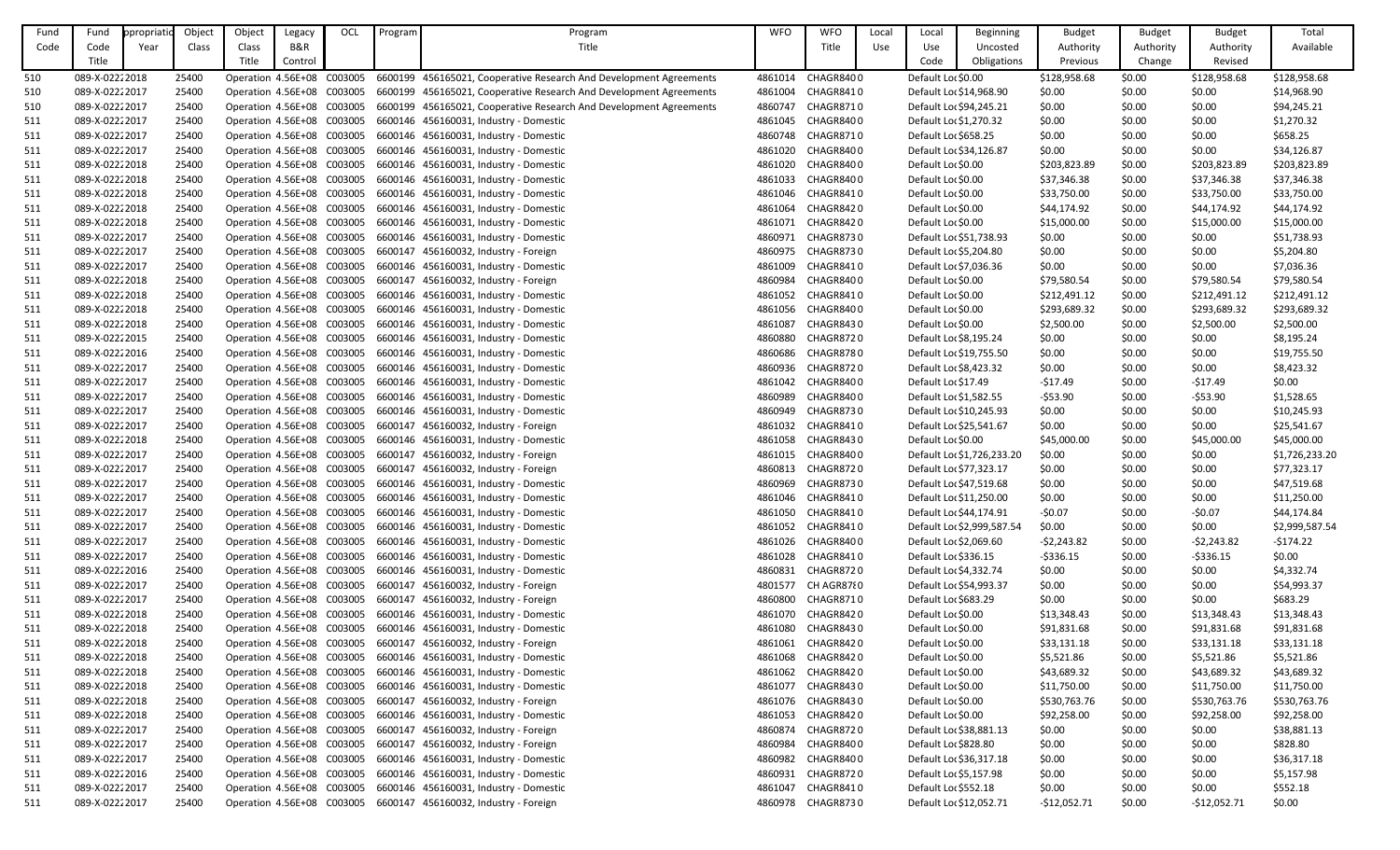| Fund | Fund            | ppropriatic | Object | Object | Legacy                     | OCL | Program | Program                                                            | <b>WFO</b> | <b>WFO</b>        | Local | Local                   | <b>Beginning</b>           | <b>Budget</b>  | <b>Budget</b> | <b>Budget</b>    | Total          |
|------|-----------------|-------------|--------|--------|----------------------------|-----|---------|--------------------------------------------------------------------|------------|-------------------|-------|-------------------------|----------------------------|----------------|---------------|------------------|----------------|
| Code | Code            | Year        | Class  | Class  | B&R                        |     |         | Title                                                              |            | Title             | Use   | Use                     | Uncosted                   | Authority      | Authority     | Authority        | Available      |
|      | Title           |             |        | Title  | Control                    |     |         |                                                                    |            |                   |       | Code                    | Obligations                | Previous       | Change        | Revised          |                |
| 511  | 089-X-02222017  |             | 25400  |        | Operation 4.56E+08 C003005 |     |         | 6600146 456160031, Industry - Domestic                             | 4861033    | CHAGR8400         |       | Default Lor \$2,962.41  |                            | \$0.00         | \$0.00        | \$0.00           | \$2,962.41     |
| 511  | 089-X-0222 2017 |             | 25400  |        |                            |     |         | Operation 4.56E+08 C003005 6600147 456160032, Industry - Foreign   | 4861001    | CHAGR8410         |       | Default Loc \$868.67    |                            | $-5868.67$     | \$0.00        | $-$868.67$       | \$0.00         |
| 511  | 089-X-02222017  |             | 25400  |        |                            |     |         | Operation 4.56E+08 C003005 6600146 456160031, Industry - Domestic  |            | 4861023 CHAGR8400 |       | Default Loc \$70,749.31 |                            | \$0.00         | \$0.00        | \$0.00           | \$70,749.31    |
| 511  | 089-X-0222 2017 |             | 25400  |        | Operation 4.56E+08 C003005 |     |         | 6600146 456160031, Industry - Domestic                             | 4861034    | CHAGR8400         |       | Default Lor \$0.10      |                            | $-50.10$       | \$0.00        | $-50.10$         | \$0.00         |
| 511  | 089-X-02222018  |             | 25400  |        | Operation 4.56E+08 C003005 |     |         | 6600146 456160031, Industry - Domestic                             | 4861059    | CHAGR8420         |       | Default Lor \$0.00      |                            | \$6,000.00     | \$0.00        | \$6,000.00       | \$6,000.00     |
| 511  | 089-X-02222018  |             | 25400  |        | Operation 4.56E+08 C003005 |     |         | 6600146 456160031, Industry - Domestic                             | 4861009    | CHAGR8410         |       | Default Lor \$0.00      |                            | \$914.32       | \$0.00        | \$914.32         | \$914.32       |
| 511  | 089-X-02222018  |             | 25400  |        | Operation 4.56E+08 C003005 |     |         | 6600146 456160031, Industry - Domestic                             | 4861030    | CHAGR8400         |       | Default Lor \$0.00      |                            | \$22,455.01    | \$0.00        | \$22,455.01      | \$22,455.01    |
| 511  | 089-X-02222018  |             | 25400  |        |                            |     |         | Operation 4.56E+08 C003005 6600146 456160031, Industry - Domestic  | 4861060    | CHAGR8420         |       | Default Lor \$0.00      |                            | \$66,262.39    | \$0.00        | \$66,262.39      | \$66,262.39    |
| 511  | 089-X-02222018  |             | 25400  |        | Operation 4.56E+08 C003005 |     |         | 6600146 456160031, Industry - Domestic                             | 4861084    | CHAGR8430         |       | Default Lor \$0.00      |                            | \$18,221.00    | \$0.00        | \$18,221.00      | \$18,221.00    |
| 511  | 089-X-02222018  |             | 25400  |        | Operation 4.56E+08 C003005 |     |         | 6600146 456160031, Industry - Domestic                             | 4861088    | CHAGR8430         |       | Default Lor \$0.00      |                            | \$229,579.42   | \$0.00        | \$229,579.42     | \$229,579.42   |
| 511  | 089-X-0222 2017 |             | 25400  |        | Operation 4.56E+08 C003005 |     |         | 6600146 456160031, Industry - Domestic                             | 4860928    | CHAGR8730         |       | Default Loc \$95,137.44 |                            | \$0.00         | \$0.00        | \$0.00           | \$95,137.44    |
| 511  | 089-X-0222 2017 |             | 25400  |        | Operation 4.56E+08 C003005 |     |         | 6600146 456160031, Industry - Domestic                             | 4861043    | CHAGR8410         |       |                         | Default Loc \$110,437.28   | $-50.16$       | \$0.00        | $-50.16$         | \$110,437.12   |
|      | 089-X-0222 2017 |             | 25400  |        | Operation 4.56E+08 C003005 |     |         | 6600146 456160031, Industry - Domestic                             | 4861017    | CHAGR8410         |       | Default Loc \$3,315.04  |                            | \$0.00         | \$0.00        |                  | \$3,315.04     |
| 511  | 089-X-0222 2017 |             | 25400  |        | Operation 4.56E+08 C003005 |     |         |                                                                    | 4861056    | CHAGR8400         |       | Default Loc \$29,126.21 |                            | \$0.00         | \$0.00        | \$0.00<br>\$0.00 |                |
| 511  |                 |             |        |        |                            |     |         | 6600146 456160031, Industry - Domestic                             |            |                   |       |                         |                            |                |               |                  | \$29,126.21    |
| 511  | 089-X-0222 2017 |             | 25400  |        | Operation 4.56E+08 C003005 |     |         | 6600146 456160031, Industry - Domestic                             | 4861031    | CHAGR8400         |       | Default Lor \$20,000.00 |                            | $-52,495.26$   | \$0.00        | $-52,495.26$     | \$17,504.74    |
| 511  | 089-X-02222016  |             | 25400  |        | Operation 4.56E+08 C003005 |     |         | 6600146 456160031, Industry - Domestic                             | 4860880    | CHAGR8720         |       | Default Lor \$3,397.00  |                            | \$0.00         | \$0.00        | \$0.00           | \$3,397.00     |
| 511  | 089-X-0222 2017 |             | 25400  |        | Operation 4.56E+08 C003005 |     |         | 6600146 456160031, Industry - Domestic                             | 4861021    | CHAGR8400         |       | Default Lo: \$11,323.36 |                            | \$0.00         | \$0.00        | \$0.00           | \$11,323.36    |
| 511  | 089-X-02222018  |             | 25400  |        | Operation 4.56E+08 C003005 |     |         | 6600147 456160032, Industry - Foreign                              | 4861032    | CHAGR8410         |       | Default Lor \$0.00      |                            | \$57,959.29    | \$0.00        | \$57,959.29      | \$57,959.29    |
| 511  | 089-X-0222 2018 |             | 25400  |        | Operation 4.56E+08 C003005 |     |         | 6600146 456160031, Industry - Domestic                             | 4861021    | CHAGR8400         |       | Default Lor \$0.00      |                            | \$5,495.81     | \$0.00        | \$5,495.81       | \$5,495.81     |
| 511  | 089-X-0222 2018 |             | 25400  |        | Operation 4.56E+08 C003005 |     |         | 6600146 456160031, Industry - Domestic                             | 4861066    | CHAGR8420         |       | Default Lor \$0.00      |                            | \$172,327.42   | \$0.00        | \$172,327.42     | \$172,327.42   |
| 511  | 089-X-02222018  |             | 25400  |        | Operation 4.56E+08 C003005 |     |         | 6600146 456160031, Industry - Domestic                             | 4861022    | CHAGR8410         |       | Default Lor \$0.00      |                            | \$4,856,391.65 | \$0.00        | \$4,856,391.65   | \$4,856,391.65 |
| 511  | 089-X-0222 2018 |             | 25400  |        |                            |     |         | Operation 4.56E+08 C003005 6600146 456160031, Industry - Domestic  |            | 4861072 CHAGR8420 |       | Default Lor \$0.00      |                            | \$5,000.00     | \$0.00        | \$5,000.00       | \$5,000.00     |
| 511  | 089-X-02222018  |             | 25400  |        | Operation 4.56E+08 C003005 |     |         | 6600146 456160031, Industry - Domestic                             | 4860977    | <b>CHAGR8730</b>  |       | Default Lor \$0.00      |                            | \$139,805.83   | \$0.00        | \$139,805.83     | \$139,805.83   |
| 511  | 089-X-02222017  |             | 25400  |        | Operation 4.56E+08 C003005 |     |         | 6600146 456160031, Industry - Domestic                             | 4861027    | CHAGR8400         |       | Default Loc \$22,087.45 |                            | $-50.03$       | \$0.00        | $-50.03$         | \$22,087.42    |
| 511  | 089-X-02222017  |             | 25400  |        | Operation 4.56E+08 C003005 |     |         | 6600146 456160031, Industry - Domestic                             | 4860977    | CHAGR8730         |       | Default Loc \$5,748.27  |                            | \$0.00         | \$0.00        | \$0.00           | \$5,748.27     |
| 511  | 089-X-0222 2017 |             | 25400  |        | Operation 4.56E+08 C003005 |     |         | 6600146 456160031, Industry - Domestic                             | 4861053    | CHAGR8420         |       | Default Lor \$25,000.00 |                            | \$0.00         | \$0.00        | \$0.00           | \$25,000.00    |
| 511  | 089-X-02222017  |             | 25400  |        |                            |     |         | Operation 4.56E+08 C003005 6600146 456160031, Industry - Domestic  | 4860986    | CHAGR8400         |       | Default Loc \$288.29    |                            | $-5288.29$     | \$0.00        | $-5288.29$       | \$0.00         |
| 511  | 089-X-0222 2017 |             | 25400  |        |                            |     |         | Operation 4.56E+08 C003005 6600146 456160031, Industry - Domestic  |            | 4861029 CHAGR8400 |       | Default Loc \$1,721.51  |                            | \$0.00         | \$0.00        | \$0.00           | \$1,721.51     |
| 511  | 089-X-02222017  |             | 25400  |        | Operation 4.56E+08 C003005 |     |         | 6600146 456160031, Industry - Domestic                             | 4860946    | CHAGR8730         |       | Default Lo: \$75,847.99 |                            | \$0.00         | \$0.00        | \$0.00           | \$75,847.99    |
| 511  | 089-X-0222 2014 |             | 25400  |        | Operation 4.56E+08 C003005 |     |         | 6600146 456160031, Industry - Domestic                             | 4860840    | CHAGR8720         |       | Default Loc \$0.96      |                            | $-50.96$       | \$0.00        | $-50.96$         | \$0.00         |
| 511  | 089-X-0222 2017 |             | 25400  |        | Operation 4.56E+08 C003005 |     |         | 6600146 456160031, Industry - Domestic                             | 4861022    | CHAGR8410         |       |                         | Default Loc \$2,641,348.88 | \$0.00         | \$0.00        | \$0.00           | \$2,641,348.88 |
| 511  | 089-X-02222018  |             | 25400  |        | Operation 4.56E+08 C003005 |     |         | 6600146 456160031, Industry - Domestic                             | 4861075    | CHAGR8430         |       | Default Lor \$0.00      |                            | \$29,770.61    | \$0.00        | \$29,770.61      | \$29,770.61    |
| 511  | 089-X-02222018  |             | 25400  |        | Operation 4.56E+08 C003005 |     |         | 6600146 456160031, Industry - Domestic                             | 4860971    | CHAGR8730         |       | Default Lor \$0.00      |                            | \$8,509.23     | \$0.00        | \$8,509.23       | \$8,509.23     |
| 511  | 089-X-02222018  |             | 25400  |        | Operation 4.56E+08 C003005 |     |         | 6600146 456160031, Industry - Domestic                             | 4860969    | CHAGR8730         |       | Default Lor \$0.00      |                            | \$72,107.82    | \$0.00        | \$72,107.82      | \$72,107.82    |
| 511  | 089-X-02222018  |             | 25400  |        | Operation 4.56E+08 C003005 |     |         | 6600146 456160031, Industry - Domestic                             | 4861067    | CHAGR8420         |       | Default Lor \$0.00      |                            | \$37,574.13    | \$0.00        | \$37,574.13      | \$37,574.13    |
| 511  | 089-X-02222018  |             | 25400  |        | Operation 4.56E+08 C003005 |     |         | 6600146 456160031, Industry - Domestic                             | 4860936    | CHAGR8720         |       | Default Lor \$0.00      |                            | \$4,314.37     | \$0.00        | \$4,314.37       | \$4,314.37     |
| 511  | 089-X-02222018  |             | 25400  |        | Operation 4.56E+08 C003005 |     |         | 6600146 456160031, Industry - Domestic                             | 4861063    | CHAGR8420         |       | Default Lor \$0.00      |                            | \$22,087.46    | \$0.00        | \$22,087.46      | \$22,087.46    |
| 511  | 089-X-02222018  |             | 25400  |        | Operation 4.56E+08 C003005 |     |         | 6600147 456160032, Industry - Foreign                              | 4801577    | CH AGR8780        |       | Default Lor \$0.00      |                            | \$50,485.44    | \$0.00        | \$50,485.44      | \$50,485.44    |
| 511  | 089-X-02222014  |             | 25400  |        |                            |     |         | Operation 4.56E+08 C003005 6600146 456160031, Industry - Domestic  | 4860871    | CHAGR8720         |       |                         | Default Lor \$209,237.49   | \$0.00         | \$0.00        | \$0.00           | \$209,237.49   |
| 511  | 089-X-0222 2017 |             | 25400  |        | Operation 4.56E+08 C003005 |     |         | 6600146 456160031, Industry - Domestic                             | 4861030    | CHAGR8400         |       | Default Lor \$1,696.16  |                            | \$0.00         | \$0.00        | \$0.00           | \$1,696.16     |
| 511  | 089-X-0222 2017 |             | 25400  |        | Operation 4.56E+08 C003005 |     |         | 6600146 456160031, Industry - Domestic                             | 4861044    | CHAGR8410         |       | Default Lor \$0.03      |                            | $-50.03$       | \$0.00        | $-50.03$         | \$0.00         |
| 511  | 089-X-02222016  |             | 25400  |        | Operation 4.56E+08 C003005 |     |         | 6600146 456160031, Industry - Domestic                             | 4860871    | CHAGR8720         |       | Default Loc \$13,578.50 |                            | \$0.00         | \$0.00        | \$0.00           | \$13,578.50    |
| 511  | 089-X-0222 2017 |             | 25400  |        | Operation 4.56E+08 C003005 |     |         | 6600147 456160032, Industry - Foreign                              | 4861040    | CHAGR8410         |       | Default Loc \$22,694.53 |                            | -\$21,844.66   | \$0.00        | $-521,844.66$    | \$849.87       |
| 511  | 089-X-02222018  |             | 25400  |        |                            |     |         | Operation 4.56E+08 C003005 6600147 456160032, Industry - Foreign   |            | 4861074 CHAGR8420 |       | Default Lor \$0.00      |                            | \$45,946.77    | \$0.00        | \$45,946.77      | \$45,946.77    |
| 511  | 089-X-02222018  |             | 25400  |        |                            |     |         | Operation 4.56E+08 C003005 6600146 456160031, Industry - Domestic  | 4861023    | CHAGR8400         |       | Default Lor \$0.00      |                            | \$131,460.88   | \$0.00        | \$131,460.88     | \$131,460.88   |
| 511  | 089-X-02222018  |             | 25400  |        |                            |     |         | Operation 4.56E+08 C003005 6600146 456160031, Industry - Domestic  | 4860686    | CHAGR8780         |       | Default Lor \$0.00      |                            | \$264,550.00   | \$0.00        | \$264,550.00     | \$264,550.00   |
| 511  | 089-X-0222 2018 |             | 25400  |        | Operation 4.56E+08 C003005 |     |         | 6600146 456160031, Industry - Domestic                             | 4861079    | CHAGR8430         |       | Default Lor \$0.00      |                            | \$103,310.70   | \$0.00        | \$103,310.70     | \$103,310.70   |
| 511  | 089-X-0222 2018 |             | 25400  |        | Operation 4.56E+08 C003005 |     |         | 6600147 456160032, Industry - Foreign                              |            | 4861065 CHAGR8420 |       | Default Lor \$0.00      |                            | \$194,174.76   | \$0.00        | \$194,174.76     | \$194,174.76   |
| 517  | 089-X-02222018  |             | 25400  |        | Operation 4.56E+08 C003005 |     |         | 6600207 456167SC0, Office of Science SC                            | 4860826    | CHAGR8720         |       | Default Lor \$0.00      |                            | \$1,192,402.92 | \$0.00        | \$1,192,402.92   | \$1,192,402.92 |
| 517  | 089-X-0222 2018 |             | 25400  |        | Operation 4.56E+08 C003005 |     |         | 6600207 456167SC0, Office of Science SC                            | 4860823    | CHAGR8720         |       | Default Lor \$0.00      |                            | \$33,980.58    | \$0.00        | \$33,980.58      | \$33,980.58    |
| 517  | 089-X-02222018  |             | 25400  |        |                            |     |         | Operation 4.56E+08 C003005 6600207 456167SC0, Office of Science SC | 4860834    | CHAGR8720         |       | Default Lor \$0.00      |                            | \$29,126.21    | \$0.00        | \$29,126.21      | \$29,126.21    |
|      |                 |             |        |        |                            |     |         |                                                                    |            |                   |       |                         |                            |                |               |                  |                |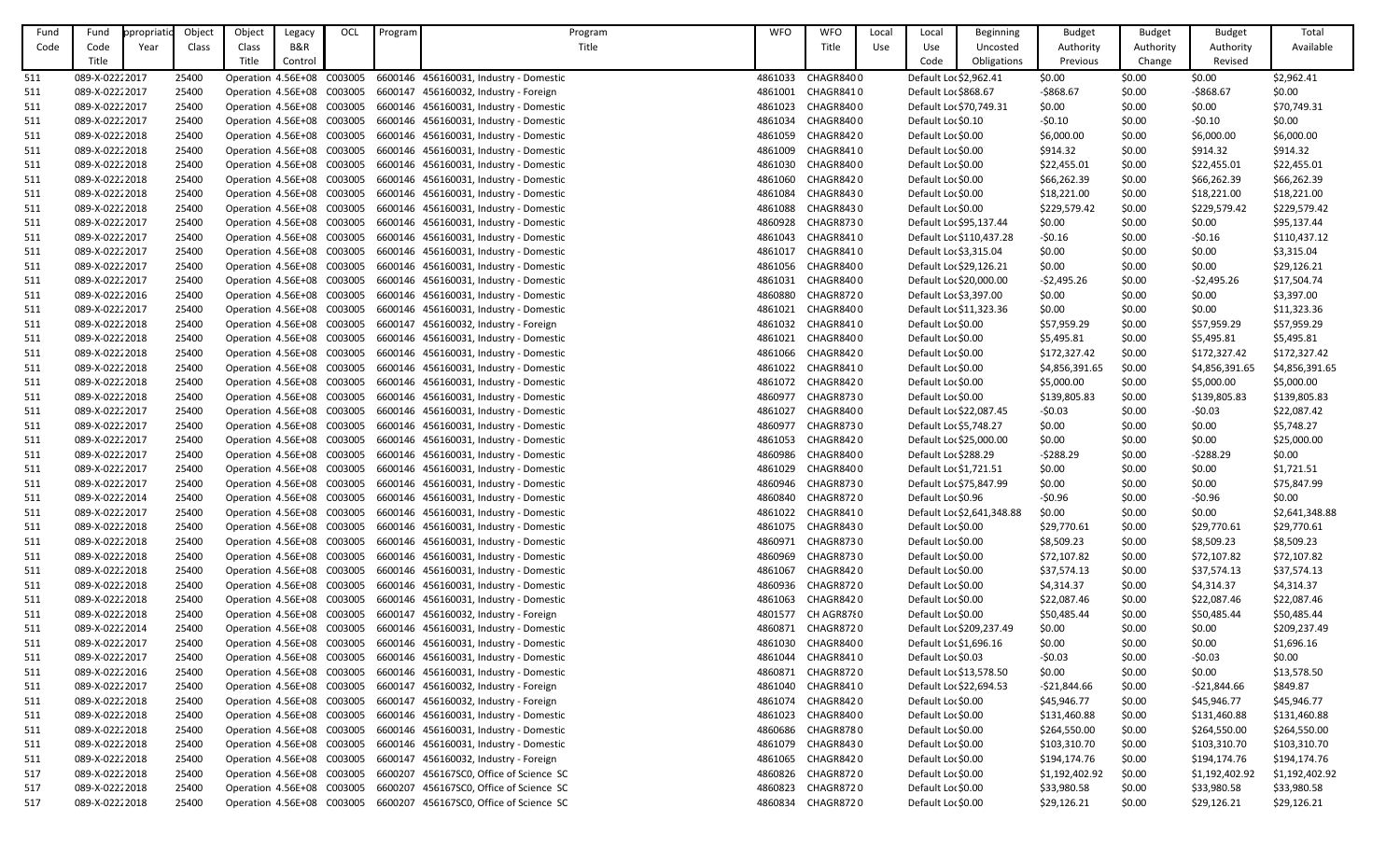| Fund | Fund            | ppropriati | Object | Object                      | Legacy  | OCL | Program | Program                                                                                          | <b>WFO</b>   | <b>WFO</b>        | Local | Local                   | <b>Beginning</b>           | <b>Budget</b>  | <b>Budget</b> | <b>Budget</b>  | Total          |
|------|-----------------|------------|--------|-----------------------------|---------|-----|---------|--------------------------------------------------------------------------------------------------|--------------|-------------------|-------|-------------------------|----------------------------|----------------|---------------|----------------|----------------|
| Code | Code            | Year       | Class  | Class                       | B&R     |     |         | Title                                                                                            |              | Title             | Use   | Use                     | Uncosted                   | Authority      | Authority     | Authority      | Available      |
|      | Title           |            |        | Title                       | Control |     |         |                                                                                                  |              |                   |       | Code                    | Obligations                | Previous       | Change        | Revised        |                |
| 517  | 089-X-0222 2018 |            | 25400  | Operation 4.56E+08 C003005  |         |     | 6600207 | 456167SC0, Office of Science SC                                                                  | 4861010      | <b>CHAGR8730</b>  |       | Default Lor \$0.00      |                            | \$2,351,456.31 | \$0.00        | \$2,351,456.31 | \$2,351,456.31 |
| 517  | 089-X-02222017  |            | 25400  | Operation 4.56E+08 C003005  |         |     |         | 6600207 456167SC0, Office of Science SC                                                          | 4861010      | CHAGR8730         |       | Default Lor \$76,566.43 |                            | \$0.00         | \$0.00        | \$0.00         | \$76,566.43    |
| 517  | 089-X-02222017  |            | 25400  | Operation 4.56E+08 C003005  |         |     |         | 6600207 456167SC0, Office of Science SC                                                          | 4860834      | CHAGR8720         |       | Default Lor \$30,195.40 |                            | \$0.00         | \$0.00        | \$0.00         | \$30,195.40    |
| 517  | 089-X-0222 2016 |            | 25400  | Operation 4.56E+08 C003005  |         |     |         | 6600207 456167SC0, Office of Science SC                                                          | 4860826      | CHAGR8720         |       | Default Loc \$23,465.53 |                            | \$0.00         | \$0.00        | \$0.00         | \$23,465.53    |
| 517  | 089-X-0222 2015 |            | 25400  | Operation 4.56E+08 C003005  |         |     |         | 6600207 456167SC0, Office of Science SC                                                          | 4860823      | CHAGR8720         |       | Default Lo: \$36,038.18 |                            | \$0.00         | \$0.00        | \$0.00         | \$36,038.18    |
| 679  | 089-15/16-2015  |            | 25400  | Operation WA220000 C001104  |         |     |         | 2822390 WA2230100, Other Related Expenses - Contractual Services                                 | $\mathbf 0$  | Default WI 302064 |       | Climate RE \$40,000.00  |                            | \$0.00         | \$0.00        | \$0.00         | \$40,000.00    |
| 681  | 089-14/15-2014  |            | 25400  | Operation WA220000 C001104  |         |     |         | 2822390 WA2230100, Other Related Expenses - Contractual Services                                 | $\mathbf{0}$ | Default WI0       |       | Default Lor \$39,548.18 |                            | \$0.00         | \$0.00        | \$0.00         | \$39,548.18    |
| 692  | 089-14/15-2014  |            | 25400  |                             |         |     |         | Operation WN00000C C001118 1721222 WN0219060, State and Local Governments and Non-Profit Organi  | 4860825      | CHAGR8720         |       | Default Loc \$17,728.79 |                            | \$0.00         | \$0.00        | \$0.00         | \$17,728.79    |
| 900  | 089-X-024(2018  |            | 25400  |                             |         |     |         | Operation DP090900(C002955 2223112 DP0909010, Nuclear Criticality Safety Program                 |              | Default WI0       |       | Default Lor \$0.00      |                            | \$257,000.00   | \$0.00        | \$257,000.00   | \$257,000.00   |
| 900  | 089-X-024(2014  |            | 25400  |                             |         |     |         | Operation DP400000(C000925 2222480 DP4011093, Nuclear Counterterrorism                           | 0            | Default WI0       |       | Default Lo: \$2,057.91  |                            | \$0.00         | \$0.00        | \$0.00         | \$2,057.91     |
| 900  | 089-X-024(2015  |            | 25400  |                             |         |     |         | Operation DP800000(C002982 2222989 DP8000000, Counterterrorism and Counterproliferation Program  | $\mathbf 0$  | Default WI0       |       | Default Loc \$49,412.56 |                            | \$0.00         | \$0.00        | \$0.00         | \$49,412.56    |
| 900  | 089-X-024(2015  |            | 25400  |                             |         |     |         | Operation DP400000(C000925 2221775 DP4015011 - Radiological Assistance Program                   | $\Omega$     | Default WI0       |       | Default Loc \$0.01      |                            | \$0.00         | \$0.00        | \$0.00         | \$0.01         |
| 900  | 089-X-024(2014  |            | 25400  |                             |         |     |         | Operation DP120400(C000912 2220743 DP1204010, Secondary Assessment Technologies                  | $\Omega$     | Default WI0       |       | Default Lor \$836.82    |                            | \$0.00         | \$0.00        | \$0.00         | \$836.82       |
| 900  | 089-X-024(2017  |            | 25400  |                             |         |     |         | Operation DP090900(C002955 2223112 DP0909010, Nuclear Criticality Safety Program                 |              | Default WI0       |       | Default Loc \$15,478.29 |                            | \$0.00         | \$0.00        | \$0.00         | \$15,478.29    |
| 1050 | 089-X-024: 2018 |            | 25400  |                             |         |     |         | Operation HQ000000 C002425 3184701 HQ1001000, Worker Advocacy                                    |              | Default WI0       |       | Default Lor \$0.00      |                            | \$30,000.00    | \$0.00        | \$30,000.00    | \$30,000.00    |
| 1050 | 089-X-024: 2017 |            | 25400  |                             |         |     |         | Operation HQ000000 C002425 3184701 HQ1001000, Worker Advocacy                                    | 0            | Default WI0       |       | Default Loc \$13,140.76 |                            | \$0.00         | \$0.00        | \$0.00         | \$13,140.76    |
| 1060 | 089-X-024: 2017 |            | 25400  |                             |         |     |         | Operation GD600000 C002970 3203761 GD6020100, Analysis                                           | $\Omega$     | Default WI0       |       | Default Loc \$99,987.56 |                            | \$0.00         | \$0.00        | \$0.00         | \$99,987.56    |
| 1060 | 089-X-024: 2018 |            | 25400  |                             |         |     |         | Operation GD600000 C002970 3203769 GD6020900, Office of The SCIO                                 | $\Omega$     | Default WI0       |       | Default Lor \$0.00      |                            | \$479,480.00   | \$0.00        | \$479,480.00   | \$479,480.00   |
| 1060 | 089-X-024: 2017 |            | 25400  |                             |         |     |         | Operation GD600000 C002970 3203779 GD6050100, CYBER & OPERATIONS                                 |              | Default WI0       |       |                         | Default Loc \$113,058.15   | \$0.00         | \$0.00        | \$0.00         | \$113,058.15   |
| 1060 | 089-X-024: 2018 |            | 25400  |                             |         |     |         | Operation GD600000 C002970 3203763 GD6020300, Investigations                                     | 0            | Default WI0       |       | Default Lor \$0.00      |                            | \$907,600.00   | \$0.00        | \$907,600.00   | \$907,600.00   |
| 1060 | 089-X-024: 2018 |            | 25400  |                             |         |     |         | Operation GD600000 C002970 3203761 GD6020100, Analysis                                           | $\Omega$     | Default WI0       |       | Default Loc \$0.00      |                            | \$211,570.00   | \$0.00        | \$211,570.00   | \$211,570.00   |
| 1060 | 089-X-024: 2018 |            | 25400  |                             |         |     |         | Operation GD600000 C002970 3203764 GD6020400, CI Training                                        |              | Default WI0       |       | Default Lor \$0.00      |                            | \$5,070.00     | \$0.00        | \$5,070.00     | \$5,070.00     |
| 1060 | 089-X-024: 2018 |            | 25400  |                             |         |     |         | Operation GD600000 C002970 3203780 GD6050200, Technical Services                                 |              | Default WI0       |       | Default Lor \$0.00      |                            | \$243,975.00   | \$0.00        | \$243,975.00   | \$243,975.00   |
| 1060 | 089-X-024: 2016 |            | 25400  |                             |         |     |         | Operation GD600000 C002970 3203764 GD6020400, CI Training                                        |              | Default WI0       |       | Default Loc \$11,412.93 |                            | \$0.00         | \$0.00        | \$0.00         | \$11,412.93    |
| 1060 | 089-X-024: 2017 |            | 25400  | Operation GD600000 C002970  |         |     |         | 3203769 GD6020900, Office of The SCIO                                                            |              | Default WI0       |       |                         | Default Loc \$172,424.87   | \$0.00         | \$0.00        | \$0.00         | \$172,424.87   |
| 1060 | 089-X-024: 2017 |            | 25400  |                             |         |     |         | Operation GD600000 C002970 3203764 GD6020400, CI Training                                        |              | Default WI0       |       | Default Loc \$25,765.00 |                            | \$0.00         | \$0.00        | \$0.00         | \$25,765.00    |
| 1060 | 089-X-024: 2017 |            | 25400  |                             |         |     |         | Operation GD600000 C002970 3203780 GD6050200, Technical Services                                 |              | Default WI0       |       |                         | Default Lo: \$126,271.10   | \$0.00         | \$0.00        | \$0.00         | \$126,271.10   |
| 1060 | 089-X-024: 2015 |            | 25400  |                             |         |     |         | Operation GD250000 C002546 3203755 GD2540250, CI Training                                        |              | Default WI0       |       | Default Loc \$38,022.43 |                            | \$0.00         | \$0.00        | \$0.00         | \$38,022.43    |
| 1060 | 089-X-024: 2017 |            | 25400  |                             |         |     |         | Operation GD600000 C002970 3203763 GD6020300, Investigations                                     | 0            | Default WI0       |       |                         | Default Loc \$348,672.66   | \$0.00         | \$0.00        | \$0.00         | \$348,672.66   |
| 1079 | 089-16/17-2016  |            | 25400  |                             |         |     |         | Operation CS000000C C000892 1713352 CS7000000, Integrated Joint Cybersecurity Coordination Cente | $\Omega$     | Default WI0       |       | Default Loc \$24,072.62 |                            | \$0.00         | \$0.00        | \$0.00         | \$24,072.62    |
| 1551 | 089-X-0309 2015 |            | 25400  |                             |         |     |         | Operation NN400000 C001056 2222718 NN4009020, DO NOT USE!!! Safeguards Engagement                |              | Default WI0       |       | Default Lor \$1,520.12  |                            | \$0.00         | \$0.00        | \$0.00         | \$1,520.12     |
| 1551 | 089-X-0309 2017 |            | 25400  | Operation DN200000 C003038  |         |     |         | 2223076 DN2001000, Proliferation Detection                                                       |              | Default WI0       |       |                         | Default Loc \$480,711.69   | \$0.00         | \$0.00        | \$0.00         | \$480,711.69   |
| 1551 | 089-X-0309 2015 |            | 25400  |                             |         |     |         | Operation NN500000 C001058 2221235 NN5002020, In-Country Costs for Russia Newly Independent Sta  | 0            | Default WI0       |       |                         | Default Loc \$1,298,068.16 | \$0.00         | \$0.00        | \$0.00         | \$1,298,068.16 |
| 1551 | 089-X-0309 2017 |            | 25400  |                             |         |     |         | Operation DN100300 C003036 2223063 DN1003011, U.S. Costs for Russia Newly Independent State Pro  | $\mathbf{0}$ | Default WI0       |       |                         | Default Loc \$341,187.02   | \$0.00         | \$0.00        | \$0.00         | \$341,187.02   |
| 1551 | 089-X-0309 2014 |            | 25400  |                             |         |     |         | Operation NN500000 C001058 2221235 NN5002020, In-Country Costs for Russia Newly Independent Sta  | $\mathbf 0$  | Default WI0       |       |                         | Default Lor \$570,714.02   | \$0.00         | \$0.00        | \$0.00         | \$570,714.02   |
| 1551 | 089-X-0309 2018 |            | 25400  | Operation CT000000C C003007 |         |     |         | 2223023 CT8404010, Evaluation, Exercise, Readiness, and Response Sup                             | $\Omega$     | Default WI0       |       | Default Lor \$0.00      |                            | \$49,520.00    | \$0.00        | \$49,520.00    | \$49,520.00    |
| 1551 | 089-X-0309 2018 |            | 25400  | Operation DN200000 C003038  |         |     |         | 2223154 DN2006000, USHPRR                                                                        |              | Default WI0       |       | Default Lor \$0.00      |                            | \$147,344.00   | \$0.00        | \$147,344.00   | \$147,344.00   |
| 1551 | 089-X-0309 2016 |            | 25400  |                             |         |     |         | Operation DN400000 C003042 2223105 DN4004030, Multilateral Supplier Policy                       |              | Default WI0       |       |                         | Default Loc \$127,037.86   | \$0.00         | \$0.00        | \$0.00         | \$127,037.86   |
| 1551 | 089-X-0309 2017 |            | 25400  |                             |         |     |         | Operation DN400000 C003042 2223094 DN4001010, Safeguards Policy                                  |              | Default WI0       |       |                         | Default Lor \$295,963.81   | \$0.00         | \$0.00        | \$0.00         | \$295,963.81   |
| 1551 | 089-X-0309 2017 |            | 25400  |                             |         |     |         | Operation DN300100 C003039 2223079 DN3001010, Highly Enriched Uranium HEU Reactor Conversion     | 0            | Default WI0       |       | Default Loc \$10,135.62 |                            | \$0.00         | \$0.00        | \$0.00         | \$10,135.62    |
| 1551 | 089-X-0309 2015 |            | 25400  |                             |         |     |         | Operation NN500000 C001058 2222881 NN5070040, US Costs for Non Russia Non-Newly Independent Sta  | $\mathbf{0}$ | Default WI0       |       | Default Lo: \$15,000.00 |                            | \$0.00         | \$0.00        | \$0.00         | \$15,000.00    |
| 1551 | 089-X-0309 2018 |            | 25400  |                             |         |     |         | Operation DN400000 C003042 2223096 DN4001030, Safeguards Technology Development                  |              | Default WI0       |       | Default Lor \$0.00      |                            | \$1,070,000.00 | \$0.00        | \$1,070,000.00 | \$1,070,000.00 |
| 1551 | 089-X-0309 2018 |            | 25400  |                             |         |     |         | Operation DN400000 C003042 2223094 DN4001010, Safeguards Policy                                  |              | Default WI0       |       | Default Lor \$0.00      |                            | \$625,075.00   | \$0.00        | \$625,075.00   | \$625,075.00   |
| 1551 | 089-X-0309 2013 |            | 25400  |                             |         |     |         | Operation NN400000 C001056 2222721 NN4010010, International Nonproliferation Export Control      | 0            | Default WI0       |       | Default Lor \$348.29    |                            | \$0.00         | \$0.00        | \$0.00         | \$348.29       |
| 1551 | 089-X-0309 2017 |            | 25400  | Operation CT000000C C003007 |         |     |         | 2223023 CT8404010, Evaluation, Exercise, Readiness, and Response Sup                             | 0            | Default WI0       |       | Default Loc \$4,995.57  |                            | \$0.00         | \$0.00        | \$0.00         | \$4,995.57     |
| 1551 | 089-X-0309 2014 |            | 25400  | Operation NN500000 C001058  |         |     |         | 2222881 NN5070040, US Costs for Non Russia Non-Newly Independent Sta                             | $\mathbf{0}$ | Default WI0       |       | Default Loc \$27,382.94 |                            | \$0.00         | \$0.00        | \$0.00         | \$27,382.94    |
| 1551 | 089-X-0309 2015 |            | 25400  |                             |         |     |         | Operation NN500000 C001058 2221241 NN5004020, In-Country Costs for Russia Newly Independent Sta  |              | Default WI0       |       | Default Lor \$29.25     |                            | $-529.25$      | \$0.00        | $-529.25$      | \$0.00         |
| 1551 | 089-X-0309 2017 |            | 25400  |                             |         |     |         | Operation DN100500 C003088 2223152 DN1005010, Domestic Radiological Security                     |              | Default WI0       |       | Default Lor \$40,000.00 |                            | \$0.00         | \$0.00        | \$0.00         | \$40,000.00    |
| 1551 | 089-X-0309 2018 |            | 25400  |                             |         |     |         | Operation DN400000 C003042 2223095 DN4001020, Safeguards Engagement INSEP                        |              | Default WI0       |       | Default Lor \$0.00      |                            | \$452,500.00   | \$0.00        | \$452,500.00   | \$452,500.00   |
| 1551 | 089-X-0309 2013 |            | 25400  |                             |         |     |         | Operation NN500000 C001058 2222811 NN5003040, US Costs for Non Russia Non-Newly Independent Sta  |              | Default WI0       |       | Default Loc \$2,868.79  |                            | \$0.00         | \$0.00        | \$0.00         | \$2,868.79     |
| 1551 | 089-X-0309 2015 |            | 25400  |                             |         |     |         | Operation NN400000 C001056 2222733 NN4012040, Policy Studies and Support                         | 0            | Default WI0       |       | Default Lor \$52,839.60 |                            | \$0.00         | \$0.00        | \$0.00         | \$52,839.60    |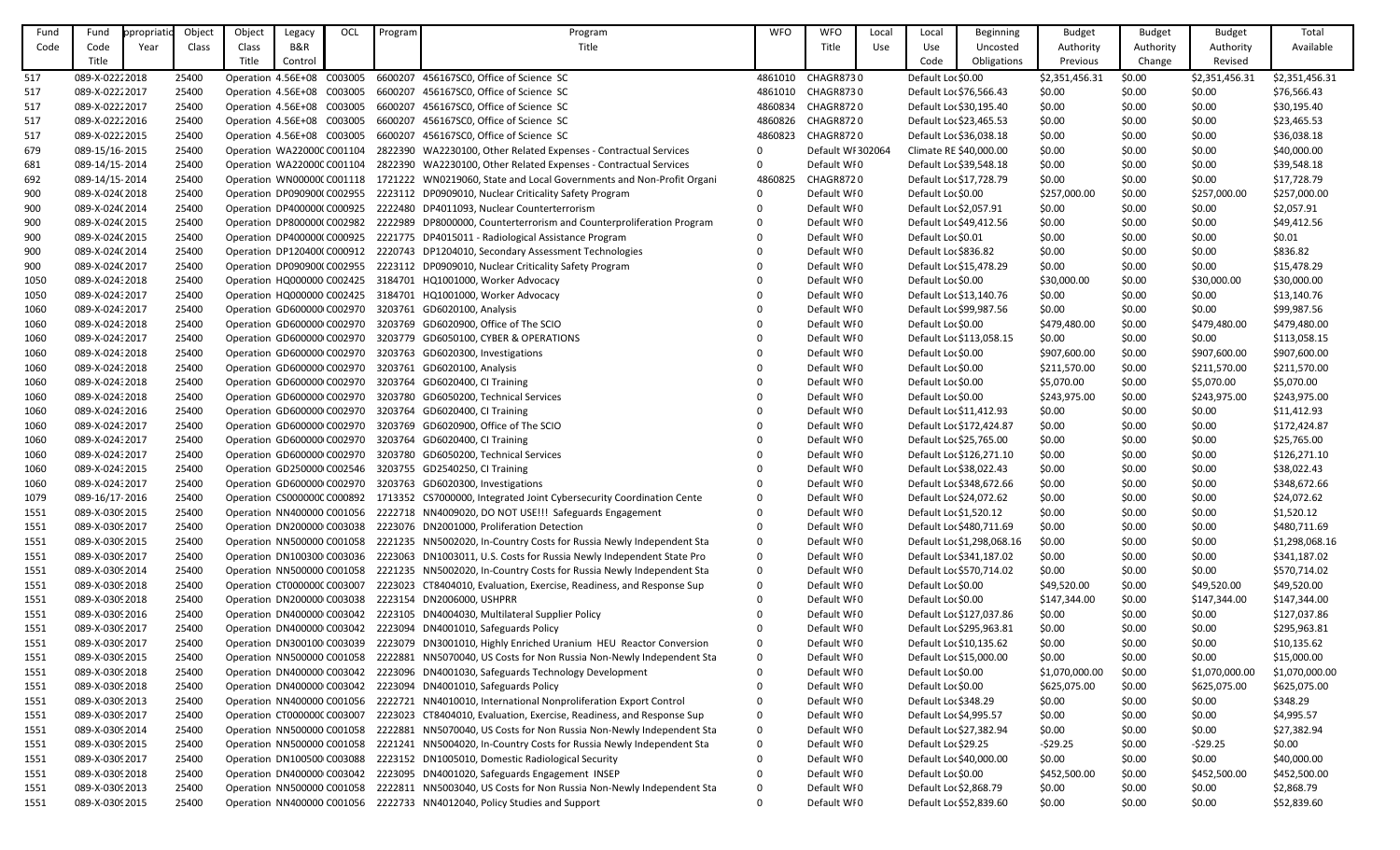| Fund | Fund            | ppropriatio | Object | Object                      | Legacy         | OCL | Program | Program                                                                                          | <b>WFO</b>     | <b>WFO</b>        | Local | Local                  | <b>Beginning</b>           | <b>Budget</b>  | <b>Budget</b> | <b>Budget</b>  | Total          |
|------|-----------------|-------------|--------|-----------------------------|----------------|-----|---------|--------------------------------------------------------------------------------------------------|----------------|-------------------|-------|------------------------|----------------------------|----------------|---------------|----------------|----------------|
| Code | Code            | Year        | Class  | Class                       | <b>B&amp;R</b> |     |         | Title                                                                                            |                | Title             | Use   | Use                    | Uncosted                   | Authority      | Authority     | Authority      | Available      |
|      | Title           |             |        | Title                       | Control        |     |         |                                                                                                  |                |                   |       | Code                   | Obligations                | Previous       | Change        | Revised        |                |
| 1551 | 089-X-0309 2018 |             | 25400  |                             |                |     |         | Operation CT000000C C003007 2223025 CT8405010, Technology Integration TI                         | $\overline{0}$ | Default WI0       |       | Default Lor \$0.00     |                            | \$6,095.00     | \$0.00        | \$6,095.00     | \$6,095.00     |
| 1551 | 089-X-0309 2017 |             | 25400  |                             |                |     |         | Operation DN300100 C003039 2223080 DN3001020, Molybdenum-99 Mo-99                                |                | Default WI0       |       | Default Loc \$7,011.34 |                            | \$0.00         | \$0.00        | \$0.00         | \$7,011.34     |
| 1551 | 089-X-0309 2016 |             | 25400  |                             |                |     |         | Operation DN100100 C003034 2223053 DN1001021, U.S. Costs for Russia Newly Independent State Pro  | $\Omega$       | Default WI0       |       |                        | Default Loc \$596,721.35   | \$0.00         | \$0.00        | \$0.00         | \$596,721.35   |
| 1551 | 089-X-0309 2015 |             | 25400  |                             |                |     |         | Operation NN500000 C001058 2221234 NN5002010, U.S. Costs for Russia Newly Independent States Pr  | $\Omega$       | Default WI0       |       |                        | Default Loc \$426,518.22   | \$0.00         | \$0.00        | \$0.00         | \$426,518.22   |
| 1551 | 089-X-0309 2017 |             | 25400  |                             |                |     |         | Operation DN400000 C003042 2223106 DN4004040, Policy Studies and Support                         |                | Default WI0       |       | Default Lor \$26.66    |                            | \$0.00         | \$0.00        | \$0.00         | \$26.66        |
| 1551 | 089-X-0309 2017 |             | 25400  |                             |                |     |         | Operation CT000000C C003007 2223014 CT8101000, Nuclear Incident Policy and Cooperation           |                | Default WI0       |       |                        | Default Loc \$230,790.44   | \$0.00         | \$0.00        | \$0.00         | \$230,790.44   |
| 1551 | 089-X-0309 2015 |             | 25400  |                             |                |     |         | Operation NN500000 C001058 2222810 NN5002040, US Costs for Non Russia Non-Newly Independent Sta  | $\Omega$       | Default WI0       |       |                        | Default Lor \$69,665.61    | \$0.00         | \$0.00        | \$0.00         | \$69,665.61    |
| 1551 | 089-X-0309 2015 |             | 25400  |                             |                |     |         | Operation NN400000 C001056 2222730 NN4012010, Global Regimes                                     |                | Default WI0       |       | Default Loc \$2,345.59 |                            | \$0.00         | \$0.00        | \$0.00         | \$2,345.59     |
| 1551 | 089-X-0309 2015 |             | 25400  |                             |                |     |         | Operation NN500000 C001058 2221243 NN5005011, U.S. Costs for Russia Newly Independent States Pr  | $\Omega$       | Default WI0       |       |                        | Default Loc \$54,437.77    | \$0.00         | \$0.00        | \$0.00         | \$54,437.77    |
| 1551 | 089-X-0309 2015 |             | 25400  |                             |                |     |         | Operation NN400000 C001056 2222728 NN4011020, Nuclear Noncompliance Verification                 |                | Default WI0       |       | Default Loc \$1,486.29 |                            | \$0.00         | \$0.00        | \$0.00         | \$1,486.29     |
| 1551 | 089-X-0309 2017 |             | 25400  |                             |                |     |         | Operation DN200000 C003038 2223154 DN2006000, USHPRR                                             |                | Default WI0       |       |                        | Default Loc \$283,177.06   | \$0.00         | \$0.00        | \$0.00         | \$283,177.06   |
| 1551 | 089-X-0309 2015 |             | 25400  |                             |                |     |         | Operation NN400000 C001056 2222732 NN4012030, Multilateral Supplier Policy                       |                | Default WI0       |       | Default Loc \$830.02   |                            | \$0.00         | \$0.00        | \$0.00         | \$830.02       |
| 1551 | 089-X-0309 2016 |             | 25400  |                             |                |     |         | Operation DN400000 C003042 2223101 DN4003010, Warhead Dismantlement and Fissile Material Transp  | $\Omega$       | Default WI0       |       | Default Lor \$2,912.16 |                            | \$0.00         | \$0.00        | \$0.00         | \$2,912.16     |
| 1551 | 089-X-0309 2014 |             | 25400  |                             |                |     |         | Operation NN500000 C001058 2221241 NN5004020, In-Country Costs for Russia Newly Independent Sta  | $\mathbf{0}$   | Default WI0       |       |                        | Default Loc \$22,388.44    | $-522,388.44$  | \$0.00        | $-522,388.44$  | \$0.00         |
| 1551 | 089-X-0309 2016 |             | 25400  |                             |                |     |         | Operation DN100100 C003034 2223049 DN1001011, U.S. Costs for Russia Newly Independent State Pro  | $\mathbf{0}$   | Default WI0       |       |                        | Default Loc \$72,500.55    | \$0.00         | \$0.00        | \$0.00         | \$72,500.55    |
| 1551 | 089-X-0309 2017 |             | 25400  |                             |                |     |         | Operation CT000000C C003007 2223025 CT8405010, Technology Integration TI                         | $\Omega$       | Default WI0       |       | Default Lor \$319.64   |                            | \$0.00         | \$0.00        | \$0.00         | \$319.64       |
| 1551 | 089-X-0309 2018 |             | 25400  |                             |                |     |         | Operation CT000000C C003007 2223020 CT8401000, Radiological Assistance Program RAP               |                | Default WI0       |       | Default Lor \$0.00     |                            | \$1,544,984.00 | \$0.00        | \$1,544,984.00 | \$1,544,984.00 |
| 1551 | 089-X-0309 2018 |             | 25400  |                             |                |     |         | Operation CT000000C C003007 2223144 CT8000000, NA-80 CTCP                                        |                | Default WI0       |       | Default Lor \$0.00     |                            | \$120,000.00   | \$0.00        | \$120,000.00   | \$120,000.00   |
| 1551 | 089-X-0309 2018 |             | 25400  |                             |                |     |         | Operation DN400000 C003042 2223102 DN4003020, Nuclear Noncompliance Verification                 |                | Default WI0       |       | Default Loc \$0.00     |                            | \$480,500.00   | \$0.00        | \$480,500.00   | \$480,500.00   |
| 1551 | 089-X-0309 2018 |             | 25400  |                             |                |     |         | Operation DN100500 C003088 2223152 DN1005010, Domestic Radiological Security                     | $\Omega$       | Default WI0       |       | Default Lor \$0.00     |                            | \$200,000.00   | \$0.00        | \$200,000.00   | \$200,000.00   |
| 1551 | 089-X-0309 2017 |             | 25400  |                             |                |     |         | Operation DN100100 C003034 2223049 DN1001011, U.S. Costs for Russia Newly Independent State Pro  | $\Omega$       | Default WI0       |       |                        | Default Lor \$140,000.00   | \$0.00         | \$0.00        | \$0.00         | \$140,000.00   |
| 1551 | 089-X-0309 2015 |             | 25400  |                             |                |     |         | Operation NN910000 C002938 2222883 NN9100000, Highly Enriched Uranium HEU Reactor Conversion     | $\Omega$       | Default WI0       |       | Default Lor \$952.05   |                            | \$0.00         | \$0.00        | \$0.00         | \$952.05       |
| 1551 | 089-X-0309 2015 |             | 25400  |                             |                |     |         | Operation NN200000 C001052 2221132 NN2001000, Nonproliferation Detection                         |                | Default WI0       |       |                        | Default Loc \$26,300.17    | \$0.00         | \$0.00        | \$0.00         | \$26,300.17    |
| 1551 | 089-X-0309 2017 |             | 25400  |                             |                |     |         | Operation DN400000 C003042 2223095 DN4001020, Safeguards Engagement INSEP                        |                | Default WI0       |       |                        | Default Loc \$953,147.65   | \$0.00         | \$0.00        | \$0.00         | \$953,147.65   |
| 1551 | 089-X-0309 2017 |             | 25400  |                             |                |     |         | Operation DN400000 C003042 2223103 DN4004010, Global Regimes                                     |                | Default WI0       |       |                        | Default Loc \$25,181.87    | \$0.00         | \$0.00        | \$0.00         | \$25,181.87    |
| 1551 | 089-X-0309 2014 |             | 25400  |                             |                |     |         | Operation NN500000 C001058 2221231 NN5001010, U.S. Costs for Russia Newly Independent States Pr  | $\Omega$       | Default WI0       |       | Default Loc \$72.68    |                            | \$0.00         | \$0.00        | \$0.00         | \$72.68        |
| 1551 | 089-X-0309 2017 |             | 25400  |                             |                |     |         | Operation DN400000 C003042 2223096 DN4001030, Safeguards Technology Development                  |                | Default WI0       |       |                        | Default Loc \$155,393.01   | \$0.00         | \$0.00        | \$0.00         | \$155,393.01   |
| 1551 | 089-X-0309 2014 |             | 25400  |                             |                |     |         | Operation NN400000 C001056 2222722 NN4010021, US Costs for Russia Newly Independent States       |                | Default WI0       |       | Default Loc \$327.66   |                            | \$0.00         | \$0.00        | \$0.00         | \$327.66       |
| 1551 | 089-X-0309 2015 |             | 25400  |                             |                |     |         | Operation NN930000 C002936 2222890 NN9301000, Domestic Nuclear and Radiological Material Protec  | 0              | Default WI0       |       |                        | Default Loc \$23,901.61    | \$0.00         | \$0.00        | \$0.00         | \$23,901.61    |
| 1551 | 089-X-0309 2013 |             | 25400  |                             |                |     |         | Operation NN500000 C001058 2221240 NN5004010, U.S. Costs for Russia Newly Independent States Pr  | 0              | Default WI0       |       |                        | Default Loc \$116,033.19   | -\$116,798.56  | \$0.00        | $-$116,798.56$ | -\$765.37      |
| 1551 | 089-X-0309 2015 |             | 25400  |                             |                |     |         | Operation NN400000 C001056 2222717 NN4009010, Safeguards Policy and Human Resources              |                | Default WI0       |       |                        | Default Loc \$30,331.23    | \$0.00         | \$0.00        | \$0.00         | \$30,331.23    |
| 1551 | 089-X-0309 2015 |             | 25400  |                             |                |     |         | Operation NN400000 C001056 2222719 NN4009030, Safeguards Technology Development                  |                | Default WI0       |       | Default Loc \$2,773.36 |                            | \$0.00         | \$0.00        | \$0.00         | \$2,773.36     |
| 1551 | 089-X-0309 2015 |             | 25400  |                             |                |     |         | Operation NN500000 C001058 2221240 NN5004010, U.S. Costs for Russia Newly Independent States Pr  | $\Omega$       | Default WI0       |       |                        | Default Loc \$33,515.04    | $-$18,029.44$  | \$0.00        | $-$18,029.44$  | \$15,485.60    |
| 1551 | 089-X-0309 2017 |             | 25400  |                             |                |     |         | Operation DN400000 C003042 2223102 DN4003020, Nuclear Noncompliance Verification                 |                | Default WI0       |       |                        | Default Loc \$32,240.31    | \$0.00         | \$0.00        | \$0.00         | \$32,240.31    |
| 1551 | 089-X-0309 2017 |             | 25400  |                             |                |     |         | Operation CT000000C C003007 2223020 CT8401000, Radiological Assistance Program RAP               |                | Default WI0       |       |                        | Default Lor \$1,086,494.82 | \$0.00         | \$0.00        | \$0.00         | \$1,086,494.82 |
| 1551 | 089-X-0309 2018 |             | 25400  |                             |                |     |         | Operation DN400000 C003042 2223103 DN4004010, Global Regimes                                     |                | Default WI0       |       | Default Lor \$0.00     |                            | \$45,000.00    | \$0.00        | \$45,000.00    | \$45,000.00    |
| 1551 | 089-X-0309 2018 |             | 25400  |                             |                |     |         | Operation DN200000 C003038 2223076 DN2001000, Proliferation Detection                            |                | Default WI0       |       | Default Lor \$0.00     |                            | \$296,034.71   | \$0.00        | \$296,034.71   | \$296,034.71   |
| 1551 | 089-X-0309 2018 |             | 25400  |                             |                |     |         | Operation DN100300 C003036 2223063 DN1003011, U.S. Costs for Russia Newly Independent State Pro  | $\Omega$       | Default WI0       |       | Default Lor \$0.00     |                            | \$200,000.00   | \$0.00        | \$200,000.00   | \$200,000.00   |
| 1557 | 089-X-0309 2012 |             | 25400  |                             |                |     |         | Operation NN500000 C001058 2222290 NN5010000, International Contributions UK                     |                | Default WI0       |       |                        | Default Loc \$46,587.47    | \$0.00         | \$0.00        | \$0.00         | \$46,587.47    |
| 1650 | 089-X-031:2010  |             | 25400  |                             |                |     |         | Operation PS0000000 C001075 2221514 PS0202132, Advisory and Assistance, Diversity Programs       |                | Default WI0       |       |                        | Default Loc \$38,795.51    | \$0.00         | \$0.00        | \$0.00         | \$38,795.51    |
| 1689 | 089-14/15-2014  |             | 25400  |                             |                |     |         | Operation PS0000000 C001075 2222565 PS0202200, A&A, Counterterrorism                             |                | Default WI0       |       | Default Loc \$2,021.13 |                            | \$0.00         | \$0.00        | \$0.00         | \$2,021.13     |
| 1751 | 089-X-031! 2015 |             | 25400  |                             |                |     |         | Operation EZ5000000 C002226 1110981 EZ5012300 - BRNL-0030 Soil and Water Remediation - Brookhave |                | Default WI0       |       | Default Loc \$47.62    |                            | \$0.00         | \$0.00        | \$0.00         | \$47.62        |
| 1751 | 089-X-031! 2013 |             | 25400  |                             |                |     |         | Operation EZ5000000 C002226 1110981 EZ5012300 - BRNL-0030 Soil and Water Remediation - Brookhave | $\Omega$       | Default WI0       |       |                        | Default Lor \$510,649.00   | \$0.00         | \$0.00        | \$0.00         | \$510,649.00   |
| 2300 | 089-X-418(2016  |             | 25400  |                             |                |     |         | Operation ST0000000 C001087 2924424 ST5001040, Actinium-225 Technology Research and Integration  | $\mathbf{0}$   | Default WI0       |       |                        | Default Lor \$100,000.00   | \$0.00         | \$0.00        | \$0.00         | \$100,000.00   |
| 2300 | 089-X-418(2018  |             | 25400  |                             |                |     |         | Operation ST0000000 C001087 2924306 ST6001031, Production                                        |                | Default WI0       |       | Default Lor \$0.00     |                            | \$3,711,000.00 | \$0.00        | \$3,711,000.00 | \$3,711,000.00 |
| 2300 | 089-X-418(2018  |             | 25400  | Operation ST0000000 C001087 |                |     |         | 2924281 ST6001034, Facility Upgrades                                                             |                | Default WI0       |       | Default Loc \$0.00     |                            | \$834,000.00   | \$0.00        | \$834,000.00   | \$834,000.00   |
| 2300 | 089-X-418(2018  |             | 25400  | Operation ST0000000 C001087 |                |     |         | 2720715 ST5001030, Other National Lab Research                                                   |                | Default WI0       |       | Default Lor \$0.00     |                            | \$334,000.00   | \$0.00        | \$334,000.00   | \$334,000.00   |
| 2300 | 089-X-418(2016  |             | 25400  |                             |                |     |         | Operation ST0000000 C001087 2924306 ST6001031, Production                                        |                | Default WI0       |       |                        | Default Loc \$428,187.59   | \$0.00         | \$0.00        | \$0.00         | \$428,187.59   |
| 2300 | 089-X-418(2018  |             | 25400  | Operation ST0000000 C001087 |                |     |         | 2720714 ST5001020, Brookhaven Linear Isotope Producer BLIP                                       |                | Default WI0       |       | Default Lor \$0.00     |                            | \$289,000.00   | \$0.00        | \$289,000.00   | \$289,000.00   |
| 2300 | 089-X-418(2017  |             | 25400  | Operation ST0000000 C001087 |                |     |         | 2924424 ST5001040, Actinium-225 Technology Research and Integration                              |                | Default WI0       |       |                        | Default Lor \$100,000.00   | \$200,000.00   | \$0.00        | \$200,000.00   | \$300,000.00   |
| 2300 | 089-X-418(2015  |             | 32003  |                             |                |     |         | Accelerato ST0000000 C001087 2924281 ST6001034, Facility Upgrades                                | $\Omega$       | Default WI 485395 |       | CHAIP                  | \$152,000.00               | \$0.00         | \$0.00        | \$0.00         | \$152,000.00   |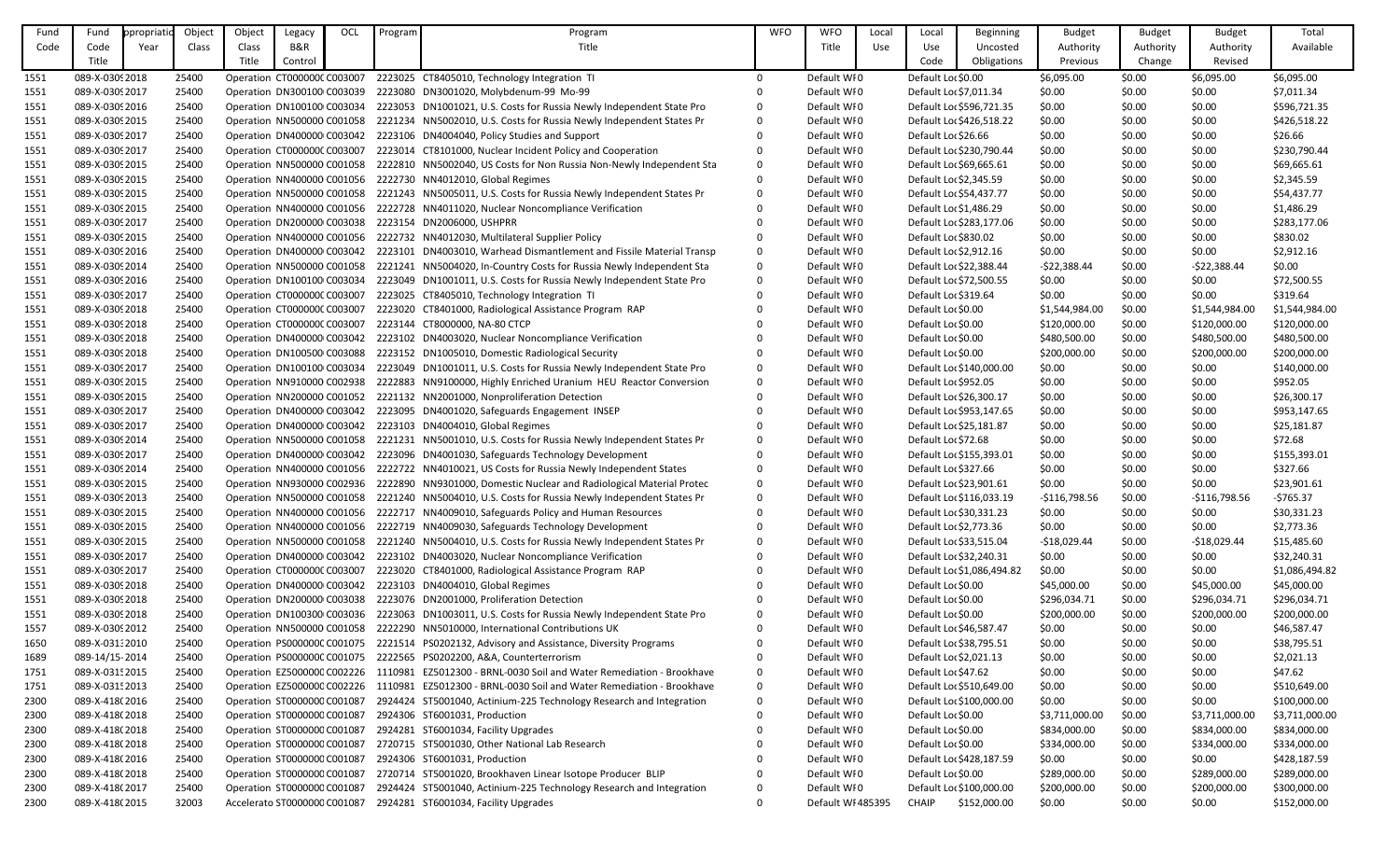| Fund | Fund            | ppropriatio | Object | Object                       | Legacy         | OCL | Program | Program                                                                                          | <b>WFO</b> | <b>WFO</b>        | Local | Local                      | Beginning                  | <b>Budget</b>  | <b>Budget</b> | <b>Budget</b>  | Total          |
|------|-----------------|-------------|--------|------------------------------|----------------|-----|---------|--------------------------------------------------------------------------------------------------|------------|-------------------|-------|----------------------------|----------------------------|----------------|---------------|----------------|----------------|
| Code | Code            | Year        | Class  | Class                        | <b>B&amp;R</b> |     |         | Title                                                                                            |            | Title             | Use   | Use                        | Uncosted                   | Authority      | Authority     | Authority      | Available      |
|      | Title           |             |        | Title                        | Control        |     |         |                                                                                                  |            |                   |       | Code                       | Obligations                | Previous       | Change        | Revised        |                |
| 2300 | 089-X-418(2017  |             | 25400  | Operation ST0000000 C001087  |                |     |         | 2720715 ST5001030, Other National Lab Research                                                   | $\Omega$   | Default WI0       |       |                            | Default Lor \$408,904.78   | \$220,000.00   | \$0.00        | \$220,000.00   | \$628,904.78   |
| 2300 | 089-X-418(2016  |             | 25400  | Operation ST0000000 C001087  |                |     |         | 2924282 ST6001036, Technical Services                                                            |            | Default WI0       |       | Default Lor \$19,083.00    |                            | \$0.00         | \$0.00        | \$0.00         | \$19,083.00    |
| 2300 | 089-X-418(2017  |             | 25400  | Operation ST0000000 C001087  |                |     |         | 2720718 ST6001020, Brookhaven Linear Isotope Producer BLIP                                       |            | Default WI0       |       |                            | Default Loc \$241,530.03   | \$160,000.00   | \$0.00        | \$160,000.00   | \$401,530.03   |
| 2300 | 089-X-418(2016  |             | 25400  | Operation ST0000000 C001087  |                |     |         | 2720716 ST5002000, University Research                                                           |            | Default WI0       |       | Default Lor \$1,292.10     |                            | \$0.00         | \$0.00        | \$0.00         | \$1,292.10     |
| 2300 | 089-X-418(2017  |             | 25400  | Operation ST0000000 C001087  |                |     |         | 2924281 ST6001034, Facility Upgrades                                                             |            | Default WI0       |       |                            | Default Lor \$592,572.04   | \$0.00         | \$0.00        | \$0.00         | \$592,572.04   |
| 2300 | 089-X-418(2018  |             | 25400  | Operation ST0000000 C001087  |                |     |         | 2720718 ST6001020, Brookhaven Linear Isotope Producer BLIP                                       |            | Default WI0       |       | Default Lor \$0.00         |                            | \$809,000.00   | \$0.00        | \$809,000.00   | \$809,000.00   |
| 2300 | 089-X-418(2014  |             | 32003  | Accelerato ST0000000 C001087 |                |     |         | 2924281 ST6001034, Facility Upgrades                                                             | 0          | Default WI 485395 |       | <b>CHAIP</b>               | \$123,010.46               | $-$1,283.45$   | \$0.00        | $-$1,283.45$   | \$121,727.01   |
| 2300 | 089-X-418(2018  |             | 25400  | Operation ST0000000 C001087  |                |     |         | 2720716 ST5002000, University Research                                                           | 0          | Default WI0       |       | Default Lor \$0.00         |                            | \$35,000.00    | \$0.00        | \$35,000.00    | \$35,000.00    |
| 2300 | 089-X-418(2018  |             | 25400  | Operation ST0000000 C001087  |                |     |         | 2924424 ST5001040, Actinium-225 Technology Research and Integration                              |            | Default WI0       |       | Default Lor \$0.00         |                            | \$310,000.00   | \$0.00        | \$310,000.00   | \$310,000.00   |
| 2300 | 089-X-418(2018  |             | 25400  | Operation ST0000000 C001087  |                |     |         | 2924280 ST6001032, Hot Cell and Other National Lab Facilities                                    | $\Omega$   | Default WI0       |       | Default Lor \$0.00         |                            | \$1,873,000.00 | \$0.00        | \$1,873,000.00 | \$1,873,000.00 |
| 2300 | 089-X-418(2017  |             | 25400  | Operation ST0000000 C001087  |                |     |         | 2924280 ST6001032, Hot Cell and Other National Lab Facilities                                    | 0          | Default WI0       |       |                            | Default Lor \$658,053.20   | \$650,000.00   | \$0.00        | \$650,000.00   | \$1,308,053.20 |
| 2300 | 089-X-418(2014  |             | 25400  | Operation ST0000000 C001087  |                |     |         | 2924424 ST5001040, Actinium-225 Technology Research and Integration                              | $\Omega$   | Default WI0       |       | Default Loc \$46,351.44    |                            | \$0.00         | \$0.00        | \$0.00         | \$46,351.44    |
| 2300 | 089-X-418(2017  |             | 25400  | Operation ST0000000 C001087  |                |     |         | 2924306 ST6001031, Production                                                                    |            | Default WI0       |       |                            | Default Lor \$2,160,000.00 | \$191,000.00   | \$0.00        | \$191,000.00   | \$2,351,000.00 |
| 2300 | 089-X-418(2014  |             | 25400  | Operation ST0000000 C001087  |                |     |         | 2720714 ST5001020, Brookhaven Linear Isotope Producer BLIP                                       |            | Default WI0       |       |                            | Default Lor \$229,180.08   | \$0.00         | \$0.00        | \$0.00         | \$229,180.08   |
| 5300 | 089-X-0318 2016 |             | 25400  | Operation TF0000000 C002802  |                |     |         | 3123796 TF0000000, Transmission Permitting and Technical Assistance                              |            | Default WI0       |       | Default Loc \$121.66       |                            | \$0.00         | \$0.00        | \$0.00         | \$121.66       |
| 5300 | 089-X-0318 2016 |             | 25400  |                              |                |     |         | Operation TE1200000 C002799 3123792 TE1201000, Smart Grid                                        |            | Default WI0       |       | Default Lor \$2,262.82     |                            | \$0.00         | \$0.00        | \$0.00         | \$2,262.82     |
| 5300 | 089-X-0318 2016 |             | 25400  |                              |                |     |         | Operation TE1300000 C002800 3123804 TE1302000, Cyber for Energy Security OPS                     |            | Default WI0       |       | Default Lor \$200.26       |                            | \$0.00         | \$0.00        | \$0.00         | \$200.26       |
| 5300 | 089-X-031 {2017 |             | 25400  | Operation TE1300000 C002800  |                |     |         | 3123803 TE1301000, Cyber for Energy Security R&D                                                 |            | Default WI0       |       | Default Lor \$28,066.30    |                            | \$0.00         | \$0.00        | \$0.00         | \$28,066.30    |
| 5300 | 089-X-031 2017  |             | 25400  |                              |                |     |         | Operation TE1100000 C002798 3123816 TE1104010, Monitoring and Real-Time Analysis                 |            | Default WI0       |       | Default Loc \$44,125.59    |                            | \$0.00         | \$0.00        | \$0.00         | \$44,125.59    |
| 5300 | 089-X-0318 2016 |             | 25400  | Operation TE1200000 C002799  |                |     |         | 3123810 TE1204000, Dynamic Controls & Communications                                             |            | Default WI0       |       | Default Lor \$205.91       |                            | \$0.00         | \$0.00        | \$0.00         | \$205.91       |
| 5300 | 089-X-031 {2017 |             | 25400  |                              |                |     |         | Operation TE1200000 C002799 3123809 TE1203000, Advance Distribution Management System            |            | Default WI0       |       | Default Loc \$6,380.00     |                            | \$0.00         | \$0.00        | \$0.00         | \$6,380.00     |
| 5300 | 089-X-031 2016  |             | 25400  |                              |                |     |         | Operation TE1200000 C002799 3123812 TE1206000, Advanced Secure Low-cost Sensors                  | $\Omega$   | Default WI0       |       | Default Lor \$22.70        |                            | \$0.00         | \$0.00        | \$0.00         | \$22.70        |
| 5300 | 089-X-031 {2017 |             | 25400  | Operation TE1200000 C002799  |                |     |         | 3123811 TE1205000, Resilient Electric Distribution Grid R&D                                      |            | Default WI0       |       | Default Lor \$66,862.68    |                            | \$0.00         | \$0.00        | \$0.00         | \$66,862.68    |
| 5300 | 089-X-031 2016  |             | 25400  |                              |                |     |         | Operation TE1100000 C002798 3123802 TE1104000, Energy Systems Predictive Capability              |            | Default WI0       |       |                            | Default Lor \$200,456.62   | \$0.00         | \$0.00        | \$0.00         | \$200,456.62   |
| 5300 | 089-X-031 2018  |             | 25400  | Operation TE1200000 C002799  |                |     |         | 3123811 TE1205000, Resilient Electric Distribution Grid R&D                                      | 0          | Default WI0       |       | Default Lor \$0.00         |                            | \$85,000.00    | \$0.00        | \$85,000.00    | \$85,000.00    |
| 5300 | 089-X-0318 2016 |             | 25400  |                              |                |     |         | Operation TE1100000 C002798 3123789 TE1101000, Transmission Reliability & Renewables Integration | 0          | Default WI0       |       | Default Loc \$136.88       |                            | \$0.00         | \$0.00        | \$0.00         | \$136.88       |
| 5300 | 089-X-031 2016  |             | 25400  |                              |                |     |         | Operation TE1300000 C002800 3123815 TE1305000, Virtual Energy Sector Forensics Analysis Platform | $\Omega$   | Default WI0       |       | Default Lor \$2,255.84     |                            | \$0.00         | \$0.00        | \$0.00         | \$2,255.84     |
| 5300 | 089-X-031 2017  |             | 25400  |                              |                |     |         | Operation TE1100000 C002798 3123785 TE1103000, Advanced Modeling Grid Research                   | $\Omega$   | Default WI0       |       |                            | Default Loc \$517,786.00   | \$0.00         | \$0.00        | \$0.00         | \$517,786.00   |
| 5300 | 089-X-031 {2018 |             | 25400  |                              |                |     |         | Operation TE1100000 C002798 3123785 TE1103000, Advanced Modeling Grid Research                   | 0          | Default WI0       |       | Default Lor \$0.00         |                            | \$116,666.00   | \$0.00        | \$116,666.00   | \$116,666.00   |
| 5300 | 089-X-031 {2016 |             | 25400  |                              |                |     |         | Operation TE1100000 C002798 3123785 TE1103000, Advanced Modeling Grid Research                   |            | Default WI0       |       | Default Loc \$4,349.10     |                            | \$0.00         | \$0.00        | \$0.00         | \$4,349.10     |
| 5300 | 089-X-031 {2017 |             | 25400  |                              |                |     |         | Operation TE1400000 C002801 3123795 TE1400000, Energy Storage                                    |            | Default WI0       |       | Default Lor \$260.97       |                            | \$0.00         | \$0.00        | \$0.00         | \$260.97       |
| 5350 | 089-X-0319 2013 |             | 25400  |                              |                |     |         | Operation NT010000(C002769 2720775 NT0104000, Reactor Materials                                  |            | Default WI0       |       | Default Lo: \$15,703.42    |                            | \$0.00         | \$0.00        | \$0.00         | \$15,703.42    |
| 5350 | 089-X-0319 2017 |             | 25400  |                              |                |     |         | Operation AF580000C C000822 2720875 AF5832030, Program Assessment & Coordination                 |            | Default WI0       |       |                            | Default Lor \$236,776.05   | \$0.00         | \$0.00        | \$0.00         | \$236,776.05   |
| 5350 | 089-X-0319 2018 |             | 25400  |                              |                |     |         | Operation AF580000C C000822 2720875 AF5832030, Program Assessment & Coordination                 |            | Default WI0       |       | Default Lor \$0.00         |                            | \$40,296.00    | \$0.00        | \$40,296.00    | \$40,296.00    |
| 5350 | 089-X-0319 2018 |             | 25400  |                              |                |     |         | Operation AF580000C C000822 2720874 AF5832020, Systems Analysis                                  |            | Default WI0       |       | Default Lor \$0.00         |                            | \$402,960.00   | \$0.00        | \$402,960.00   | \$402,960.00   |
| 5350 | 089-X-03192017  |             | 25400  |                              |                |     |         | Operation RC040000(C002775 2720918 RC0424000, ARC International Collaborations                   |            | Default WI0       |       | Default Loc \$13,562.95    |                            | \$0.00         | \$0.00        | \$0.00         | \$13,562.95    |
| 5350 | 089-X-0319 2018 |             | 25400  | Operation RC050000(C003095   |                |     |         | 2720978 RC0504000, Program Assessment and Coordination                                           |            | Default WI0       |       | Default Lor \$0.00         |                            | \$68,187.00    | \$0.00        | \$68,187.00    | \$68,187.00    |
| 5350 | 089-X-03192018  |             | 25400  |                              |                |     |         | Operation AF580000C C000822 2720667 AF5810000, Advanced Fuels Research, Development and Testing  | 0          | Default WI0       |       | Default Lor \$0.00         |                            | \$700,800.00   | \$0.00        | \$700,800.00   | \$700,800.00   |
| 5350 | 089-X-03192017  |             | 25400  |                              |                |     |         | Operation AF580000C C000822 2720874 AF5832020, Systems Analysis                                  | 0          | Default WI0       |       |                            | Default Lor \$253,116.01   | \$0.00         | \$0.00        | \$0.00         | \$253,116.01   |
| 5350 | 089-X-03192017  |             | 25400  |                              |                |     |         | Operation AF580000C C000822 2720965 AF5861010, Spent Fuel and Waste Disposition Program Manageme | 0          | Default WI0       |       | Default Loc \$88,979.28    |                            | \$0.00         | \$0.00        | \$0.00         | \$88,979.28    |
| 5350 | 089-X-0319 2016 |             | 25400  |                              |                |     |         | Operation AF040000C C002768 2720880 AF0440000, Program Support                                   | $\Omega$   | Default WI0       |       | Default Lor \$2,801.06     |                            | \$0.00         | \$0.00        | \$0.00         | \$2,801.06     |
| 5350 | 089-X-03192017  |             | 25400  |                              |                |     |         | Operation AF580000C C000822 2720667 AF5810000, Advanced Fuels Research, Development and Testing  | 0          | Default WI0       |       |                            | Default Loc \$116,766.49   | \$0.00         | \$0.00        | \$0.00         | \$116,766.49   |
| 5350 | 089-X-03192017  |             | 25400  |                              |                |     |         | Operation AF580000C C000822 2720625 AF5855000, Fuel Resources R&D                                | $\Omega$   | Default WI0       |       | Default Lor \$1,298.93     |                            | \$0.00         | \$0.00        | \$0.00         | \$1,298.93     |
| 5450 | 089-X-03212015  |             | 25400  |                              |                |     |         | Operation SL0000000 C002911 1005616 SL0300000, Systems Integration Balance of Systems and Power  | 0          | Default WI0       |       | Default Lor \$801.50       |                            | \$0.00         | \$0.00        | \$0.00         | \$801.50       |
| 5450 | 089-X-03212017  |             | 25400  |                              |                |     |         | Operation VT000000C C001096 1005556 VT1301000, Vehicle and System Simulation and Testing - Vehic | 0          | Default WI0       |       | Default Lor \$7,401.00     |                            | \$0.00         | \$0.00        | \$0.00         | \$7,401.00     |
| 5450 | 089-X-03212017  |             | 25400  |                              |                |     |         | Operation GT000000(C002910 1005613 GT0300000, Hydrothermal                                       |            | Default WI0       |       |                            | Default Lor \$212,958.02   | \$0.00         | \$0.00        | \$0.00         | \$212,958.02   |
| 5450 | 089-X-03212016  |             | 25400  |                              |                |     |         | Operation PG000000(C002840 1005604 PG0400000, Innovation & Deployment                            |            | Default WI0       |       | Default Lor \$62,004.64    |                            | \$0.00         | \$0.00        | \$0.00         | \$62,004.64    |
| 5450 | 089-X-03212017  |             | 25400  |                              |                |     |         | Operation HT000000(C002796 1009190 HT0100000, Fuel Cell Systems R&D                              |            | Default WI0       |       |                            | Default Lor \$741,092.08   | \$0.00         | \$0.00        | \$0.00         | \$741,092.08   |
| 5450 | 089-X-03212018  |             | 25400  |                              |                |     |         | Operation GT000000(C002910 1005613 GT0300000, Hydrothermal                                       |            | Default WI0       |       | Default Lor \$0.00         |                            | \$425,000.00   | \$0.00        | \$425,000.00   | \$425,000.00   |
| 5450 | 089-X-03212017  |             | 25400  |                              |                |     |         | Operation VT000000C C001096 1005554 VT1201000, Batteries & Electric Drive Technology - Energy St |            | Default WI0       |       |                            | Default Loc \$1,774,995.30 | \$0.00         | \$0.00        | \$0.00         | \$1,774,995.30 |
| 5450 | 089-X-03212016  |             | 25400  |                              |                |     |         | Operation HT000000(C002796 1009190 HT0100000, Fuel Cell Systems R&D                              | 0          | Default WI 302017 |       | <b>TCF Fundin \$294.34</b> |                            | \$0.00         | \$0.00        | \$0.00         | \$294.34       |